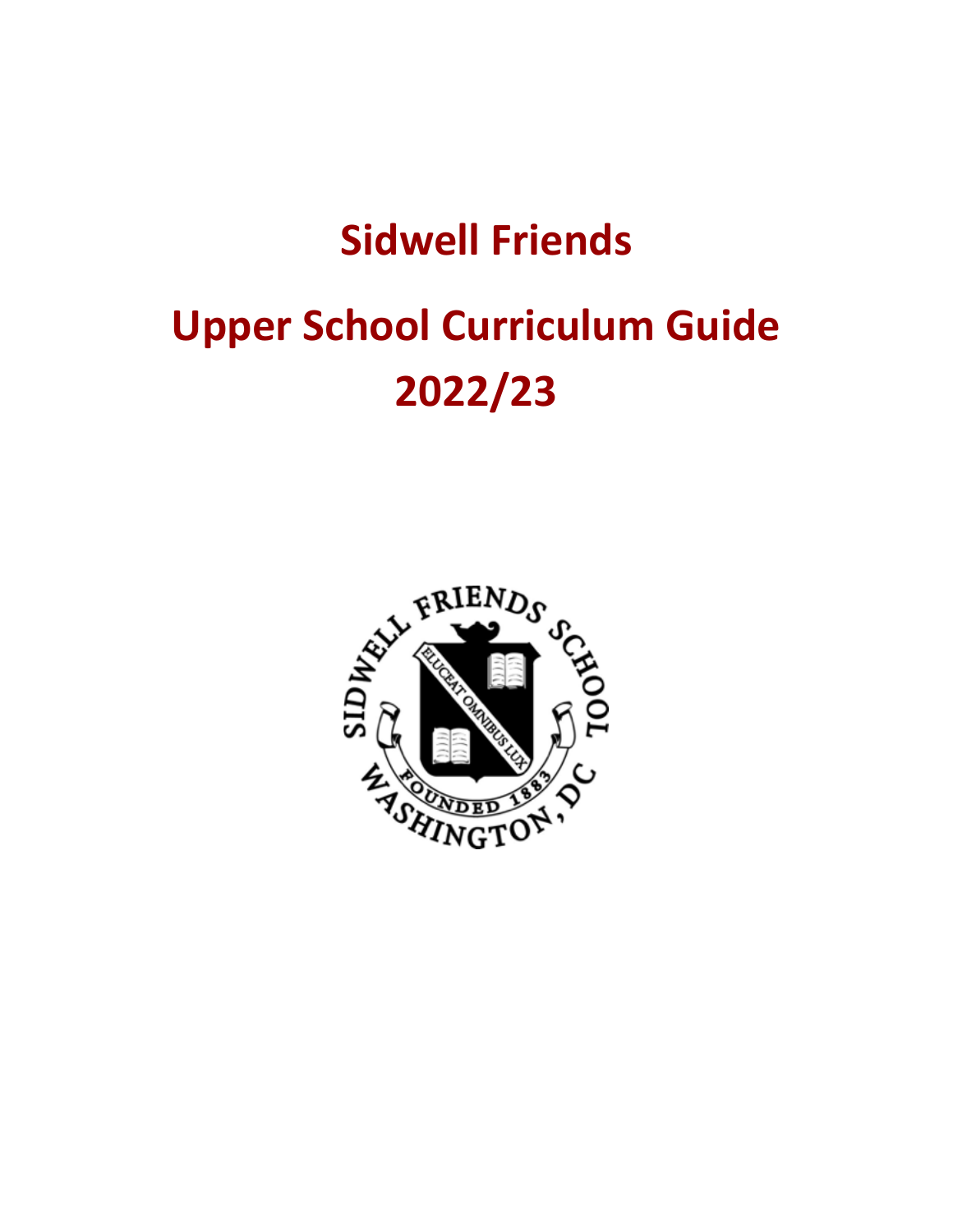## **Table of Contents**

| <b>REQUIREMENTS FOR GRADUATION</b>      | $\boldsymbol{2}$        |
|-----------------------------------------|-------------------------|
| <b>COMMUNITY SERVICE</b>                | $\overline{\mathbf{4}}$ |
| <b>ADDING/DROPPING COURSES</b>          | 6                       |
| <b>PASS/FAIL OPTION</b>                 | 6                       |
| <b>EXAMINATIONS</b>                     | $\overline{7}$          |
| <b>GRADES AND REPORT CARDS</b>          | $\overline{7}$          |
| <b>INTERIMS</b>                         | $\overline{7}$          |
| <b>TRANSCRIPT REQUESTS</b>              | 8                       |
| <b>LEARNING SUPPORT</b>                 | 8                       |
| <b>ACADEMIC PROBATION</b>               | 8                       |
| <b>ARTS</b>                             | 10                      |
| <b>COMPUTER SCIENCE AND ENGINEERING</b> | 20                      |
| <b>ENGLISH</b>                          | 25                      |
| <b>HISTORY</b>                          | 30                      |
| <b>MATHEMATICS</b>                      | 43                      |
| <b>MODERN AND CLASSICAL LANGUAGES</b>   | 49                      |
| <b>SCHOOL YEAR ABROAD</b>               | 60                      |
| <b>SCIENCE</b>                          | 61                      |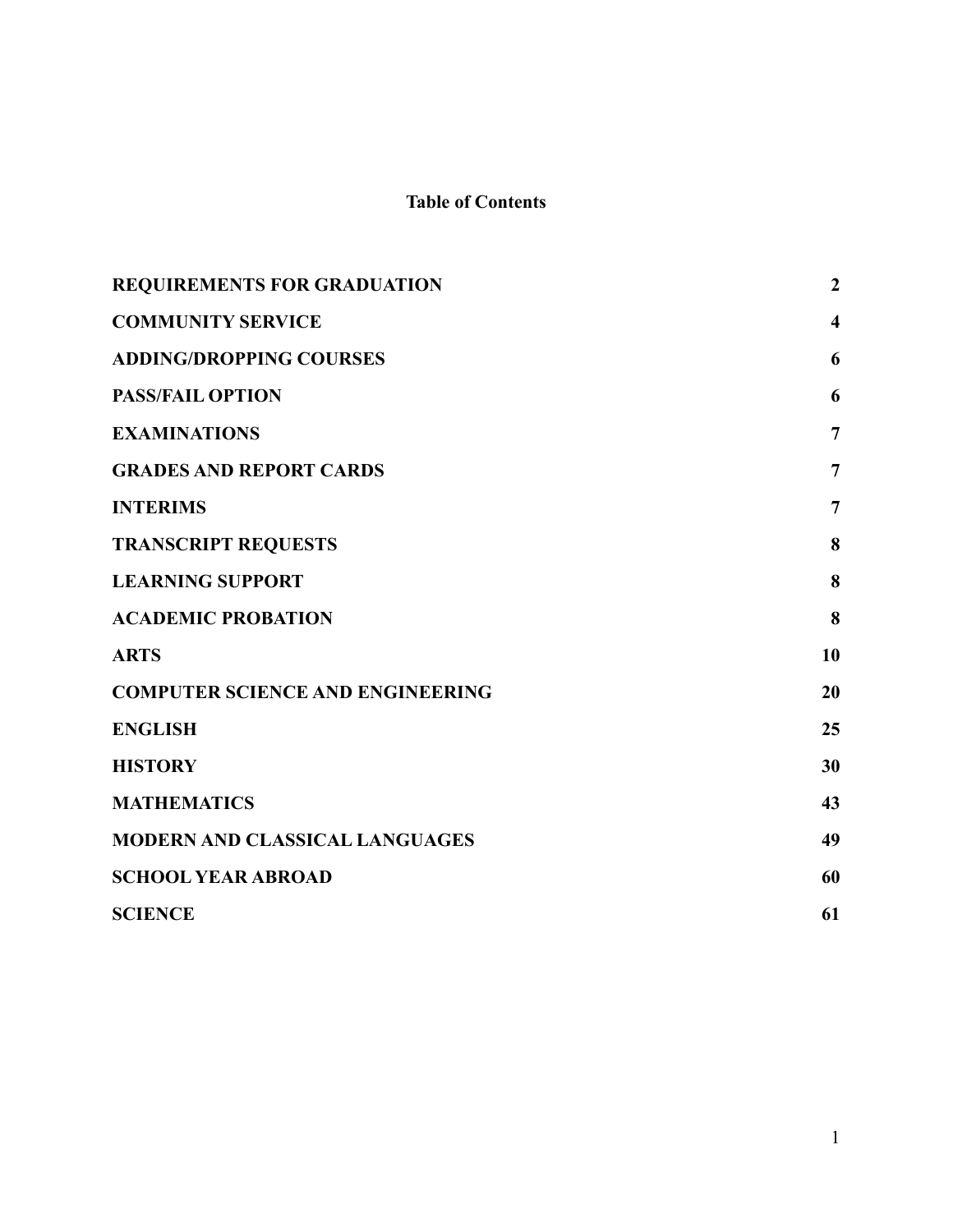## **REQUIREMENTS FOR GRADUATION**

<span id="page-2-0"></span>The curriculum at Sidwell Friends School provides all students with the education essential to their intellectual and personal development. While all students fulfill the same requirements, the School incorporates individual differences and the pursuit of specific interests into the program.

In order to earn a Sidwell Friends School diploma, students must successfully complete a minimum of 20 credits as well as physical education, work program, community service, and senior projects.

Students may take a maximum of six courses, provided that the sixth course is in the arts or computer science. Each student must be enrolled in at least four credit courses each semester to be considered a full-time student. Students enrolled in two or more courses from any one discipline need the approval of the department and the assistant principal for academic affairs. A Sidwell Friends School transcript represents work completed at or under the auspices of the School; credit is not awarded for courses in programs not sanctioned by the School. In 9th and 10th grades, all students must enroll in the following five course subjects: English, Modern and Classical Languages, Mathematics, Science, and History.

The School requires each student to complete *minimum* proficiency levels in the following disciplines: Arts, English, Mathematics, Modern and Classical Languages, Science, and History. The requirements within the disciplines represent a minimum level of work; the School strongly encourages students to pursue one or more areas in greater depth beyond the requirements. The minimum requirements for each discipline are:

**ARTS:** two years of arts. Students have until the end of 10th grade to complete the first year of the requirement; students must complete the second year of arts by the end of 12th grade.

## **ENGLISH:** four years of English

**HISTORY:** three years of history. All students are required to take **World History** in 9th grade, **Regional Studies** in 10th grade, and **History of the United States** or **American Studies** in 11th grade. The School only makes exceptions for students who are attending School Year Abroad and approved semester programs; those students may take **History of the United States** in 12th grade.

**MATHEMATICS:** three years of mathematics. All students must take math during 9th, 10th, and 11th grade. The classes that satisfy this requirement may not be taken pass/fail.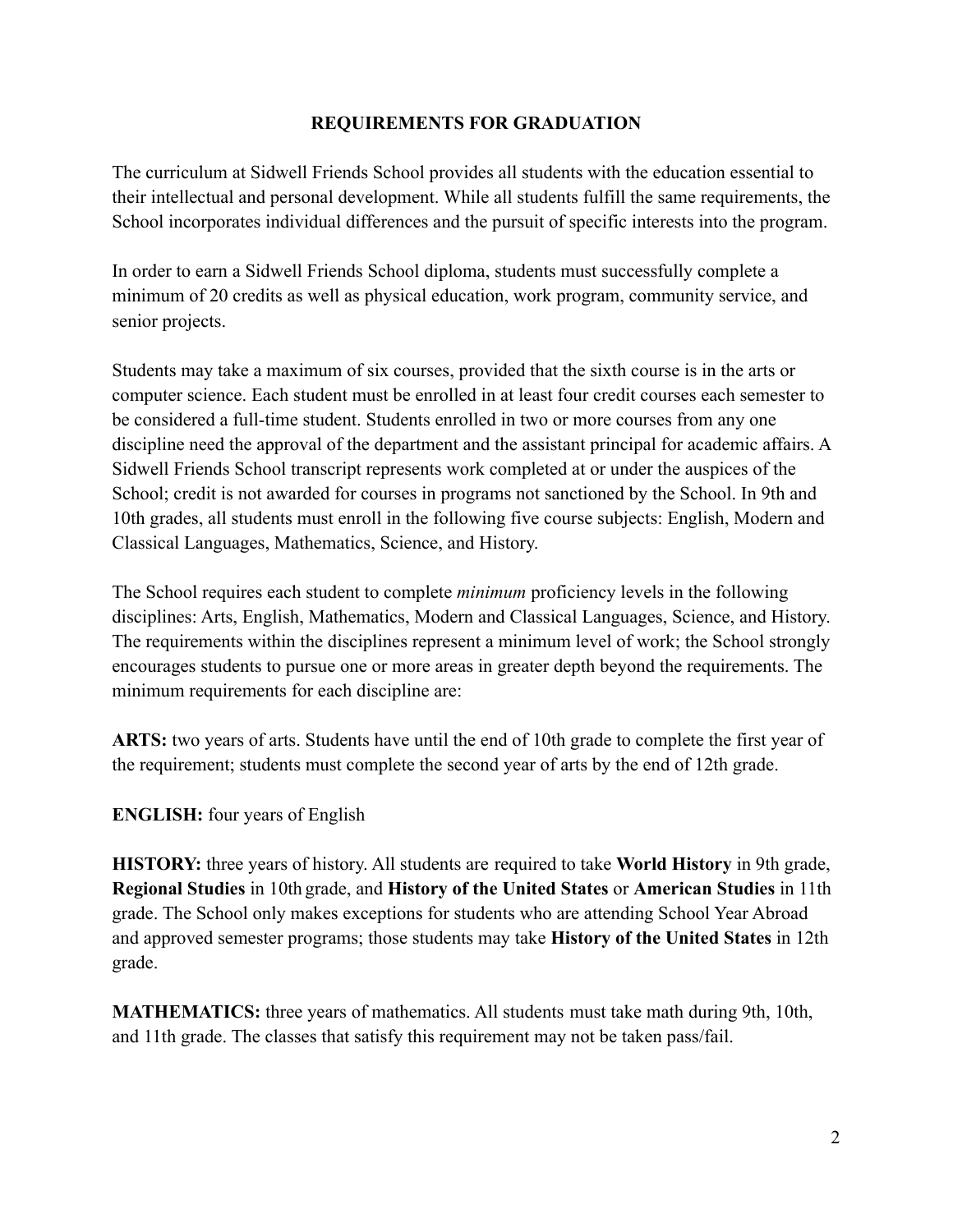**MODERN AND CLASSICAL LANGUAGES:** two years of a modern or classical language. Students are required to take two sequential years of the same language in the Upper School.

**SCIENCE:** two years of science to be completed in 9th and 10th grade.

**PHYSICAL EDUCATION:** completion of the PE requirement. The program operates on a trimester system based on the fall, winter, and spring athletic seasons. Students must complete 10 out of 12 seasons of PE and/or athletics. Grading will be based on attendance, attitude, and effort. Students must participate in a minimum of 80 percent of all classes to receive credit for the season. Any 12th grade students with more than two F's to make up during their 12th grade year will not receive a diploma until the completion of the physical education requirements the summer following graduation. A fuller explanation of physical education and athletic requirements may be obtained from the athletic department.

## **9th GRADE STUDIES: ETHICAL LEADERSHIP**

This course, required of all 9th graders, uses Quaker methods and the study of Quaker themes throughout the curriculum, and it emphasizes what it means to be an ethical leader in the 21st century. The course covers topics including: social justice, community engagement, and responsible decision making. Students receive a pass/fail grade for this class.

**COMMUNITY SERVICE:** requirement as outlined in the next section.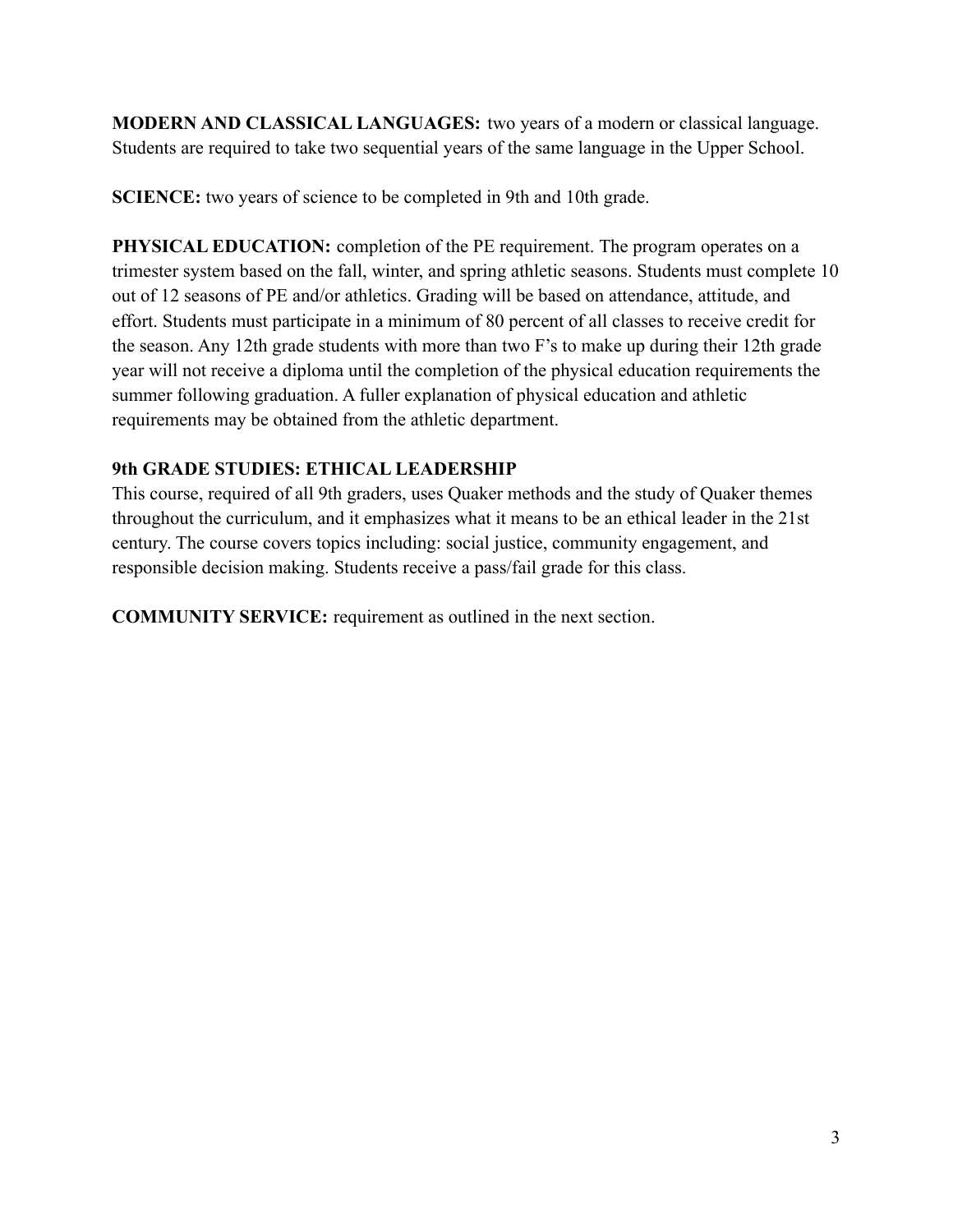## **COMMUNITY ENGAGEMENT**

Sidwell Friends graduates students who are actively engaged in the world and who think critically about what is going on around them; who ask about the root causes of injustices; who have the tools to act on their ideas; and who are empathetic, collaborative, and reflective. These ideals can be taught by engaging responsibly with communities. The Upper School service program and graduation requirement puts Sidwell Friends' ideals into action by getting students involved in local and global communities around important social justice issues.

#### **9th Grade Studies: Ethical Leadership**

The 9th grade year serves as an introduction to community partner organizations and social issues relevant to the District, including education equity, food security, poverty, and elder care.

## **Graduation Requirement (10th and 11th)**

As a graduation requirement, students must make a long-term commitment of at least 60 hours to one organization, though some students work beyond this. Between the end of 9th grade and the start of 12th grade, students develop individual community projects that may tie into the academic topics covered in sophomore and junior classes. Students can consult a list of organizations or issue areas to explore. Projects must involve direct and active engagement with people in the community so that Sidwell Friends students get to know and build relationships with those in the wider community who they otherwise might not meet.

To start thinking about the individual community commitment, students first identify a social issue area they would like to become involved with. Issue areas can include, but are not limited to: food security, racial justice, gender equity, literacy, education equity, income inequality, environmental justice/climate change, criminal justice reform, immigration, senior citizens, and LGBTQ rights.

#### **Acceptable projects may fit into one of the following categories:**

- **Community Service:** Students volunteer with a nonprofit community-based organization to provide service for clients.
- **Service Learning:** Students engage in community service activities with intentional academic and learning goals.
- **Activism**: students partner with community-based organizations to address the root cause of social injustice and work to dismantle systems of privilege and power.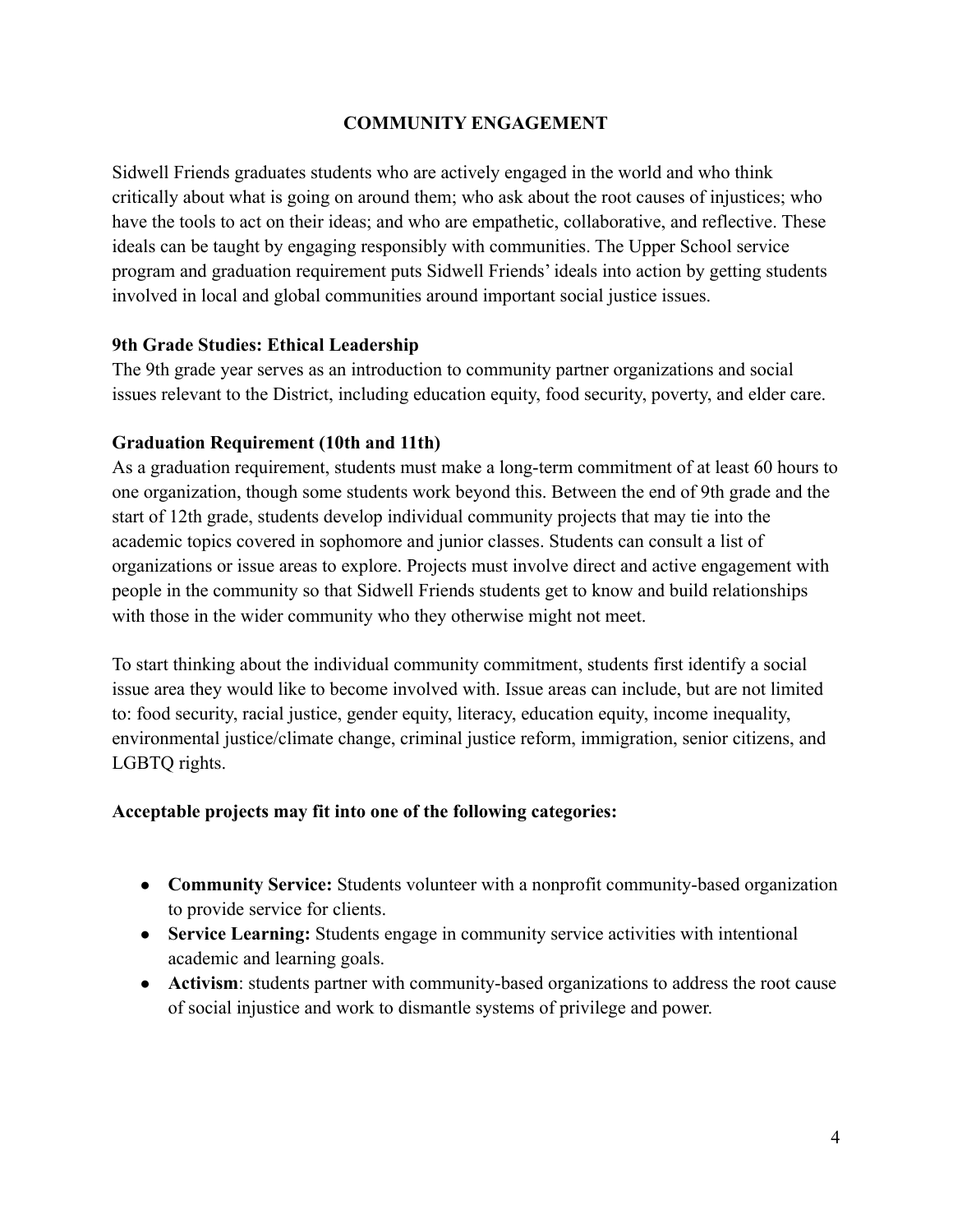## **Projects that do not fit include:**

- Charity where students give money, food, or other kinds of material help to people in need.
- Animal welfare: Projects must include work with human beings.
- Sunday School teaching at one's own church, temple, or place of worship.
- Camp counselor for a conventional camp: Camp must include underserved children.
- Clerical or office work.
- Museum work.
- Environmental work that does not address community needs: Environmental justice work is acceptable.
- Work with orphanages or organizations that maintain the institutionalization of vulnerable children.
- Participating in a service trip sponsored by a for-profit travel organization.
- Medical or scientific research without immediate, direct application to individual or community needs.
- Working for a political candidate or officeholder.
- Working for groups whose programs are inconsistent with Friends' testimonies.

<span id="page-5-0"></span>Students must complete this community commitment by the first day of senior year.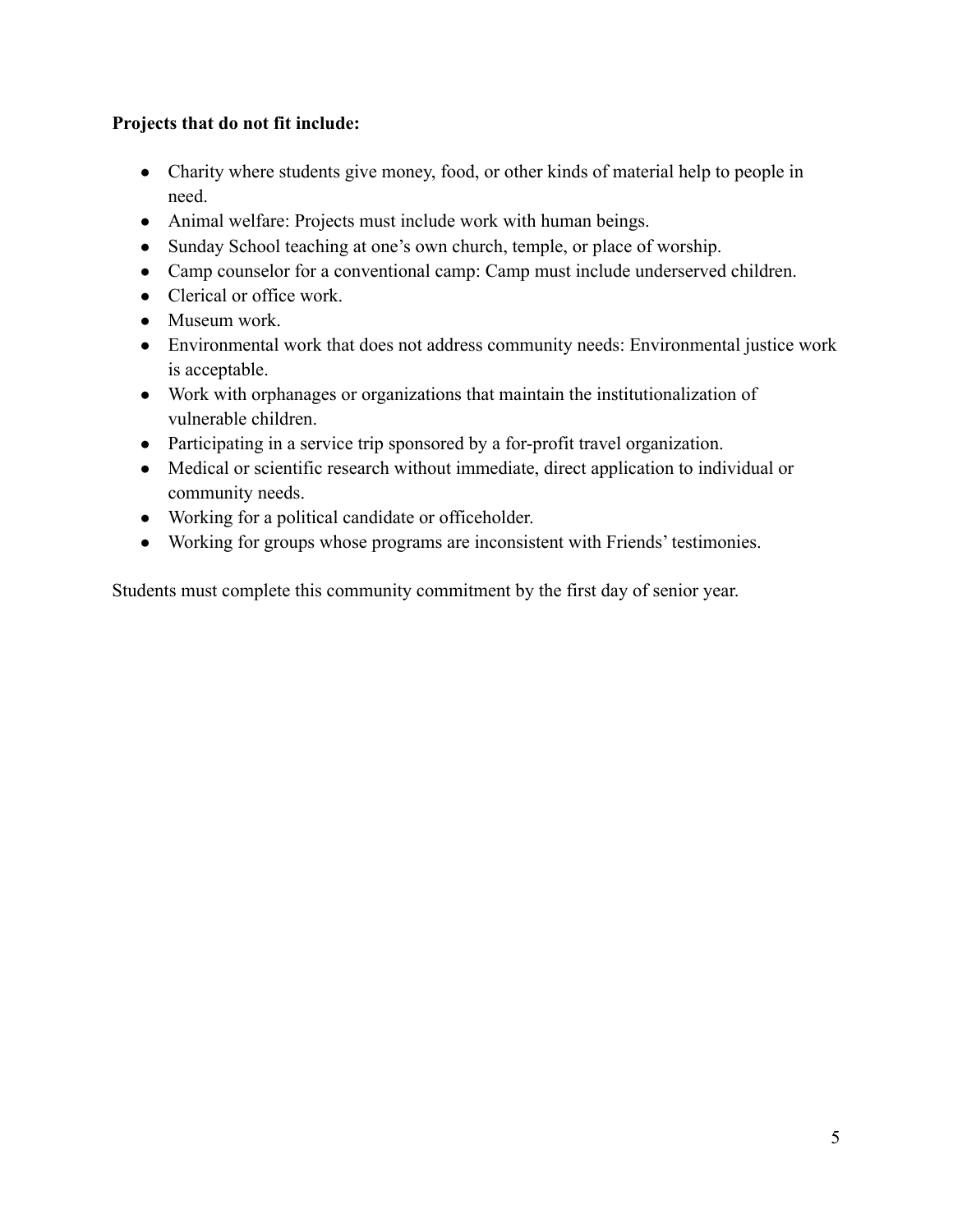## **ADDING/DROPPING COURSES**

- Students must make all adds, drops, or changes in courses through the assistant principal for academic affairs using the Drop/Add form, which can be found in the student portal.
- Students may not add a new course to their program after the end of the first week of the year (or of the semester, for a semester course).
- Students may not drop a yearlong course after the first two weeks of the year or a semester-long course after the first two weeks of the term. (In some rare and extreme circumstances, such as a documented health emergency, the assistant principal for academic affairs and the Upper School principal may allow a student to drop a course after this two-week period. In such cases, a WP [withdrawn passing] or a WF [withdrawn failing] as appropriate will be entered on the student's transcript and no credit for the course will be granted.)
- If the department and subsequently the assistant principal for academic affairs determine that a course placement needs adjustment, the assistant principal for academic affairs can change a student's course assignment. Any such changes made through the first quarter will not appear on the transcript. Such changes made thereafter will appear on the transcript as a WP (withdrawn passing) or a WF (withdrawn failing) as appropriate.
- The School will report all changes in a course of study for 12th grade students to the colleges that student has applied to or to the colleges that student has been accepted to.
- The School reserves the right to cancel a course when the number of students registered for that course is fewer than 10.

<span id="page-6-0"></span>**PASS/FAIL OPTION:** In order to encourage students to take courses in areas of study that are new to them, or in which they may feel uncertain, there is a pass/fail option.

- The student must declare his/her intention of using the pass/fail option by the deadline for dropping courses in each semester.
- A student must be enrolled in a minimum of four classes (excluding Arts and Computer Science courses) to exercise this option.
- Students may only take one normally graded course on a pass/fail basis per semester.
- Students may not take courses required for graduation on a pass/fail basis, with the exception of those courses designated as pass/fail in the *Curriculum Guide*.
- Once a student declares the pass/fail option for a course, the student may not subsequently rescind that option in that semester.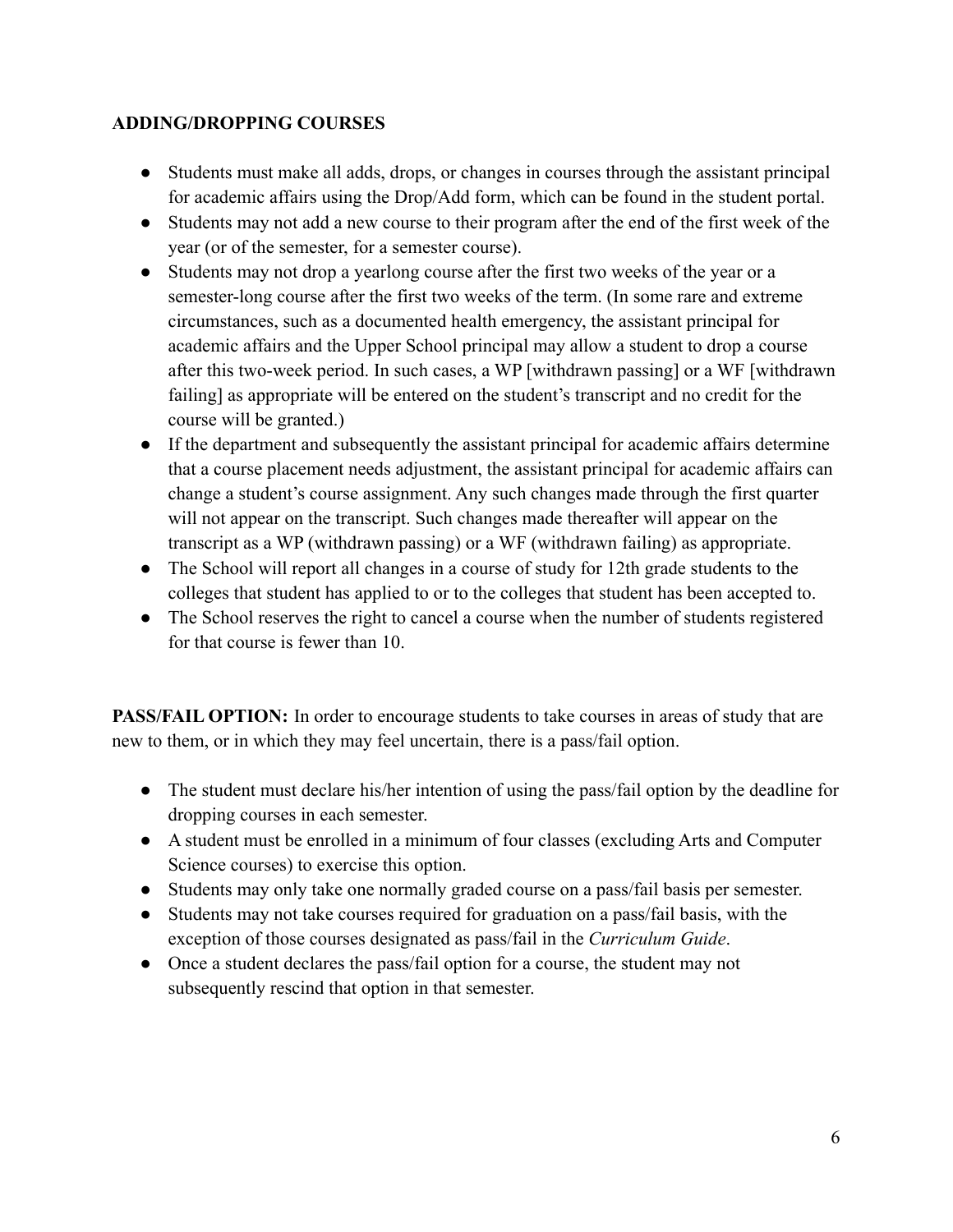## <span id="page-7-0"></span>**EXAMINATIONS**

In most instances, students will take examinations in their major subjects at the end of each semester. In the spring, 12th grade students will have a separate examination time. Exams are scheduled for two hours. The School will post the schedule for examinations (during which time there are no classes) in advance. If a student has a conflict in scheduling exams, he or she should schedule a makeup exam with the assistant principal for academic affairs. Except under the most unusual circumstances, students must meet the published examination schedule. Absence for vacation travel is not an adequate reason to adjust the exam schedule. An exception can be made only with the permission of the principal or assistant principal for academic affairs. The makeup day is often used for rescheduling exams due to inclement weather. **Students must be available on this regular School day to make up exams canceled due to inclement weather.**

## <span id="page-7-1"></span>**GRADES AND REPORT CARDS**

The School posts report cards on QuakerZone via the Parent and Student Portals approximately two weeks after the marking period ends. Reports at the end of the first and third quarters contain a grade range with a comment and indicate whether or not a student's performance and effort are satisfactory. Report cards for first and second semester will include letter grades (A–F) earned in all major subjects, reflecting the teacher's evaluation of the student's written and oral work throughout the semester and his/her work on the semester examination, if one is given. Teachers provide written comments at the end of the first semester, but comments are optional at the end of the academic year in June, unless the student earns a grade of C- or below in the course and/or a C- or below on the final exam.

Semester grades are recorded separately on the transcript and are not averaged to create a final grade for the year.

## <span id="page-7-2"></span>**INTERIMS**

The School posts interim reports on QuakerZone when a teacher believes that communication beyond the quarterly report card is appropriate. An email notification is sent to the student and parents when an interim is posted.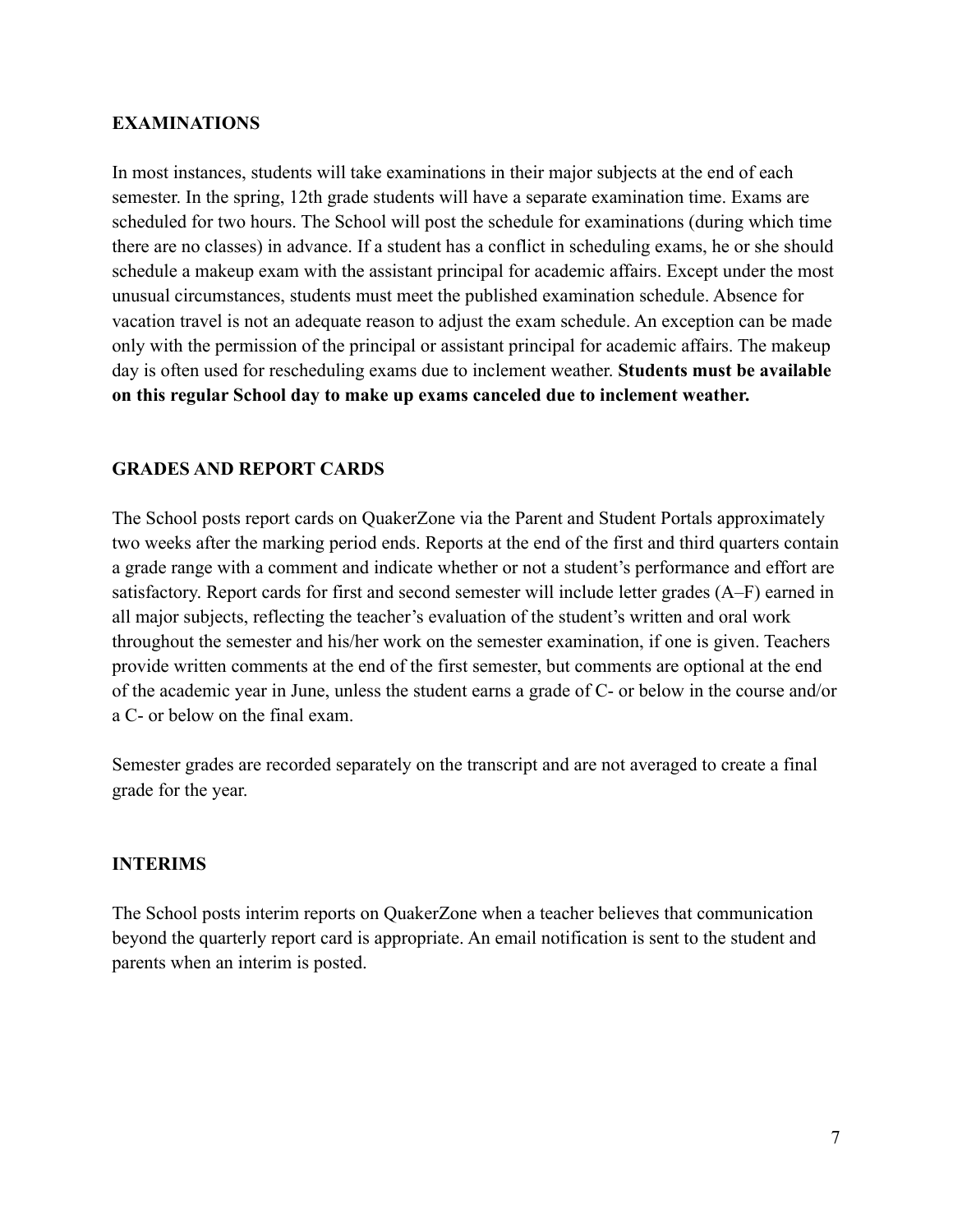#### <span id="page-8-0"></span>**TRANSCRIPT REQUESTS**

**Official transcript** requests must be made one week in advance and submitted in writing to the registrar. Requests by email should be sent to *registrar@sidwell.edu*. At Sidwell Friends School, the official transcript represents a complete record of work completed at or under the auspices of the School. Only full and complete transcripts will be issued. Official transcripts will not be given to the student but sent directly to the receiving institution. Official transcripts will be issued only when accounts are paid in full.

## <span id="page-8-1"></span>**LEARNING SUPPORT**

The learning support coordinator in the Upper School is available to assist students with study skills; to work with teachers in planning appropriate academic support; and to coordinate, review, and assess diagnostic testing. If a student requires extensive assistance in English or history, the learning support coordinator, assistant principal for academic affairs, or teacher may recommend that the student work with the writing support teacher. At times, the School needs additional information about a student experiencing learning difficulties. After consultation with the Upper School psychologist, teachers, and parents, the learning support coordinator may refer the student for diagnostic testing. Sidwell Friends works with a consulting firm to conduct a limited number of evaluations at the School's expense. Parents may commission testing privately. Parents, teachers, and students discuss the results in follow-up conferences. The Upper School psychologist, learning support coordinator, and classroom teachers determine appropriate supports. If disabilities are diagnosed in the testing, each division follows the School's policy on learning disabilities (see the General Information section of the *Community Handbook*).

## <span id="page-8-2"></span>**ACADEMIC PROBATION**

The School will designate academic probation for any student with an F in one or more subjects or with more than two grades below C-. The student will be on academic probation for the next quarter, and the School will notify the parents.

A student on academic probation must:

- Attend study hall, math help, etc. during free periods and sign out only during lunch.
- Meet all commitments on time, including arrival at School and attendance in classes.
- Submit all assignments and complete all academic requirements.
- Meet once a week with the student advisor or a member of the Upper School staff to review progress; a missed, unexcused appointment will result in points.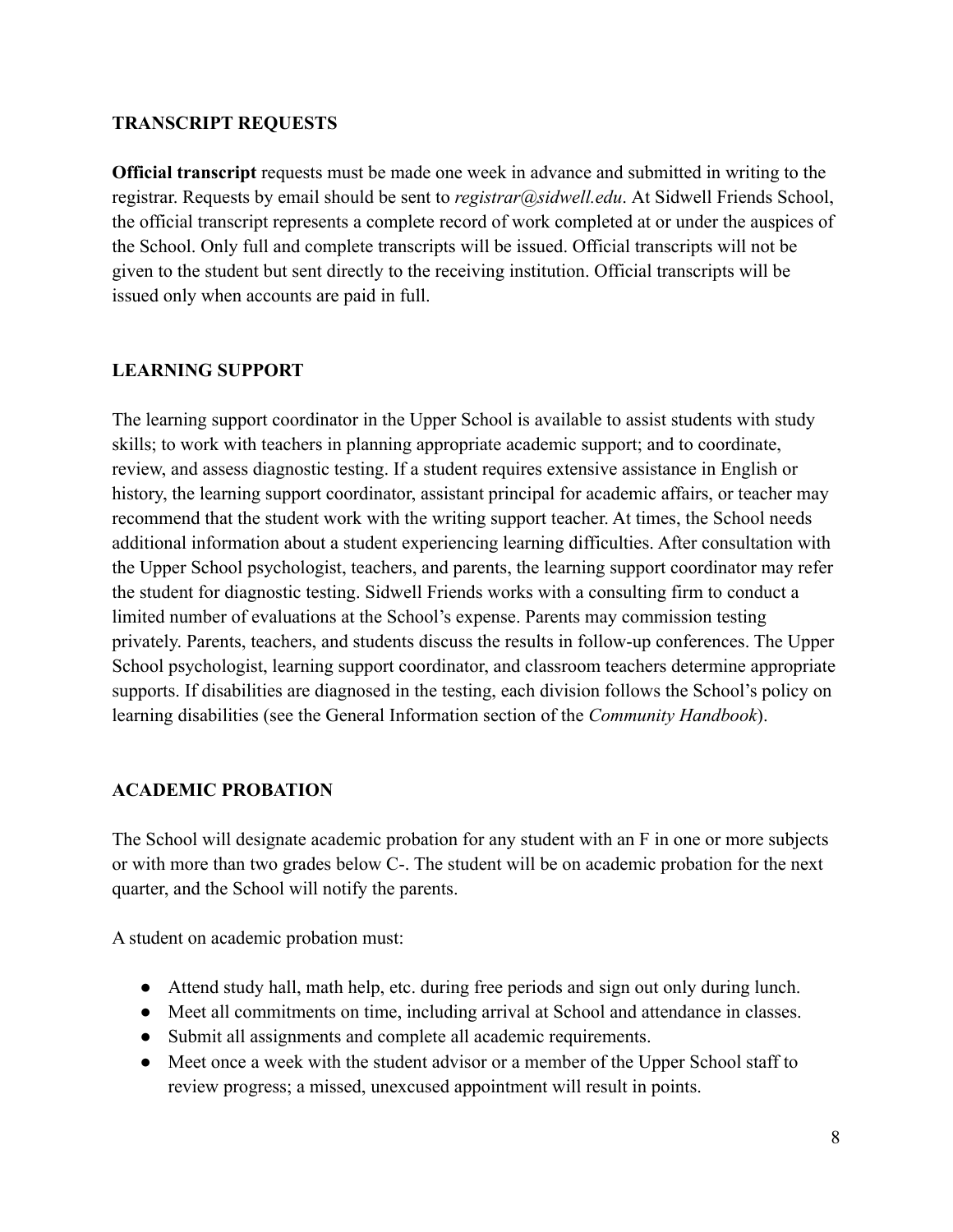If a student has not improved to a satisfactory level by the end of the probationary quarter, academic probation will continue for another quarter. If, after being on academic probation for two quarters, a student receives grades at the end of a quarter or semester that warrant a third probationary period, the administration, in consultation with the student's teachers and advisor, will review the re-enrollment status of the student. A student who has been removed from academic probation will, in consultation with the assistant principal for academic affairs, be encouraged to continue regular attendance in study hall. A student whose academic averages do not fit the guidelines, but who is experiencing academic difficulty, may be on academic support or probation at the discretion of the principal and assistant principal for academic affairs.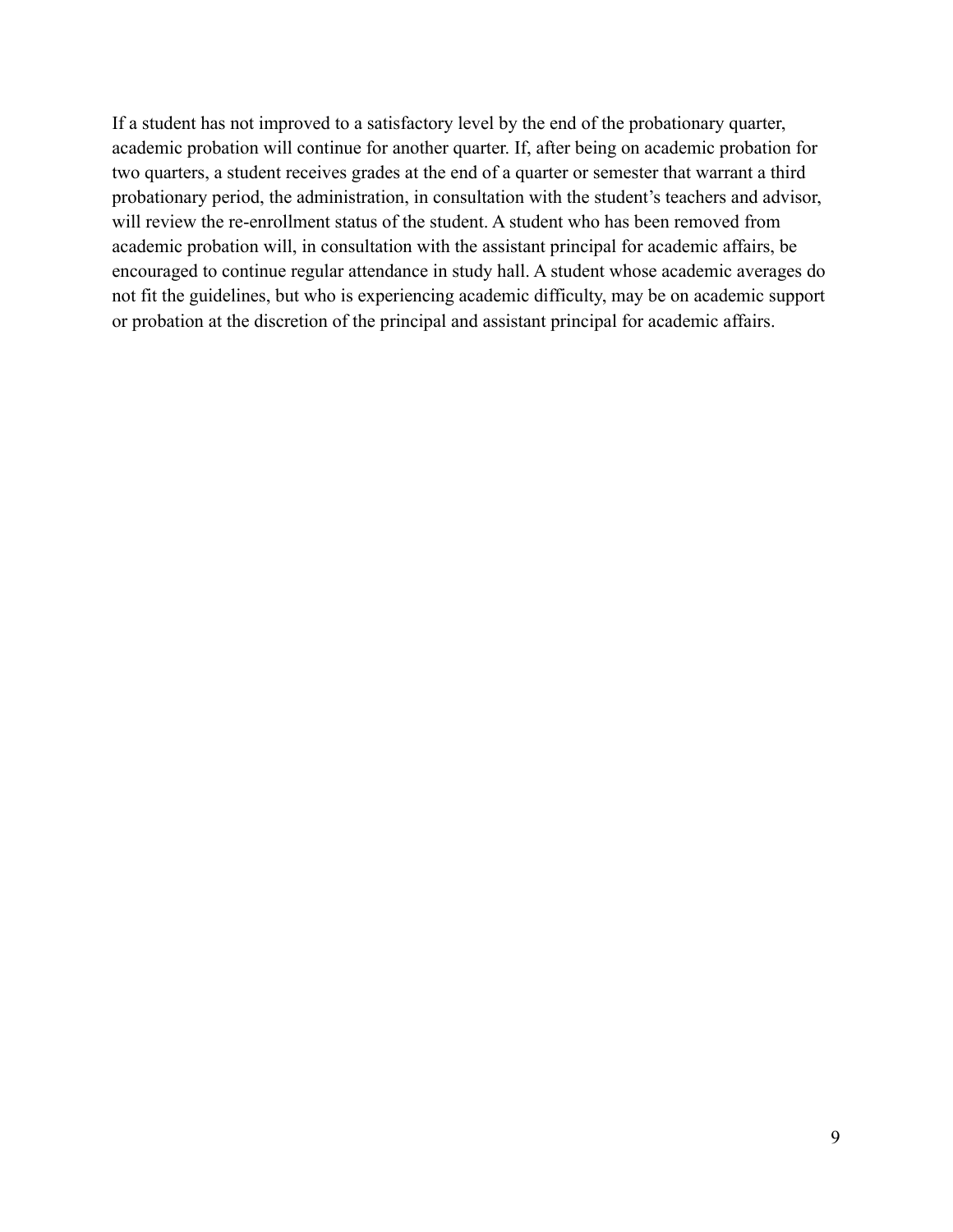## **COURSE OFFERINGS BY DEPARTMENT**

## <span id="page-10-0"></span>**ARTS**

The Upper School Arts program, in general, emphasizes hands-on experience, both in its curricular and co-curricular offerings. Students with a variety of arts experiences in Middle School who have discovered a particular interest, such as in music, visual arts, or theater, may choose to concentrate on that interest in Upper School. Unless otherwise noted, courses are open to all students.

## **Theatre**

In addition to the credited course offerings listed below, the Upper School Theatre Program includes at least three co-curricular productions during the school year; a straight play, a musical, and a set of one-act plays or other alternative format. Although no course credit is given for productions, a student who takes part in any of these productions is likely to do as much meaningful work and study as they do in the classroom. Co-curricular productions are cast from auditions, which are open to the student body.

#### **IMPROV—.5 credit; semester course**

Open to: 9, 10, 11, 12 Prerequisites: none *May be repeated 1 additional semester only for credit.*

This theatre course is the recommended entry point for students with no prior experience in acting. Students learn how to engage their sense of play and the discipline of acting through improvisation and theatre exploration games. The improvisations and games help the student discover and develop concentration and imagination, tap and engage the instinctive, and direct instinctive behavior toward the creative. All classwork, rehearsals, and performances occur in class. At the end of the semester, there will be a performance in front of an audience. Students receive a letter grade at the end of the semester.

## **ACTING I—.5 credit; semester course**

Open to: 9, 10, 11, 12 Prerequisites: none

The student actor develops performance discipline through the basic techniques of acting (playing): self-discipline, tension release, concentration, imagination development, and belief in given circumstances. These techniques are discussed and experienced through theatre games and exploration exercises, assigned readings, script analysis, and in-class demonstrations and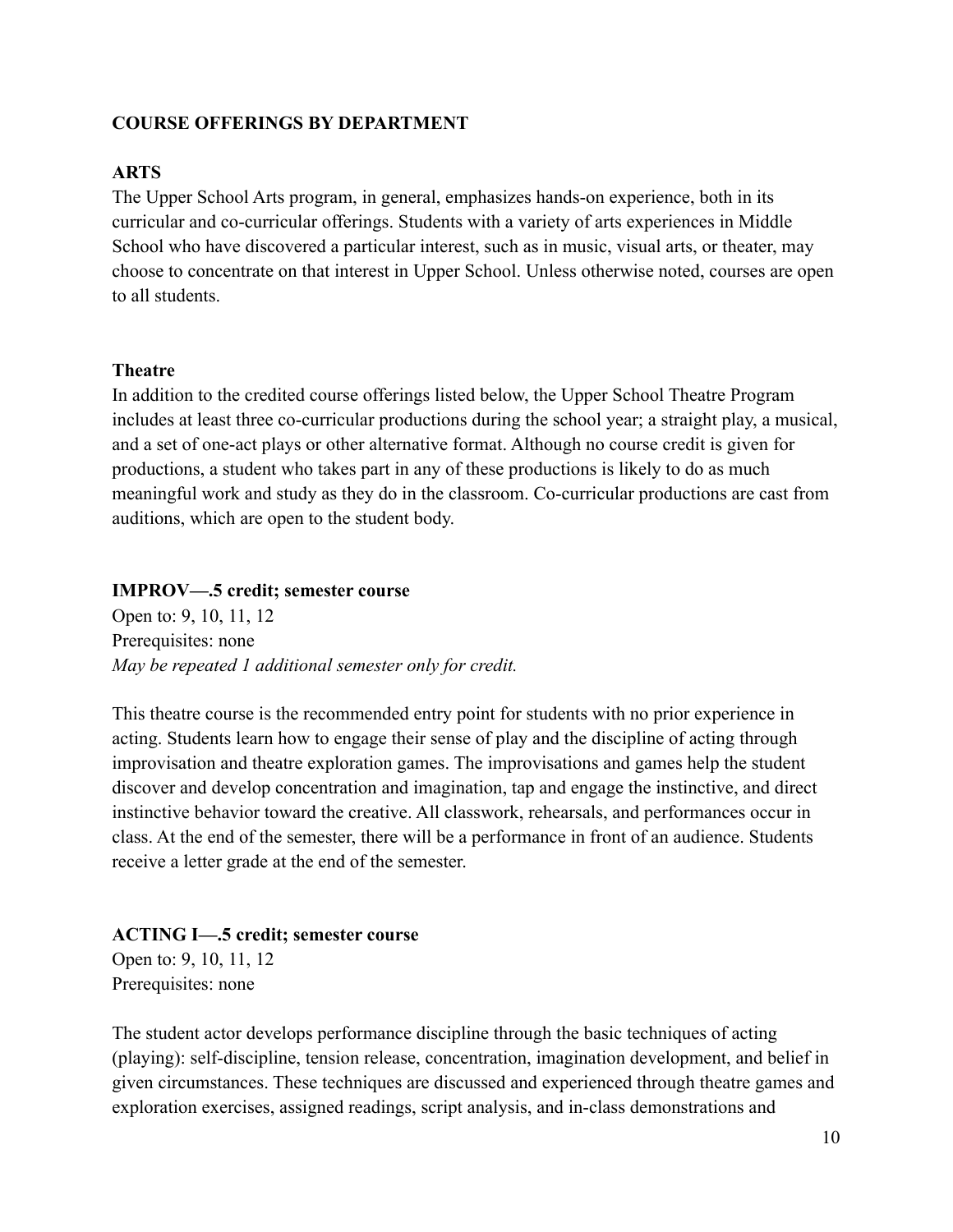performances. As a result, the student actor begins to appreciate the complexities of the craft and to discover and gain confidence. At the end of the semester, there will be a performance in front of an audience. Students receive a letter grade at the end of the semester.

#### **ACTING II—.5 credit; semester course**

Open to: 9, 10, 11, 12 Prerequisites: Acting I, or by permission of instructor *May be repeated for credit.*

This course allows students to build on performance skills acquired throughout their Sidwell career and immerse themselves in a rigorous, thoughtful ensemble process. The class will analyze and rehearse a significant playwright's work or a body of work with a unifying theme (such as cultural experience, time period, or style). It may culminate in a series of fully explored scenes or a full-length production. At the end of the semester, students will perform work in front of an invited audience. Students receive a letter grade at the end of the semester.

## **PUBLIC SPEAKING—.5 credit; semester course**

Open to: 9, 10, 11, 12 Prerequisites: none

This course introduces students to the interactive power of literature and performance. Using the written and spoken word including short stories, plays, spoken word poetry, podcasts, and TED talks as inspiration, students will jump into stories that connect with each of them in unique and current ways. They will develop skills to become exciting and effective performers and story-tellers by exploring the use of voice, physicality, and interpretation. The emphasis is on finding fun and meaningful ways to make stories come to life. By the end of this course, students should have:(1) Improved their voice, diction, and articulation, (2) Become aware of personal speech habits, (3) Cultivated poise and self-confidence. Students receive a letter grade at the end of the semester.

#### **INTRODUCTION TO TECHNICAL THEATER—1 credit; year course**

Open to: 9, 10, 11, 12 Prerequisites: none

This is a mostly hands-on, practical approach to the production process for dramatic stage productions and other theatrical events. The course places emphasis on the practical work needed to produce the season of plays and other theatrical events in the two theaters in the Kogod Arts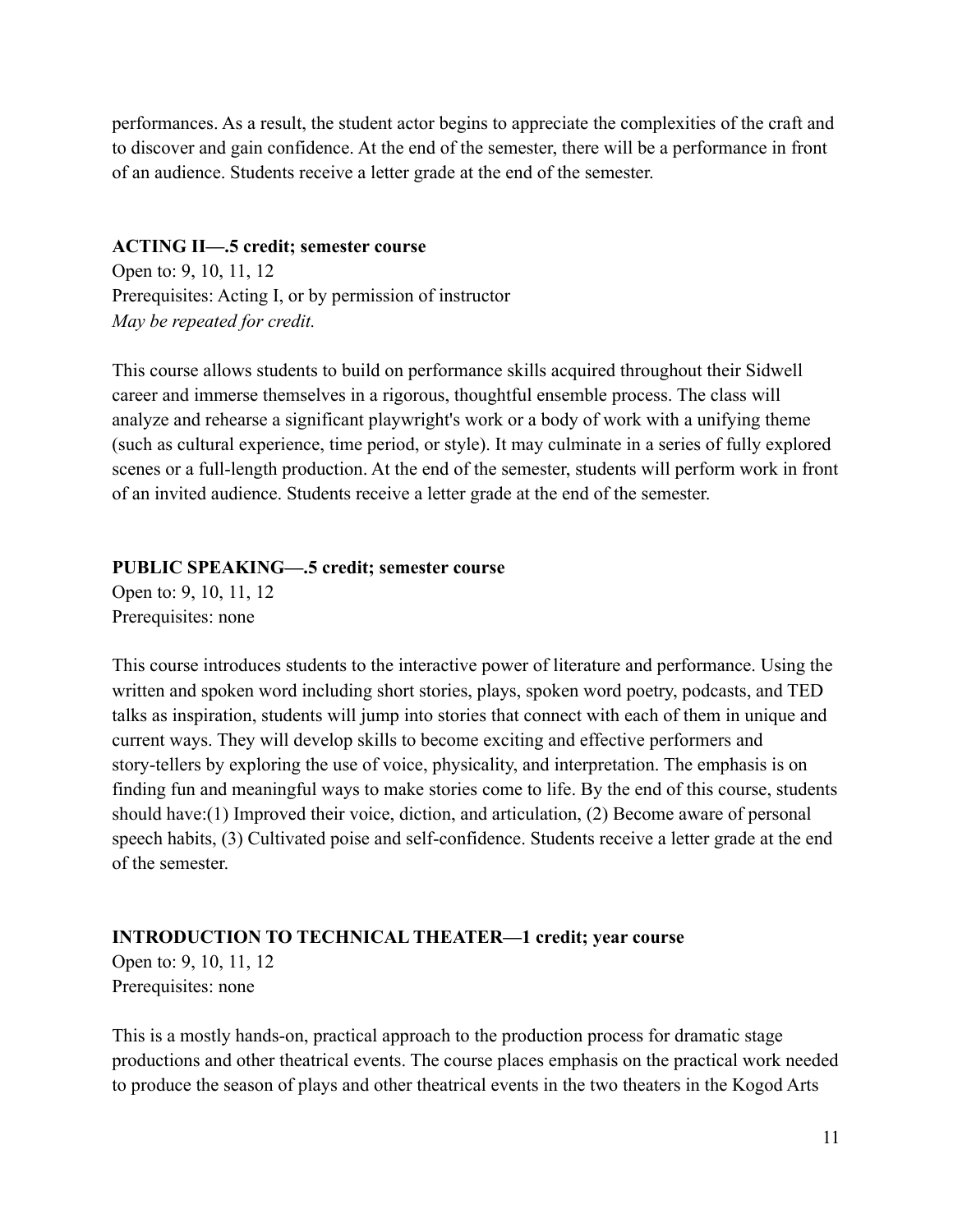Center. Topics include the interpretation of design and technical drawings, set construction, basic stage lighting, rigging, theater organization, and the production process. The course also places major emphasis on basic carpentry and the use of hand and power tools for set construction. Class time is divided between formal study and practical work on stage productions. The teacher may assign a demonstration project in lighting, set construction, or painting to students individually or in groups as time permits. Students are encouraged to volunteer for positions on the tech crew for at least one production. During "production week," a significant amount of time outside of class is required for crew members. Students also learn how to maintain the scenery shop, the stage and its equipment, the control booth, and lighting equipment. The course is geared to varying levels of prior experience. Students receive a letter grade at the end of each semester.

#### **ADVANCED TECHNICAL THEATER—.5 credit; semester course**

Open to: 10, 11, 12 Prerequisite: permission of the instructor *May be repeated for additional credit up to a total of three credits.*

This course continues the study of various topics of technical theater, with an emphasis on design and production of theatrical events. The production of Sidwell Friends' theater and performance program is central to this course. Under supervision of the instructor, each student completes individual and small-group projects in stage management, lighting, set design and construction, and projects to enhance the technical facilities of the theater. Class time is primarily devoted to preparations for the next production on the calendar. Each student must undertake major crew positions for at least one production per semester, involving significant time outside of class during production week. Students receive a letter grade at the end of each semester.

#### **Vocal Music**

#### **CHORUS—1 credit; year course**

Open to: 9, 10, 11, 12 Prerequisites: none *May be repeated for credit.*

The Sidwell Friends School Chorus has a rich tradition in the School's history, one that continues to thrive and grow along with the School. Students rehearse three times a week, sing works from multiple genres and languages, and perform in four required concerts, including the annual Winter Concert, the Spring Concert, Founder's Day, and the Independent Schools Choral Festival held at the National Cathedral. No prior musical experience is required. Members of the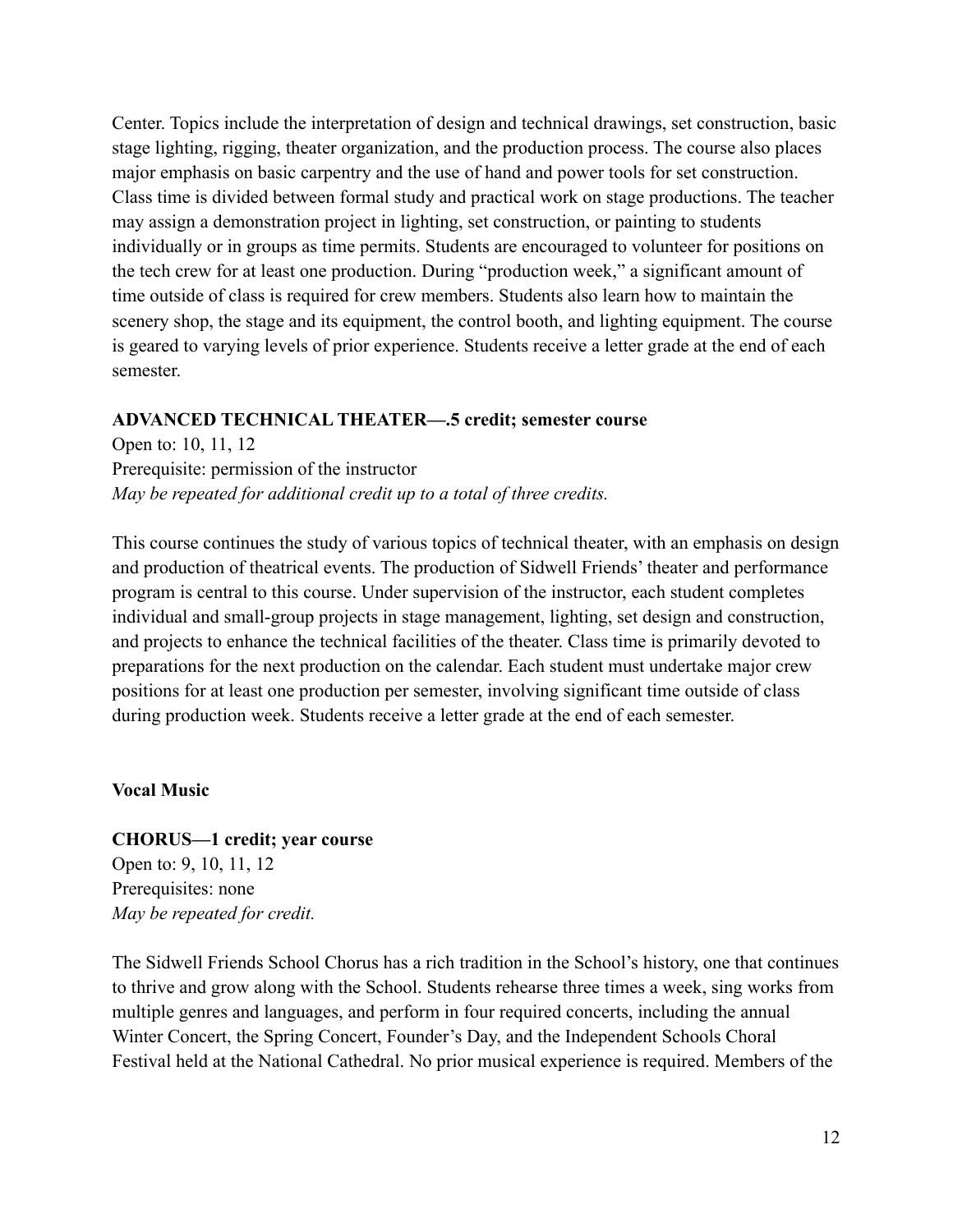chorus may also sing in additional small ensembles. Students receive a pass/fail grade at the end of each semester.

## **CHAMBER CHORUS—1 credit; year course**

Open to: 10, 11, 12 Prerequisites: placement by audition *May be repeated for credit.*

The Sidwell Friends School Chamber Chorus is a select group of approximately 30 students chosen on the basis of a rigorous audition. Auditions are held annually in May and placements are determined at that time for the coming fall semester. The chamber chorus meets twice a week in addition to the three meetings of the chorus. In addition to the four concerts listed for the chorus, the singers in chamber chorus perform additional concerts within the Sidwell Friends School community and throughout the Washington area. Members of the Chamber Chorus may also sing in additional small ensembles. Students receive a letter grade at the end of each semester.

#### **Instrumental Music**

Ensemble participation and the integration of music into School life are the primary features of the Sidwell Friends School Instrumental Music Program. Playing with other people demands collaboration and is the single best way to develop one's listening skills. Performing, whether for assemblies, special programs, or in the classes of other subjects is an immediate and real way for students to learn about the various social functions of music while contributing to School life. The concentration and sustained effort students learn through practicing and performing is useful in virtually all other disciplines. Students are expected to acquire an understanding of and to be able to explain the functions of their respective instruments in a variety of musical idioms. Students are also expected to prepare and participate at a level that enables them to contribute their best to any ensemble in which they participate.

The Upper School instrumental music program is an inclusive, performance-based ensemble program. It allows students to share their musical abilities with each other and the Sidwell Friends community while individual study continues at their own pace. All music is arranged to accommodate the different needs of each student. The goal is to make mature-sounding music together, while being accountable to each other in the process.

## **CHAMBER ORCHESTRA—1 credit; year course**

Open to: 9, 10, 11, 12 Prerequisites: basic ability on instrument with preliminary assessment by instructor *May be repeated for credit.*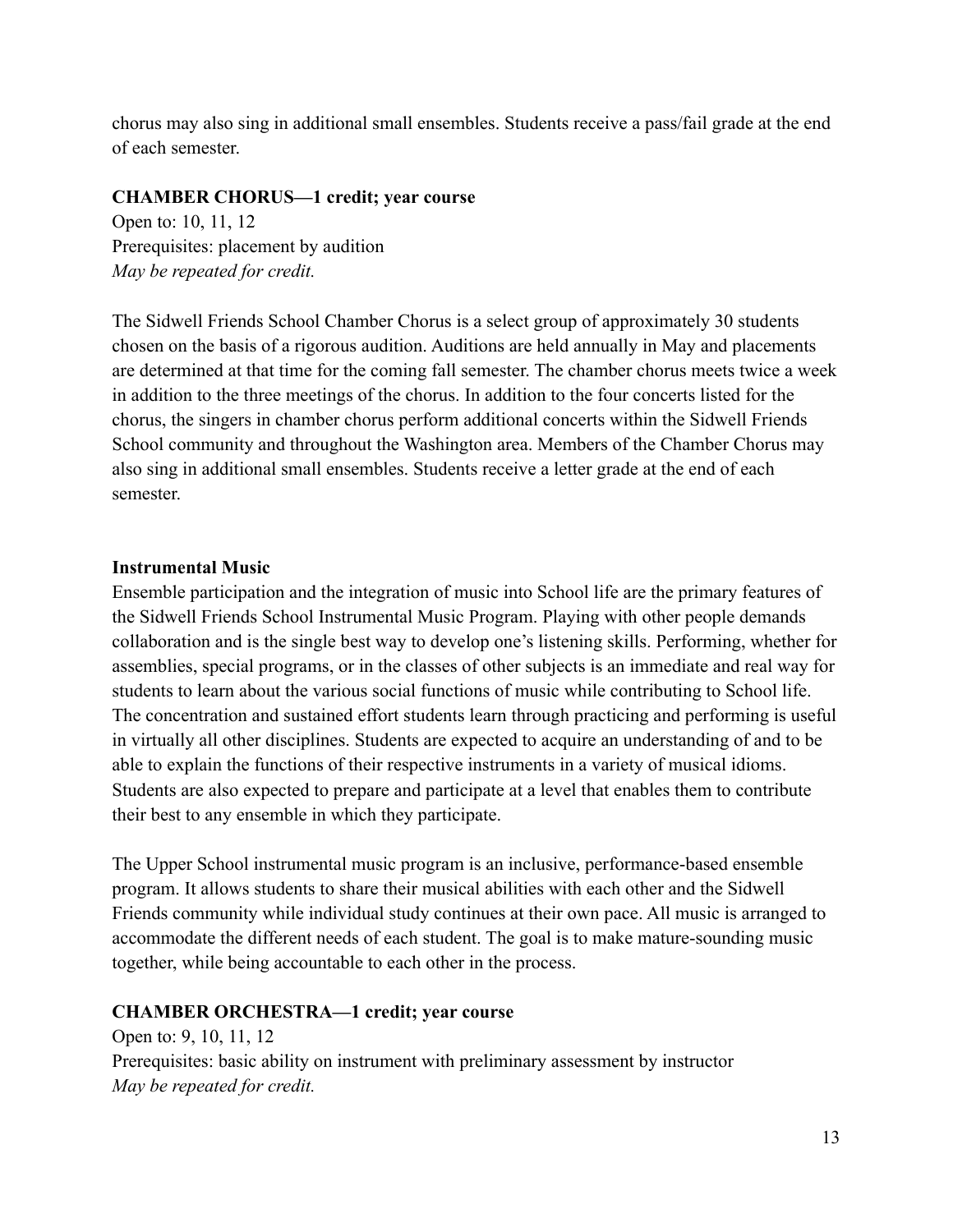The Sidwell Friends Chamber Orchestra studies, rehearses, and ultimately performs music in a variety of styles. Repertoire ranges from the baroque through the contemporary. The class often arranges repertoire to accommodate the varying ability levels of each student. Some students might rehearse in smaller groups, such as duos, trios, and quartets, as needed, depending on the instrumental makeup of the group as a whole. Required performances include the annual Winter Concert and Spring Concert. Teachers notify students of any additional performances at the beginning of each semester. Students receive a pass/fail grade at the end of each semester.

#### **JAZZ ENSEMBLE I—1 credit; year course**

Open to: 9, 10, 11, 12 Prerequisites: basic ability on instrument with preliminary assessment by instructor *May be repeated for credit.*

The Jazz Ensemble I course is an introduction to and the grooming of student musicians in the performance and language of jazz/contemporary music. Class occurs in a performance-based, workshop format, with jazz combo instrumentation. Students study, rehearse, and ultimately perform a variety of music from the wide spectrum of jazz. Topics covered include: instrument roles in rock, funk, and jazz/swing styles; 12-bar blues; beginning improvisation/jazz theory; major key chord progressions/harmony; lead sheet interpretation; etc. Required performances include the annual Winter Concert and Spring Concert. The teacher notifies students of any additional performances at the beginning of each semester. Students receive a pass/fail grade at the end of the semester.

## **JAZZ ENSEMBLE II—1 credit; year course**

Open to: 10, 11, 12 Prerequisites: Jazz Ensemble I and permission of instructor *May be repeated for credit.*

The Jazz Ensemble II course is a continuation of the Jazz Ensemble I curriculum (see above). This course continues grooming student musicians/groups in the authentic performance and diverse language of jazz/contemporary music. Ideally, most junior- and senior-year students will become self-sufficient enough to generate music opportunities for themselves at the collegiate level. New content includes: standard jazz repertoire, Afro-Cuban and fusion styles, continuing improvisation/jazz theory, and minor key and advanced chord progressions/harmony. Required performances include the annual Winter Concert, Spring Concert, Homecoming, ArtRageous, HS Invitational Jazz Fest @ GDS, and Founder's Day. Some select students participate in the Advanced Jazz Combo. The combo performs at additional School functions throughout the year (Admissions Open House, Sidwell Friends School Auction, etc.). The teacher notifies students of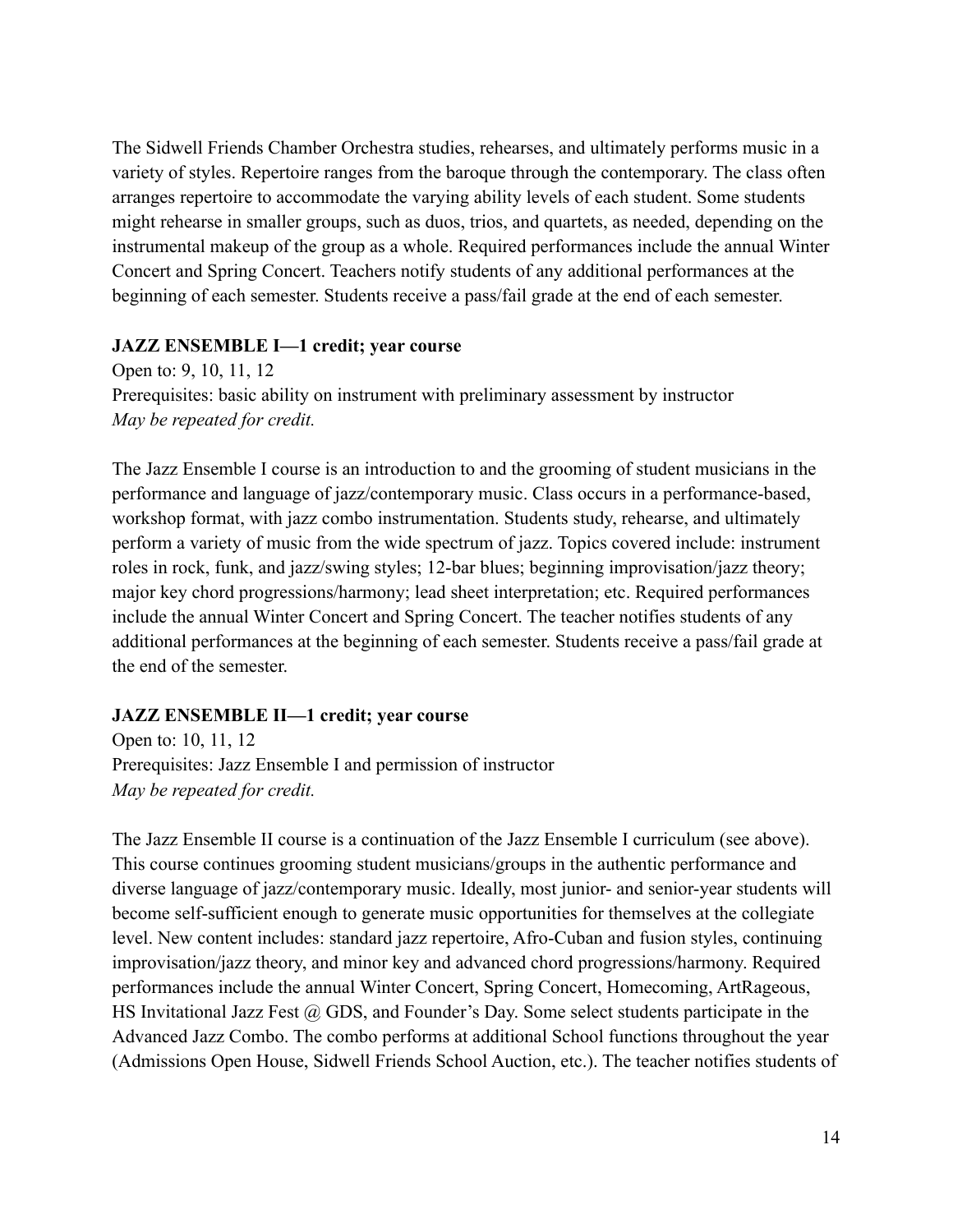all performances at the beginning of each semester. Students receive a pass/fail at the end of the semester.

#### **Visual Arts**

#### **CERAMICS I—.5 credit; semester course**

Open to: 9, 10, 11, 12 Prerequisites: none

This course introduces students to the fundamental techniques and material issues in the ceramic medium. Technical proficiency, problem-solving, and creativity are the most important components in this course. The class emphasizes learning the proper techniques and processes necessary for forming functional and sculptural objects in clay, and critical problem-solving in joining these techniques with original ideas. Students learn different processes of manipulating clay to create both functional and sculptural objects, including coiling/pinching, wheel-throwing, and slab construction. This course covers utilitarian ceramic vessels, sculptural objects, and new approaches to creating with clay.

#### **CERAMICS II—.5 credit; semester course**

Open to: 9, 10, 11, 12 Prerequisites: Ceramics I

Ceramics II is a continuation of the study of and work done in Ceramics I (see above).

## **CERAMICS III—.5 credit; semester course**

Open to: 10, 11, 12 Prerequisites: Ceramics II

Ceramics III is an extension of both the technical and conceptual investigation that the student began in Ceramics I and II. Students learn through slide lectures, demonstrations, and a lot of practice. This course continues to focus on both ceramic utilitarian vessels and sculptural objects. Though the course heavily emphasizes technical proficiency and learned hand skills, it also places importance on the exploration of the boundaries of the utilitarian vessel, ceramic sculpture, and of how design and concept can influence and challenge form. Successful projects in this course are those that combine technique, craftsmanship, and invention to realize a student's original idea or expression.

## **CERAMICS IV—.5 credit; semester course**

Open to: 10, 11, 12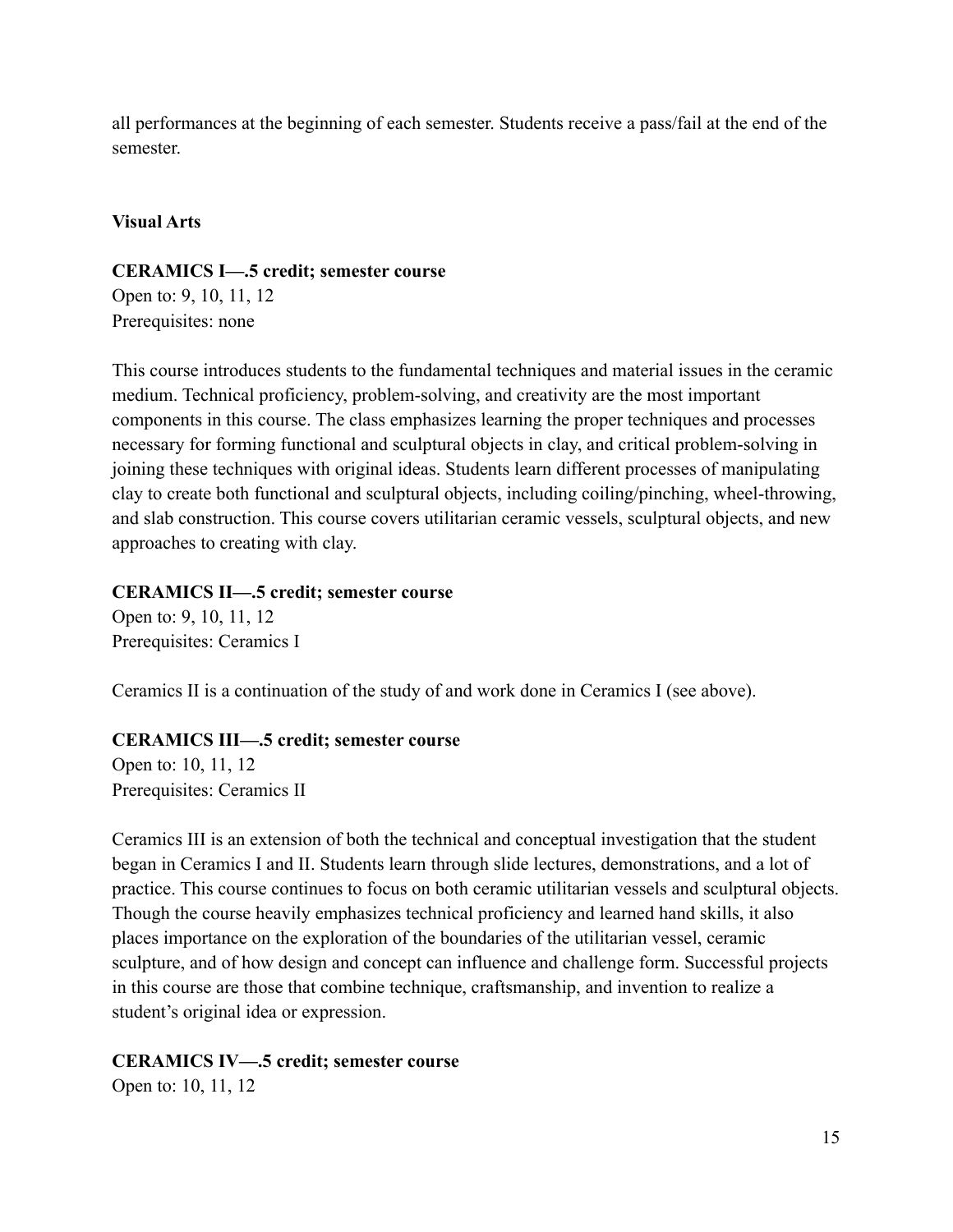Prerequisites: Ceramics III

Ceramics IV is a continuation of the study of and work done in Ceramics III (see above).

## **ADVANCED CERAMICS—.5 credit; semester course**

Open to: 11, 12 Prerequisites: Ceramics IV *May be repeated for credit.*

This course is for the student whose interest and experience in ceramics is advanced. The Advanced Ceramics student proposes and outlines a focused course of study to follow and realize over the semester. The student must choose to focus on one method of creating work, the materials and firing temperatures to be used, and the themes involved in their projects. A goal of Advanced Ceramics is for the student to begin to build an original body of ceramic work that is at an advanced level. Students learn how to properly photograph and document their work, as well as how to write a well-developed artist statement. Advanced Ceramics requires the student to be focused, self-directed, and ambitious in the pursuit of realizing their original ideas in the ceramic medium.

## **DRAWING—.5 credit; semester course**

Open to: 9, 10, 11, 12 Prerequisites: none

This course is an introduction to the basic techniques of drawing and focuses on observing, interpreting, and rendering visual relationships between objects. The semester begins with fundamental projects that deal with contour, negative space, and composition and advances to more sophisticated projects such as still life, landscape, and portrait drawing. Students explore various media, including graphite, charcoal, pastel, colored pencils, and ink. Sketchbook homework, critiques, and slide lectures supplement classroom assignments. Students receive a letter grade at the end of each semester.

## **ADVANCED DRAWING—.5 credit; semester course**

Open to: 9, 10, 11, 12 Prerequisites: Drawing *May be repeated for credit.*

This course is an advanced-drawing concepts course that focuses on expanding an understanding of mark-making. Through the introduction of new materials and techniques, students grow their knowledge of drawing methods and artistic practice. Projects include self-portraits, color-pencil illustrations, digital drawing, and mixed-media compositions. This course encourages personal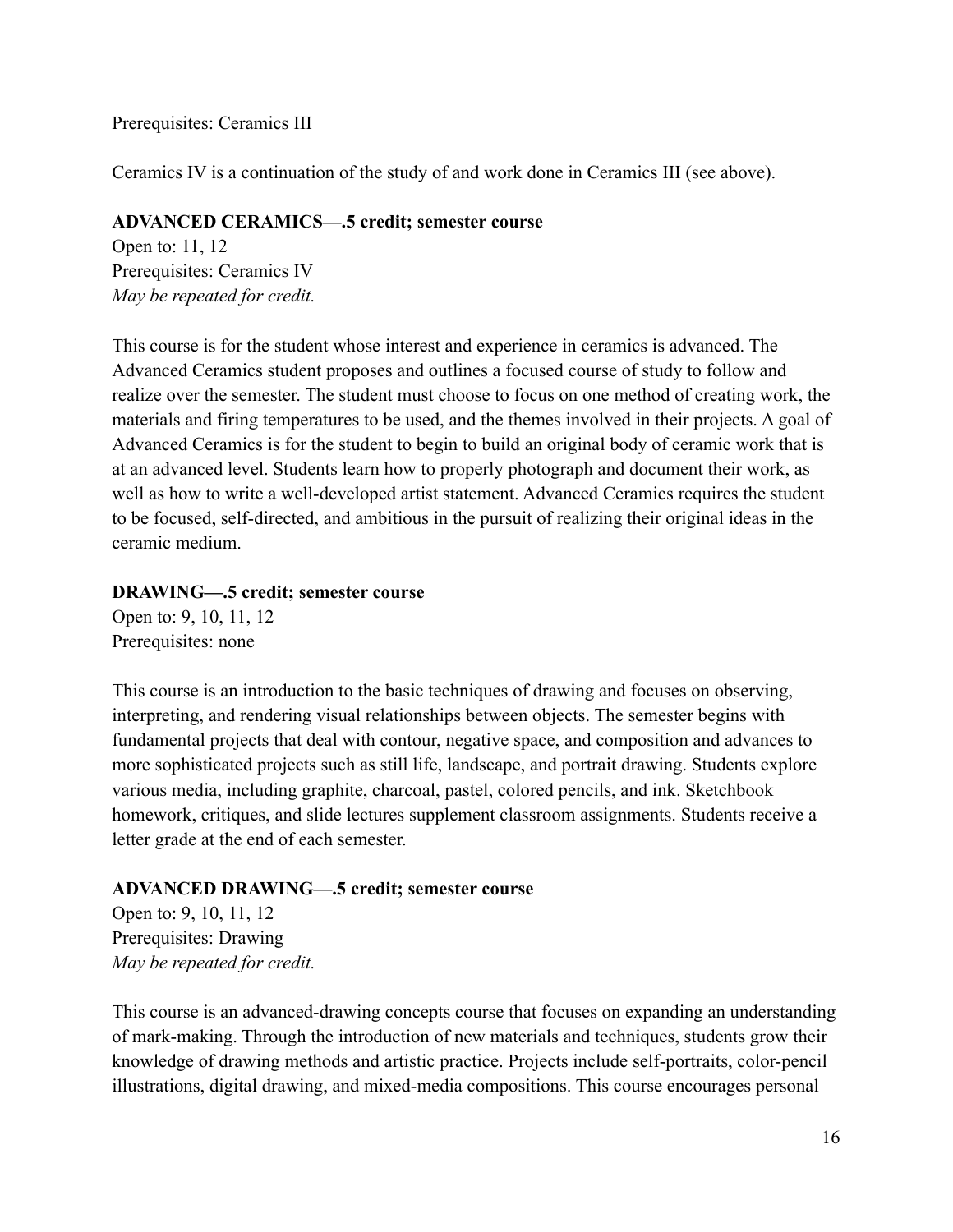voice through idea generation, material investigation, technical refinement, and research. Students are encouraged to push the boundaries as they investigate materials, subject matter, process, and interpretation related to image making. Students keep a sketchbook and receive occasional homework assignments for the sketchbook.

#### **PAINTING—.5 credit; semester course**

Open to: 9, 10, 11, 12 Prerequisites: Drawing *May be repeated for credit.*

This course provides a comprehensive exploration of painting techniques and concepts. Students learn basic color theory in addition to painting styles from different artistic movements. Through assignments and class discussion, students continue to refine their observational skills and compositional understanding to create cohesive and creative paintings. Projects include the use of collage, ink, watercolor, and acrylic paints. Sketchbook homework, critiques, and slide lectures supplement classroom assignments. Students receive a letter grade at the end of each semester.

## **DIGITALART I—.5 credit; semester course**

Open to: 9, 10, 11, 12 Prerequisites: none

This course presents technology as a means to create visual art. Basic artistic concepts such as color theory, composition, the elements of art, and principles of design are used to explore techniques and issues specific to graphic design and digital art. Projects include photo manipulation and transformation, digital illustration, digital painting, and simple animation and use of applications such as Adobe Photoshop, Illustrator, and Final Cut Pro X. While self-expression is the focus of this course, students also learn about the real-world applications of the digital arts. Slide presentations, critiques, and class discussion are integral parts of the course. Students receive a letter grade at the end of each semester.

## **DIGITALART II—.5 credit; semester course**

Open to: 9, 10, 11, 12 Prerequisites: Digital Art I *May be repeated for credit.*

This course continues to use technology as a means to create visual art. Students increase their understanding of the context of digital imaging as it relates to contemporary art, achieve a level of comfort with the tools and techniques needed to create digital artwork, and experiment with new ways to connect digital technologies to their own creative practice. While the overarching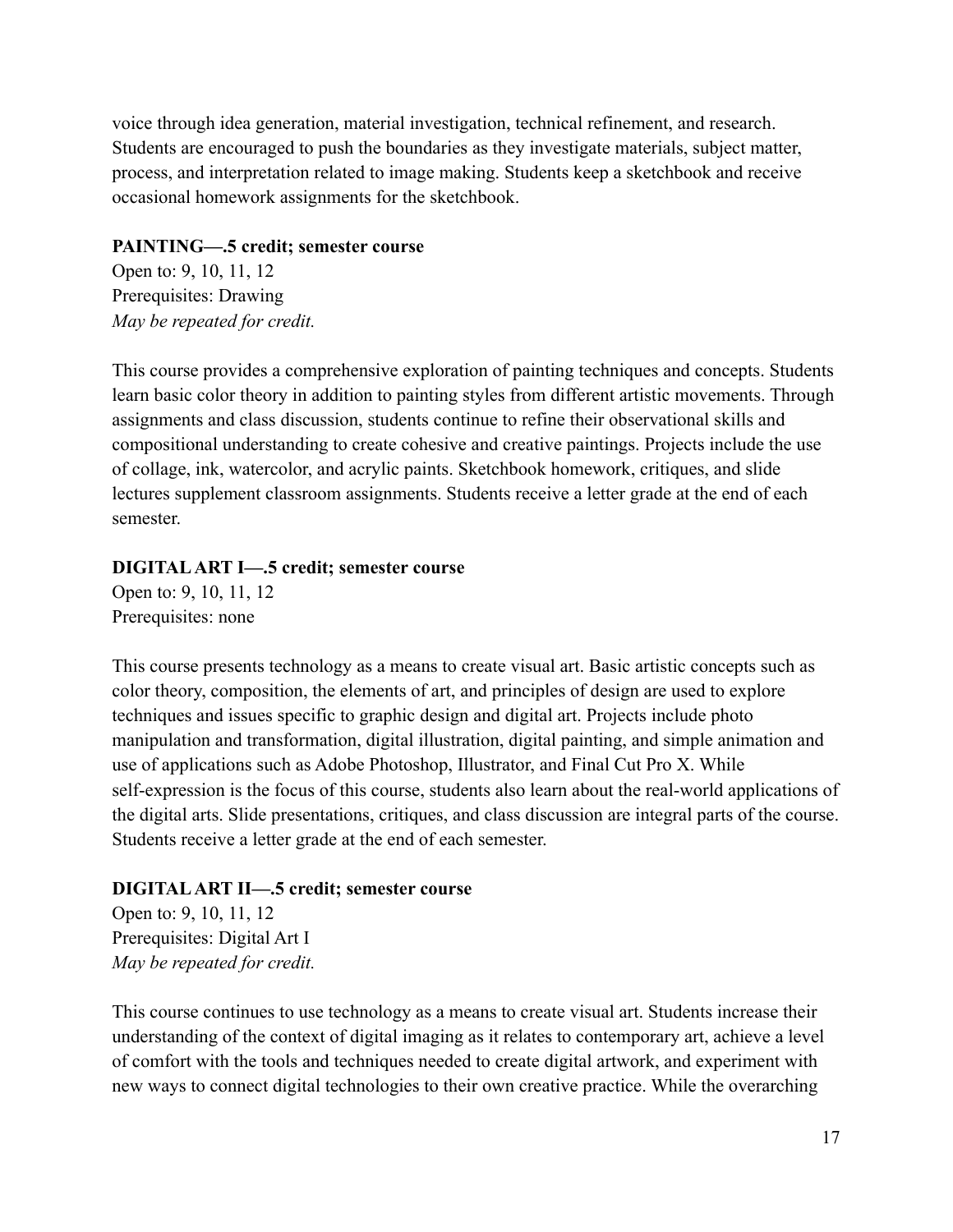goals of the course are conceptually based, projects are independent and student driven. Project examples include digital and analog drawing combinations, vector-based digital illustration, and graphic design layouts. The applications used in class are Adobe Photoshop, Illustrator, Adobe Draw, and Final Cut Pro X with an introduction to Dreamweaver. Slide presentations, critiques, and class discussion are integral parts of the course.

## **PHOTOGRAPHY + IMAGING I: DARKROOM AND DIGITAL\*—.5 credit; semester course**

Open to: 9, 10, 11, 12 Prerequisites: none

This course introduces students to the core elements of photography—light, form, contrast, and tone—using traditional and contemporary media. Students learn basic manual controls for both 35mm film and digital cameras, including ISO settings, shutter speed, aperture, depth of field, exposure modes, and resolution. Students also learn how to process and print 35mm negatives in a darkroom, how to process digital images using a computer, and how to create high-quality black-and-white and/or color digital photographs using inkjet printers. Students learn how to critically examine their work through regular in-class critique sessions, study the work of both historical and contemporary photographers, and attend one field trip per semester. Students receive a letter grade at the end of each semester.

**Note:** *For the past two years the dark room has not been available. Students in Photography I have worked exclusively with digital photography. A decision about the 2022/23 school year is forthcoming.*

## **PHOTOGRAPHY + IMAGING II: CONCEPTS IN VISUAL THINKING—.5 credit;**

**semester course** Open to: 9, 10, 11, 12 Prerequisites: Photography + Imaging I

This course is intermediate level. Students have completed one semester of Photography + Imaging I and have a secure foundation in traditional wet processes and digital techniques. The course introduces a broad range of new skills, such as the Camera RAW workflow, scanning negatives, medium format film, more advanced digital editing and darkroom skills, and larger format printing. An increased facility for the language of photography is a critical component of this course, and students engage in regular peer-review sessions, class discussions, and "Looking Days" to advance critical-thinking skills.

## **PHOTOGRAPHY + IMAGING III: ALTERNATIVE PROCESSES—.5 credit; semester course**

Open to: 10, 11, 12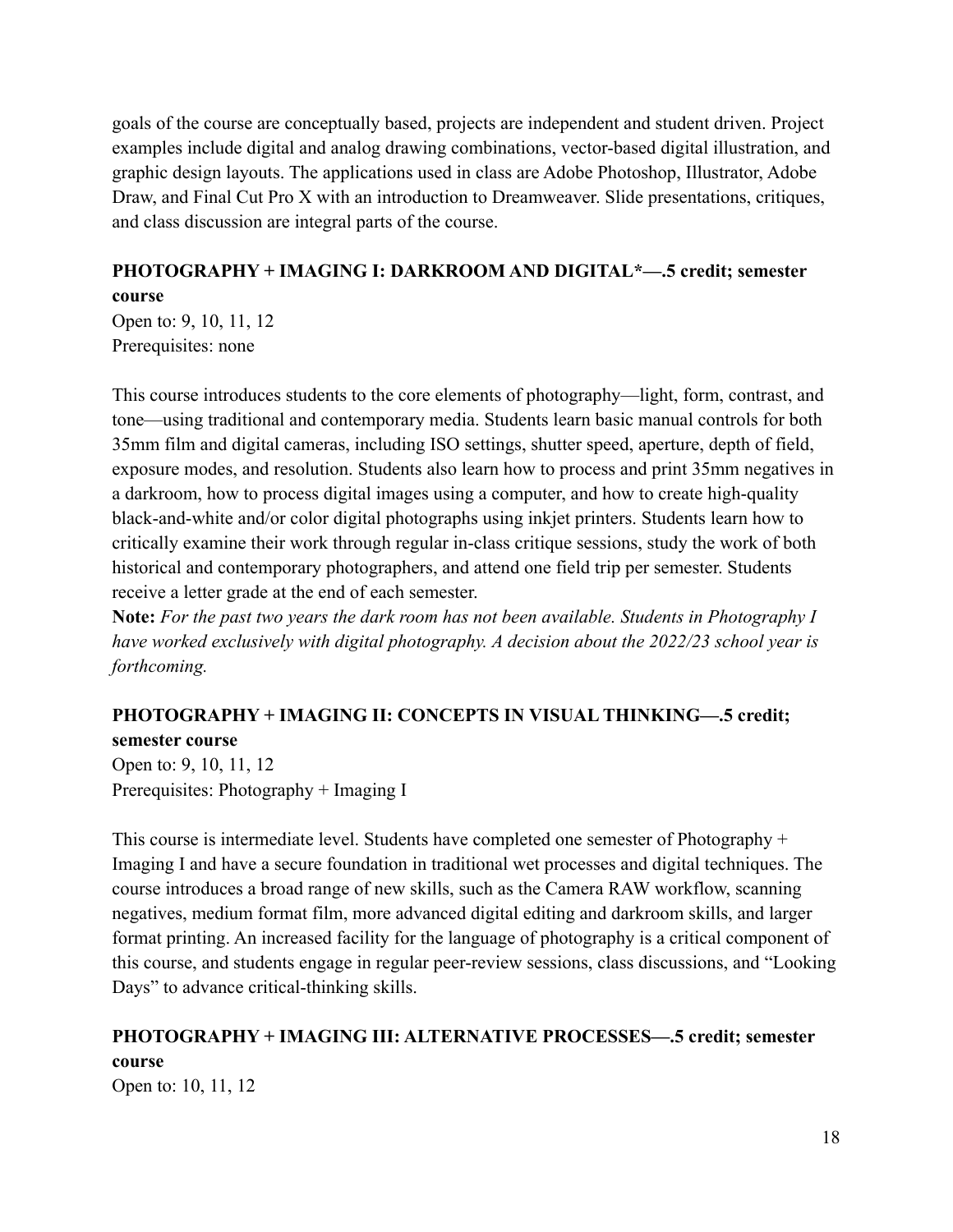## Prerequisites: Photography + Imaging II

This course is advanced-intermediate level. Students have a comprehensive foundation of photographic processes (wet darkroom and digital) as well as a command of the technical and aesthetic language of 2D image making. The course introduces new skills and broader conceptual themes, including advanced metering, studio lighting, scanning, and more advanced digital editing. The class encourages and emphasizes interdisciplinary work, unconventional processes, and collaborative projects. Students working at an advanced-intermediate level should be self-motivated and able to maintain a consistent studio practice. In addition, critiques, discussions, and field trips are important aspects of this course.

## **ADVANCED PHOTOGRAPHY + IMAGING—.5 credit; semester course**

Open to: 11, 12 Prerequisites: Photography + Imaging III *May be repeated for credit.*

This course is open to juniors and seniors interested in expanding their artistic voice and deepening their studio practice. This course refines established technical and aesthetic skills, and it introduces new practices such as designing and maintaining a website, writing an artist statement, curating small exhibitions for the community, self-publishing, and creating an advanced-level portfolio among others. The class also emphasizes mixed media and other interdisciplinary work (video, collage, 3D). Advanced Photography + Imaging has a combination of self-designed, collaborative, and instructor-led projects. Instructors highly encourage students to submit their work to colleges, internships, jobs, workshops, competitions, and summer programs. Students enrolled in this course are expected to work outside of class.

## **ADVANCED STUDIO ART—1 credit; year course**

Open to: 11, 12 Prerequisites: one year of any visual art class, or permission of instructor in consultation with Arts Department chair *May be repeated for credit.*

This course is for highly motivated students interested in the advanced study of art, both twoand three-dimensional. Satisfying the requirements of the Advanced Placement art portfolio requires that a significant amount of work must be completed outside of class. In addition to developing work in a wide range of media and approaches, students design and complete a substantial independent project. Students have the opportunity to prepare digital slide portfolios for college applications as well as for Advanced Placement consideration. Students receive a letter grade at the end of each semester.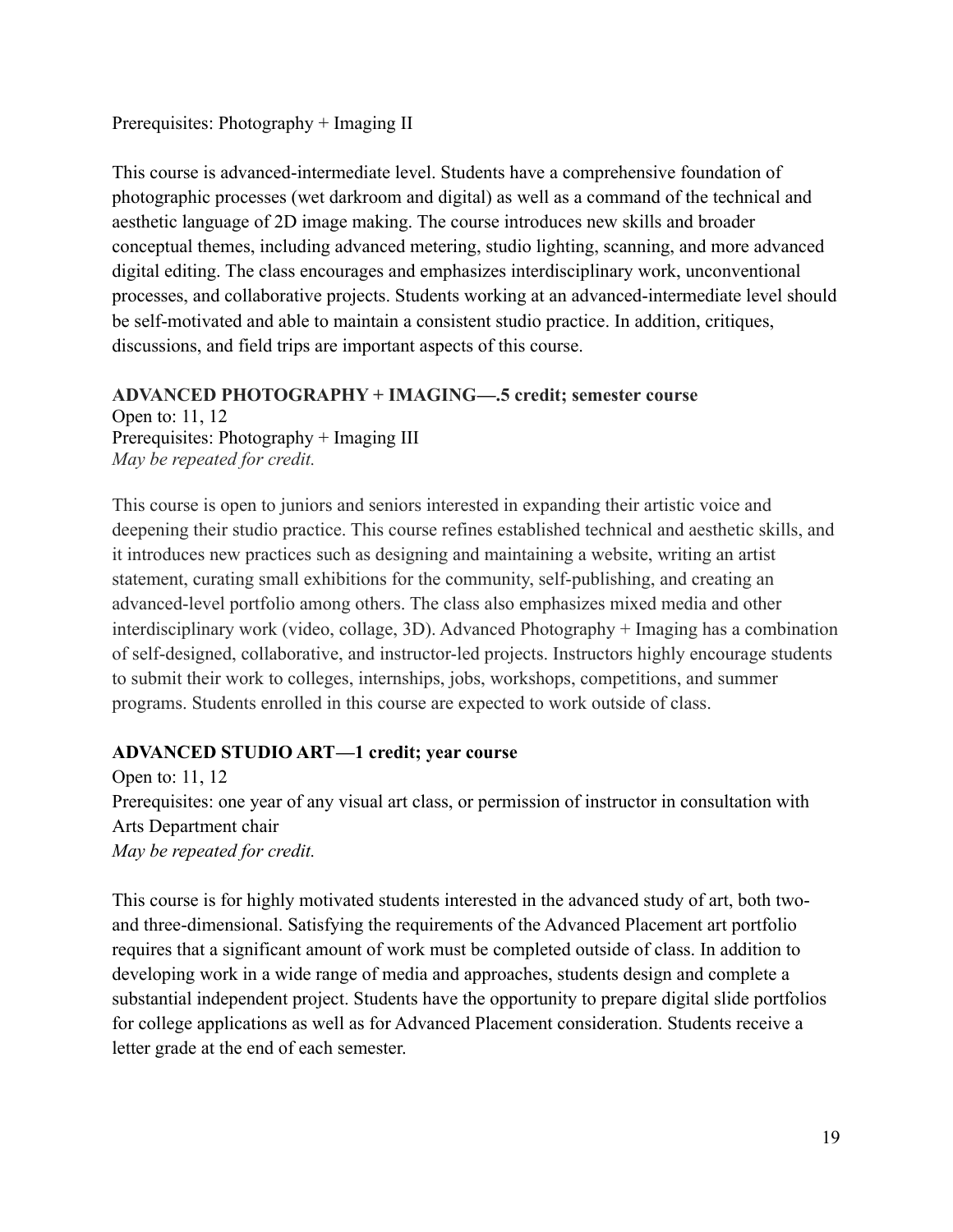## <span id="page-20-0"></span>**COMPUTER SCIENCE AND ENGINEERING**

The CS and Engineering Program offers three types of courses: (1) sequence, (2) projects, and (3) topics. The sequence covers general computer science and programming from introductory through advanced levels. Project courses center around long-term projects where the focus is on independent learning and seeing a semester-long project through to completion. Topic courses are more traditional in that there is more instruction, along with a series of shorter exercises and projects throughout the semester. All courses are semester long.

## **CS & Engineering Sequence**

Sequence courses cover general computer science and programming from introductory through advanced levels.

## **CS1: FOUNDATIONS—.5 credit; first-semester course**

Open to: 9, 10, 11, 12 Prerequisites: none

CS1: Foundations focuses on fundamental concepts in computer science and programming, with an emphasis on problem solving. By working through projects in robotics and visualization, students develop computational thinking, logical reasoning, and communication skills. Specific topics include control flow, functions, variables, lists/arrays, image processing, history of computing, and computer ethics. Students are encouraged to express their creativity through graphical assignments. They also begin to investigate the ideas of artificial intelligence and computer vision. The course emphasizes good program design, testing, and algorithmic thinking. Programs are implemented in Python and Java.

## **CS2: OBJECT-ORIENTED DESIGN—.5 credit; second-semester course**

Open to: 9, 10, 11, 12 Prerequisites: CS1

CS2: Object-Oriented Design is a continuation of CS1. The course introduces the object-oriented programming style and explores challenging problems. The instructor reinforces and expands on topics and concepts introduced in CS1. Students tackle larger software design problems, using data abstraction, inheritance, encapsulation, and polymorphism. The course also introduces interfaces, I/O, and event-driven programming. Students use these techniques to develop games, simulations, and data-visualization programs. Programs are implemented in Java.

## **CS3: ALGORITHMS & DATA STRUCTURES—.5 credit; first-semester course**

Open to: 10, 11, 12 Prerequisites: CS2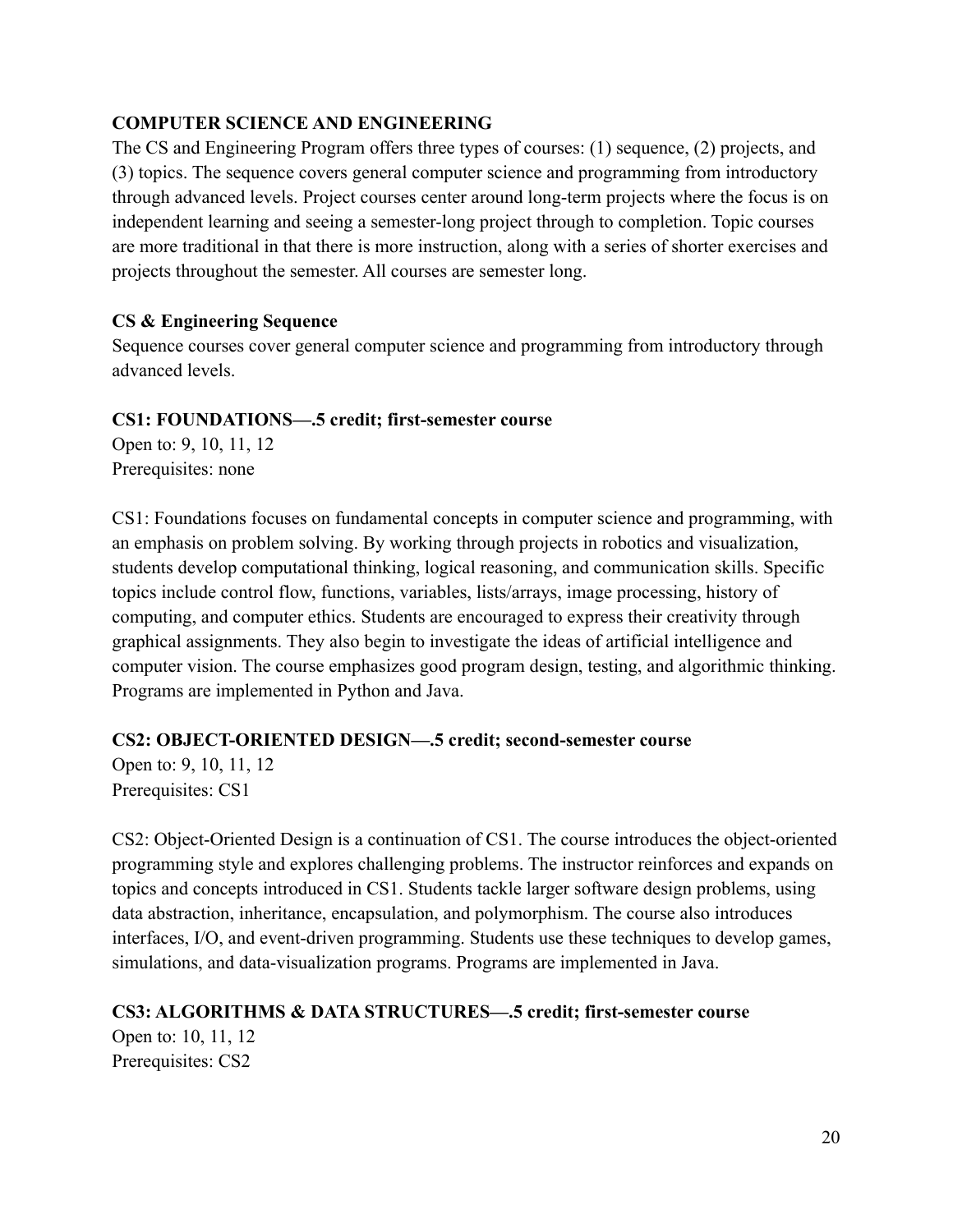CS3 covers both classic data structures and the analysis of algorithms. Data structures include arrays, queues, stacks, binary trees, graphs, dictionaries, and hash tables. Students analyze standard algorithms for sorting, searching, recursion, and backtracking. They also conduct complexity analysis using big-O notation. The course introduces standard design techniques (e.g., the greedy approach, divide and conquer, dynamic programming, linear programming) through a variety of problems in algebra, graph theory, and optimization. The instructor emphasizes object-oriented design throughout.

## **CS & Engineering Projects**

## **CS & E PROJECTS: ARTIFICIAL INTELLIGENCE AND GAME DEVELOPMENT—.5 credit; second-semester course**

Open to: 10, 11, 12 Prerequisites: CS3

In Artificial Intelligence and Game Development, students create games of their own design; using XNA and C#, students follow the life cycle of 2D and 3D game development from design through deployment on computers and the Xbox system. Throughout the semester, students investigate various artificial intelligence techniques within the context of game development. Methods such as backtracking, neural networks, genetic algorithms, and game theory are used to create and evaluate autonomous computer players. Throughout the course, students learn the importance of version control, testing, documentation, good user-interface design, and the implementation of physics in 3D virtual environments.

## **CS & E PROJECTS: COMPUTER GRAPHICS AND USER INTERFACES—.5 credit; first-semester course**

Open to: 10, 11, 12 Prerequisites: none

Computer Graphics and User Interfaces explores 2D graphic design, 3D modeling, computer-aided design (CAD), basic animation, and graphical user-interface design. Using a wide range of software tools, including Photoshop, iMovie, Cinema 4D, and SketchUp, students create a portfolio of original work. Throughout the semester, students complete projects, illustrate how to use these tools to construct a mental image, and assemble it into a digital reality. In addition to learning the principles of user-interface design and animation, students study timing, use of a storyboard, modeling, motion, rendering, and editing.

## **CS & E PROJECTS: DYNAMIC WEB DESIGN—.5 credit; second-semester course** Open to: 10, 11, 12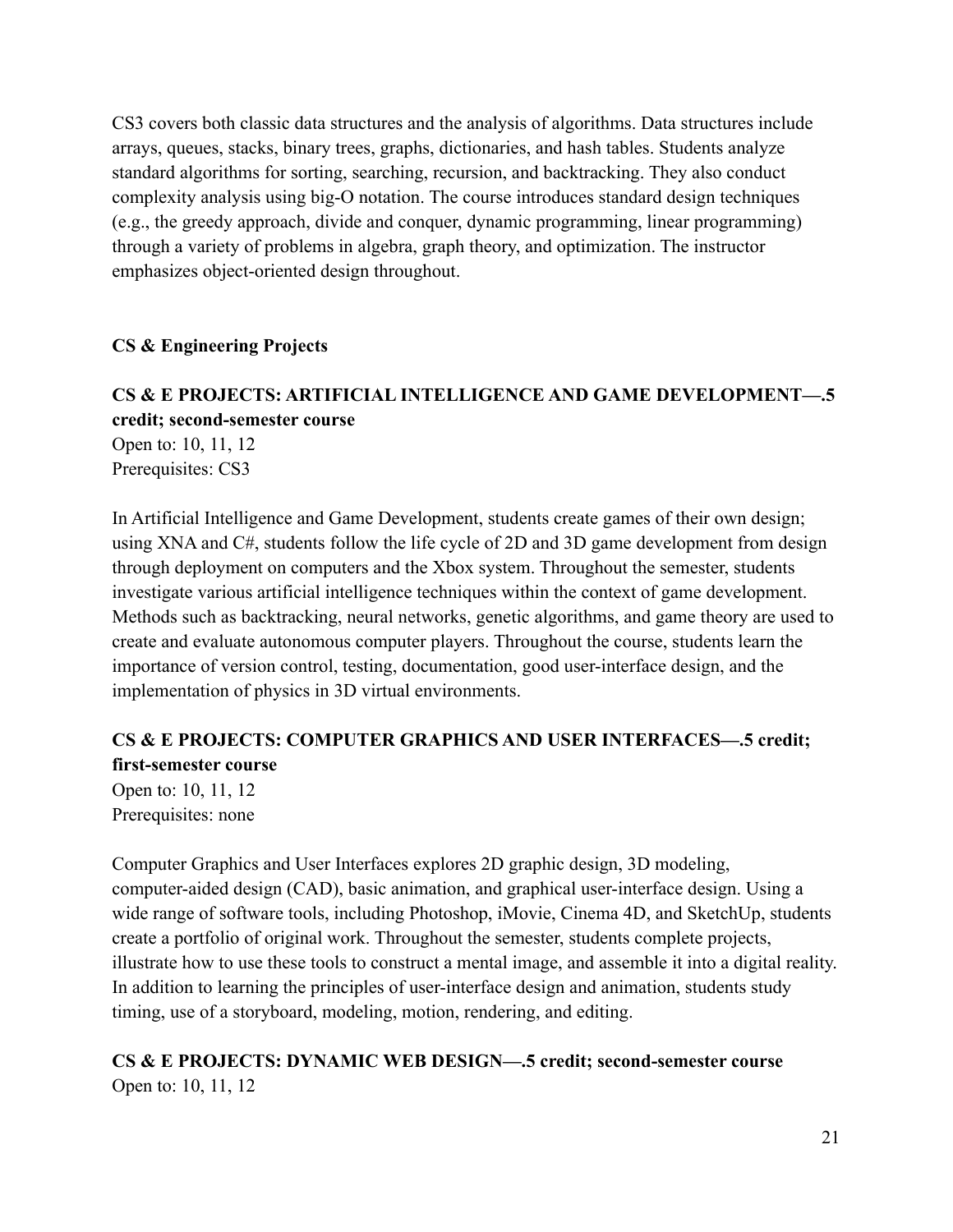Prerequisites: CS1 or Programming & Probability (I or II)

In Dynamic Web Design, students acquire a foundation for building dynamic websites using a wide range of web-development tools. Using HTML, CSS, JavaScript, PHP, and mySQL, students learn how to develop a website that can interact with data stored in a database. Over the course of the semester, students design, test, and deploy a dynamic website for a "client." The course covers an overview of networking, DNS, web server setup, website security, and the client-server model.

## **CS & Engineering Topics**

## **CS & E TOPICS: ENGINEERING—.5 credit; first- or second-semester course** Open to: 11, 12 Prerequisites: none

This course is an introduction for students with an interest in engineering. Students are introduced to the field by considering the impact of engineering on daily life and current events. Through reverse-engineering studies and some common techniques, the course introduces effective design methods. Students work on several engineering projects to experience and participate in the design process. The class also works on problems that require an engineering approach and a collaborative process. Students explore ethics as they relate to engineering through literature, film, and current events, where responsible practices (as they relate to issues such as environmental impacts and needs, historical and recent engineering disasters, and artificial intelligence) are discussed.

## **CS & E TOPICS: Mobile App Design—.5 credit; first- or second-semester course**

Open to: 9, 10, 11, 12 Prerequisites: none

Mobile App Design is a project-based introduction to mobile application development that covers development phases, terminologies, application design, and blocks-based coding within a visual-programming environment. Students experience the design process step by step to create mock-ups and wireframes for proposed apps. They then use MIT's App Inventor to build these apps for Android mobile devices. Students build increasingly complex apps using device features such as location sensor, orientation sensor, accelerometer, proximity sensor, text to speech and speech to text, camera, sound recorder, texting, clock, video player, and more. Students also learn how these apps can access web databases to store and retrieve information from the cloud. This course is designed for students with no CS experience.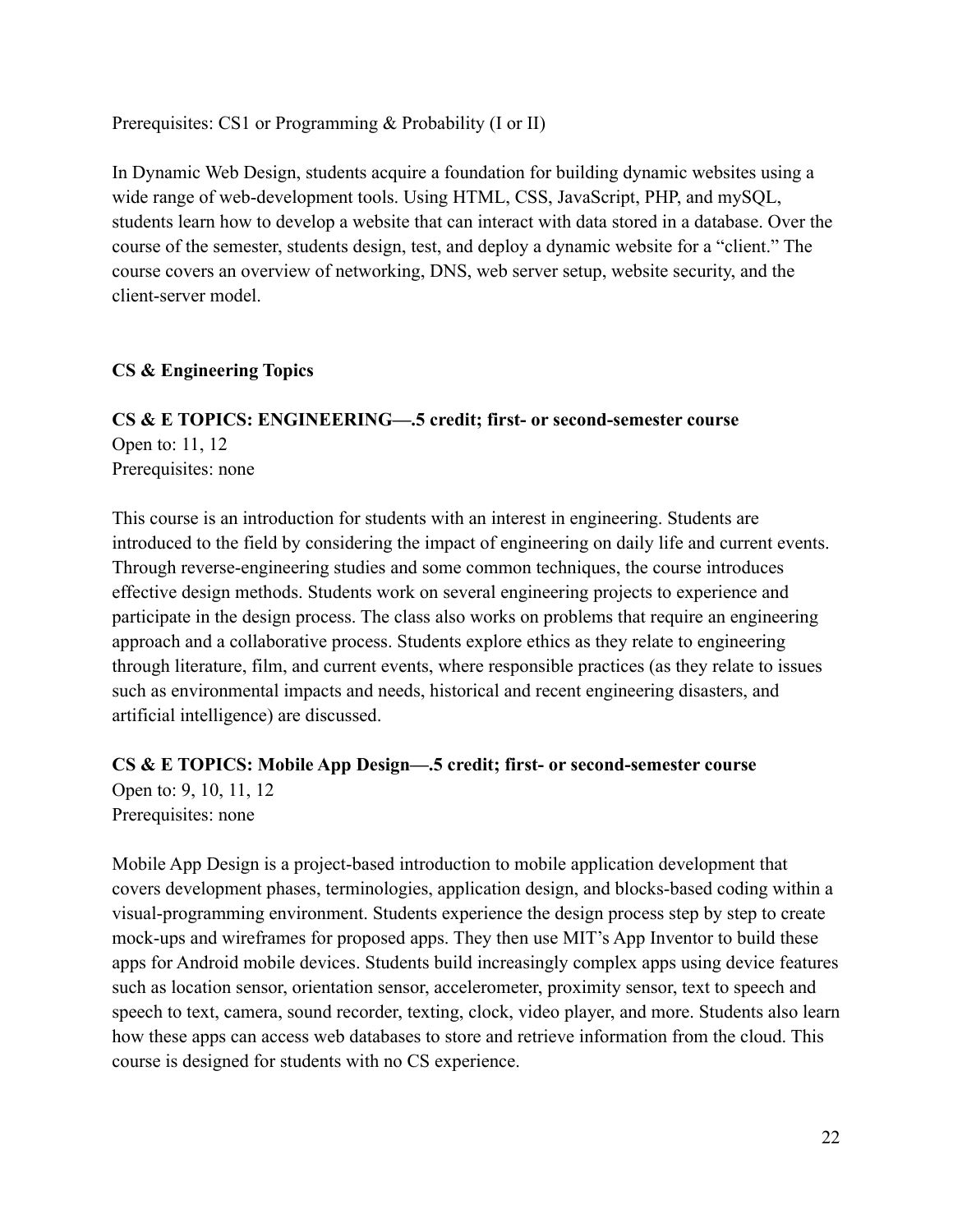## **CS & E TOPICS: PROGRAMMING & PROBABILITY I—.5 credit; first-semester course** Open to: 10, 11, 12

Prerequisites: enrollment in or completion of Math III, or permission of instructor in consultation with the assistant principal for academic affairs

Programming & Probability I introduces students to programming and explores a wide range of problems using Monte Carlo methods. A Monte Carlo method involves the use of a computer simulation to draw conclusions about the nature of a random experiment. Specific topics covered include Kolmogorov's Axioms and the definition of a probability measure; sample spaces, events, and partitions; the inclusion/exclusion principle; independence; conditional probability; and probability mass functions. Projects in *Mathematica* introduce programming topics, including data types, control structures, functions, arrays, and polymorphism.

## **CS & E TOPICS: PROGRAMMING & PROBABILITY II—.5 credit; second-semester course**

Open to: 10, 11, 12 Prerequisites: Programming & Probability I

Programming & Probability II introduces students to programming and explores a wide range of problems using Monte Carlo methods. A Monte Carlo method involves the use of a computer simulation to draw conclusions about the nature of a random experiment. Specific topics covered include probability density functions; cumulative distribution functions; discrete and continuous distributions; expected value; variance; standard deviation; Law of Large Numbers; the Central Limit Theorem; and hypothesis testing. Projects in *Mathematica* introduce programming topics including data types, control structures, functions, arrays, and polymorphism.

## **CS & E TOPICS: ROBOTICS—.5 credit; first- or second-semester course**

Open to: 9, 10, 11, 12 Prerequisites: none

Robotics introduces students to programming microcontrollers along with topics in electrical and mechanical engineering. Students learn to use digital and analog signals to read and control sensors, speakers, motors, and servos through an Arduino. Students explore mechanical-engineering concepts, including transmissions, pulleys, winches, belts and cables, wheels, steering, and suspensions. Students then apply these concepts to design and build various projects during the semester. Students learn engineering design processes and practice iterative design; prototyping, testing, analyzing, and refining their projects.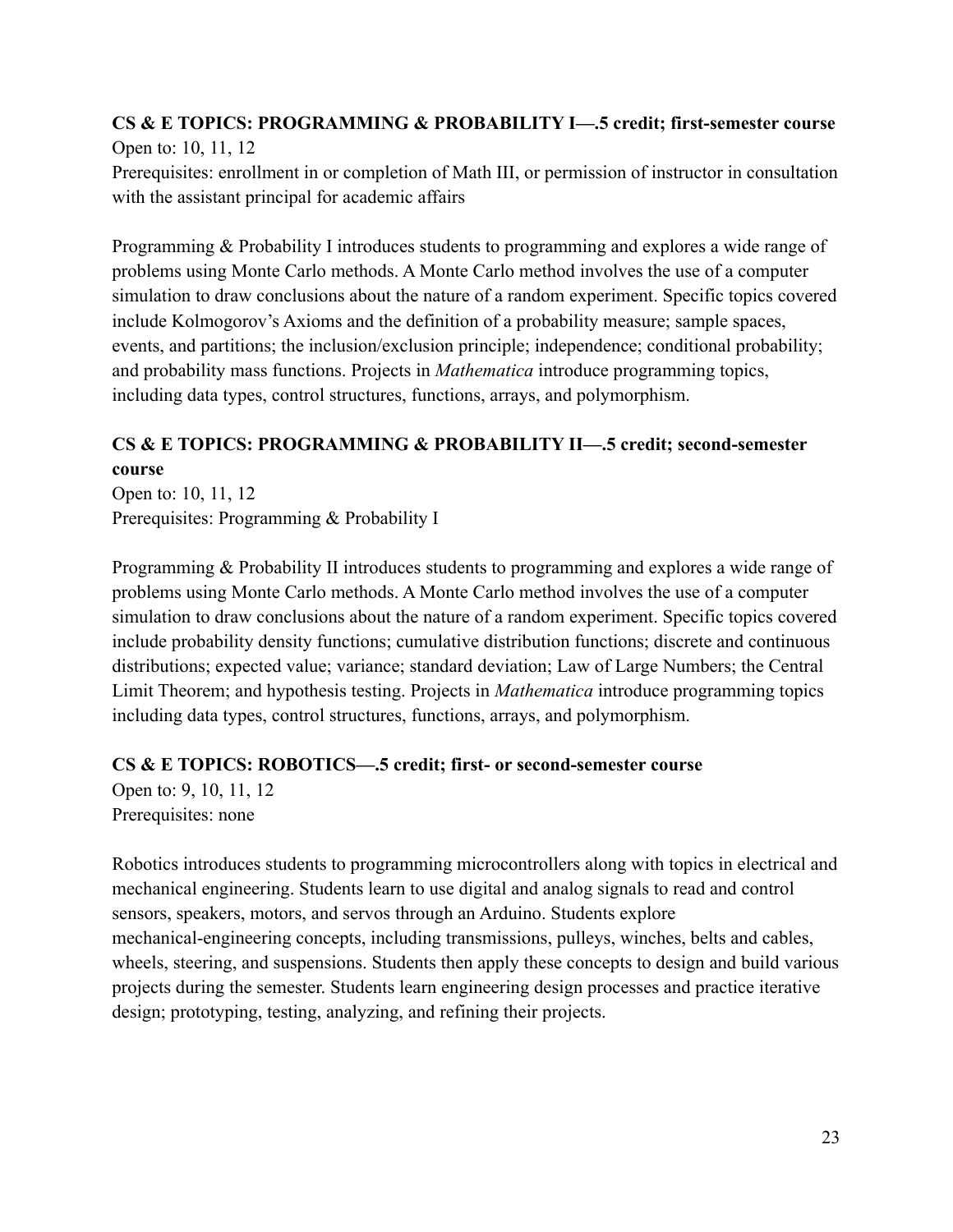## **CS & E TOPICS: COMPUTER SCIENCE ADVANCED TOPICS—.5 credit; first- and/or second-semester course**

Open to: 10, 11, 12 Prerequisites: CS3 *May be repeated for credit.*

Students who wish to sharpen their research skills by investigating a specific advanced topic in computer science are encouraged to take this course. Students meet once a week to present formal research papers to the group and lead a discussion. In addition, they choose an area of interest and perform a semester-long research project culminating in two parts: a research paper and an implemented project relevant to the area of research. During the three unscheduled periods each week, students are required to spend time reviewing online course content, including podcasts and research resources.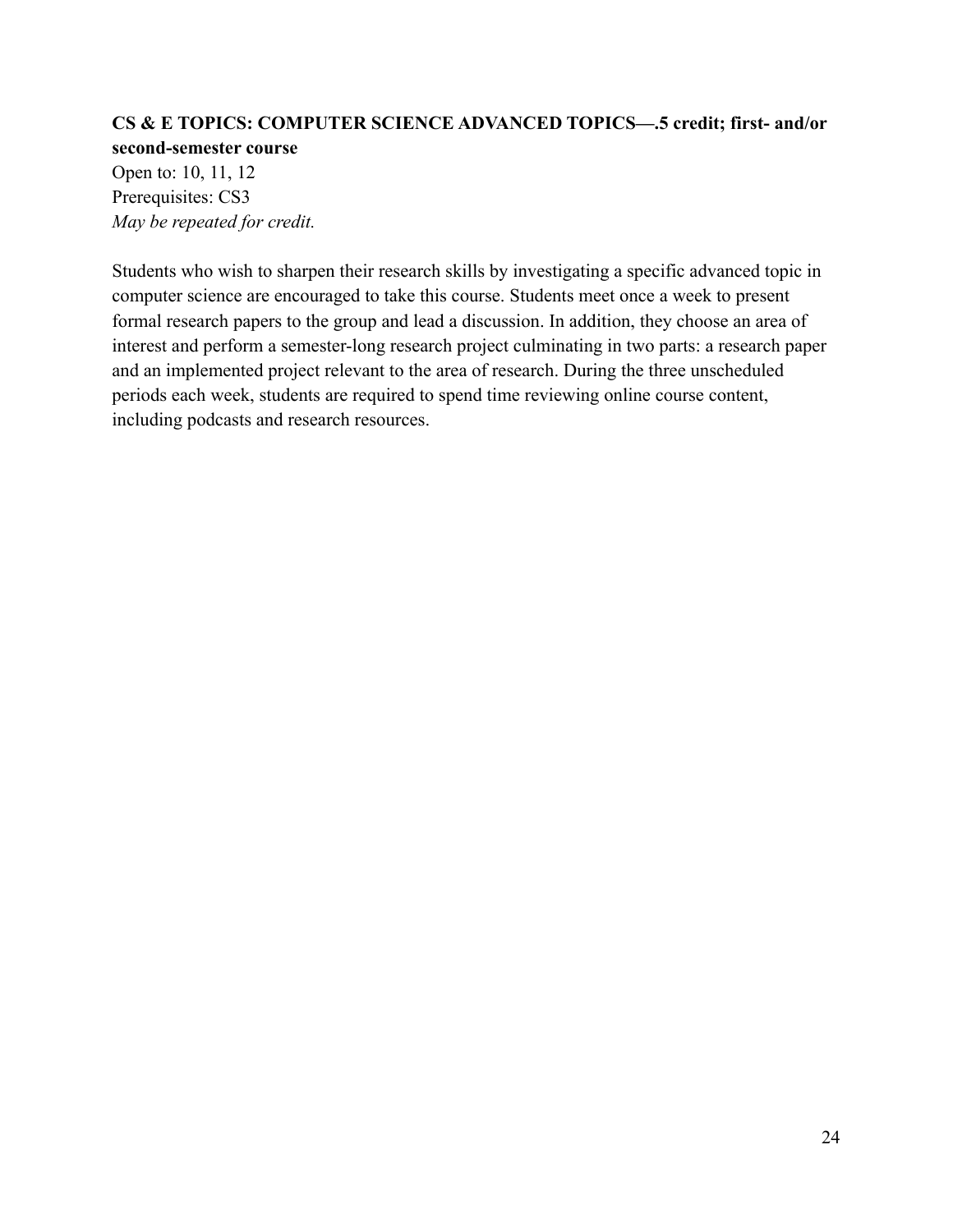## <span id="page-25-0"></span>**ENGLISH**

Throughout four years of English, the department's goal is to share the beauty and power of language and literature. Courses challenge students to read critically, think logically, and write persuasively. Through class discussions, analytical writing assignments, informal journal writing, and creative projects, instructors encourage students to take risks and refine their critical voices, both in writing and in class discussion.

## **ENGLISH 9—1 credit; year course**

Open to: 9 Prerequisites: none

This course introduces students to different genres of literature, including poetry, drama, the short story, and the novel, and emphasizes the development of critical thinking and writing skills.

## **BRITISH & ANGLOPHONE LITERATURE—1 credit; year course**

Open to: 10 Prerequisites: English 9 or equivalent

Beginning with the epic poem *Beowulf*, students study British and Anglophone literature through the contemporary period. Students continue to write analytical essays and develop their interpretive powers.

## **LITERATURE OF THE UNITED STATES—1 credit; year course**

Open to: 11 Prerequisites: English 10 or equivalent

This course explores the literature of the United States from the Puritans to the contemporary period. Through careful study of prose, poetry, and drama, students examine works of American romanticism, realism, and modernism. The course places particular emphasis on analytical essays, with the opportunity for a few inventive and reflective personal compositions.

## **12th Grade English Courses**

In 12th grade, English courses are semester-long offerings that explore a range of national literatures, historical periods, literary genres, and themes. Seniors must take one course each semester.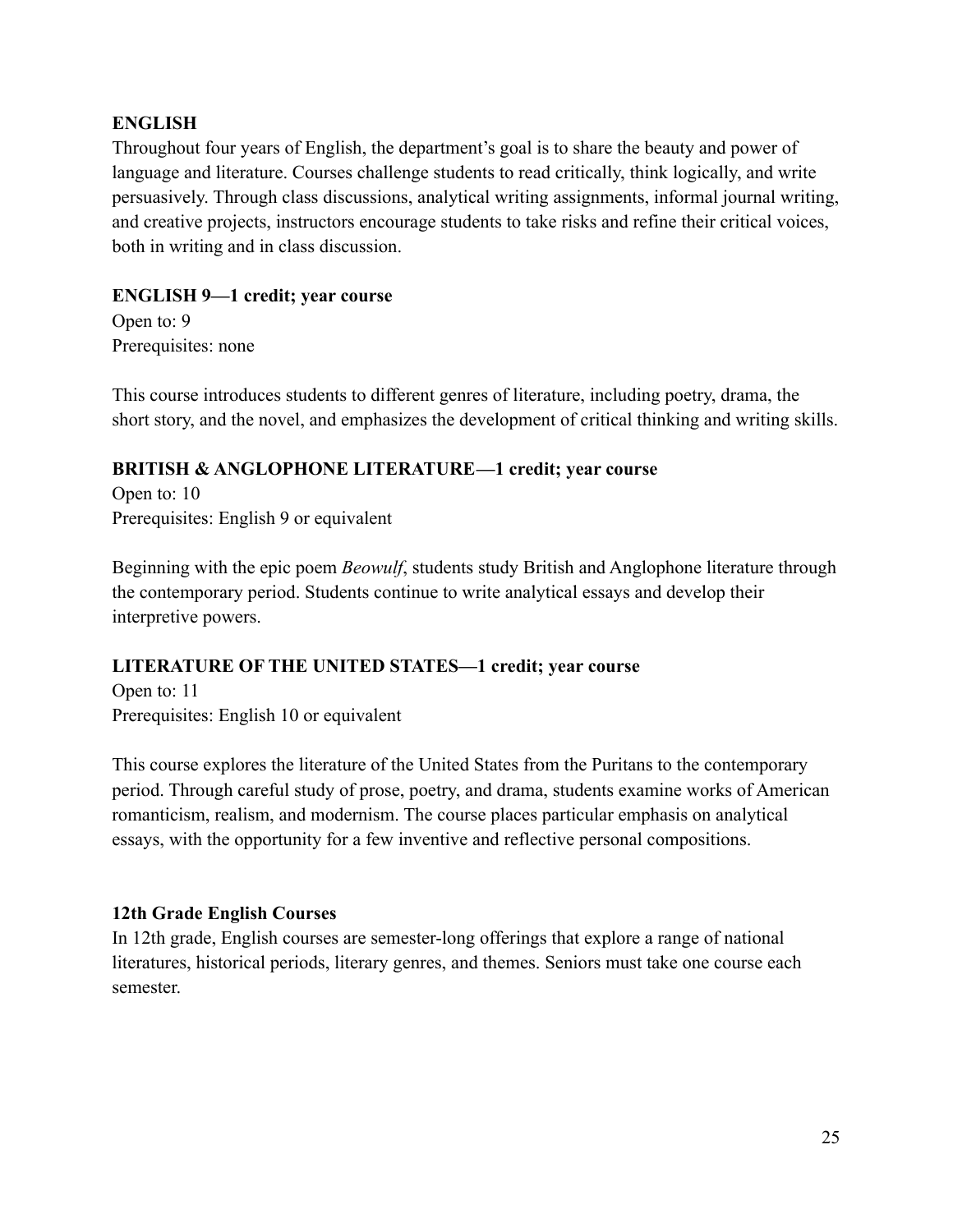## **CLASSICALAND HEROIC LITERATURE—.5 credit; semester course**

Open to: 12 Prerequisites: Literature of the United States or equivalent

In this course, students study myths and stories from ancient and medieval cultures—ranging from tales of the Trojan War to Greek tragedies to myths of the Vikings. The class considers how these literary works depict the human condition and particularly the separation between the average person and a hero or a god. Despite the strangeness and distance of the cultures represented in these texts, students may find some universal truths in them. Readings include selections from Greek and Norse mythology, Homer, Sophocles, Euripides, Virgil, and Ovid.

## **CONTEMPORARY LITERATURE—.5 credit; semester course**

Open to: 12 Prerequisites: Literature of the United States or equivalent

Students enrolled in Contemporary Literature spend a semester exploring a wide spectrum of literary works published within the last two decades. The reading list includes works from various genres (short stories, poetry, essays, novels). Students examine the ways in which contemporary authors—of varying nationalities—represent the experience of living in the world today. Recent authors have included Tayari Jones, Margaret Atwood, Haruki Murakami, Junot Diaz, John Patrick Shanley, and Jhumpa Lahiri.

## **FAMILY STORIES—.5 credit; semester course**

Open to: 12 Prerequisites: Literature of the United States or equivalent

This course explores various stories that focus on family life. Students consider the complexity of family and address various questions, such as: How do different forms tell the story of a family, in addition to a character? How do families restrict or enhance individual characters' freedom? How do family relationships shape identity? How does gender influence the relationships in the narrative? What particular details come into view when the scope of a story is restricted to a household? The course may explore several genres, including poetry and film, in addition to fictional prose. Recent texts have included Colson Whitehead's *Sag Harbor*, Gabriel García Márquez's *One Hundred Years of Solitude*, Vivek Shanbhag's *Ghachar Ghochar*, Jamaica Kincaid's *Annie John*, and Mira Nair's *Monsoon Wedding*.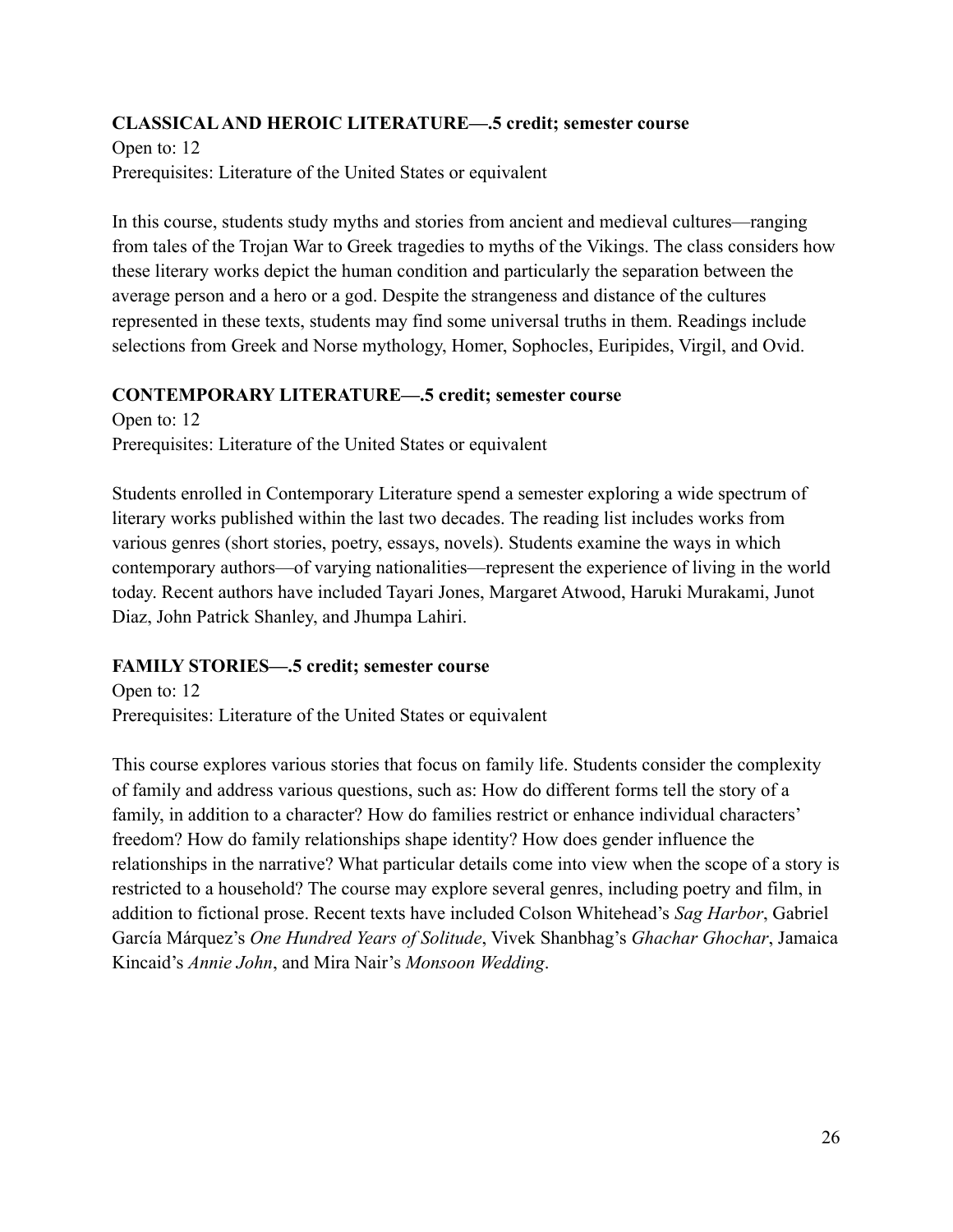## **FANTASY LITERATURE—.5 credit; semester course**

Open to: 12 Prerequisites: Literature of the United States or equivalent

In this course, students take seriously the delights and challenges of reading fantasy literature. Rather than regarding them as merely childish diversions, students explore fantasy stories as intricately wrought literary works of the human imagination, worth reading at any age. The course also delves into the attraction to fantasy as readers: Why are we drawn to myths and fairy tales, as opposed to other kinds of stories? C.S. Lewis writes, "To construct plausible and moving (other worlds) you must draw on the only real 'other world' we know, that of the spirit." What does fantasy reveal about the human spirit? Readings are from J.R.R. Tolkien, C.S. Lewis, Ovid, Andrew Lang, Philip Pullman, and Ursula K. LeGuin.

## **LGBTQ+ LITERATURE—.5 credit; semester course**

Open to: 12 Prerequisites: Literature of the United States or equivalent

In this course, students will read works by and/or about LGBTQ+ individuals from the turn of the  $20<sup>th</sup>$  century to the present. Central to the course are questions of sexuality, gender, sex, desire, and identity; we will consider how these topics intersect with a broad range of other themes specific to each text. Course material will also be contextualized with student research presentations on major historical figures/events in LGBTQ+ history, allowing us to consider what has changed and remained constant about LGBTQ+ experiences over the last century. Potential authors include Oscar Wilde, E.M. Forster, Radclyffe Hall, Patricia Highsmith, Tennessee Williams, Alice Walker, Edmund White, Monique Truong, Tony Kushner, Alison Bechdel, Craig Womack, Akwaeke Emezi, Shyam Selvadurai, and Ocean Vuong. Novels will be supplemented with films such as *Paris is Burning*, *Moonlight, Carol, Tangerine, Happy Together, Pariah, My Own Private Idaho*, and others.

## **LIFE, LITERATURE, AND THE PURSUIT OF HAPPINESS—.5 credit; semester course**

Open to: 12

Prerequisites: Literature of the United States or equivalent

Students enrolled in this course spend a semester exploring what it might mean to have a good life and to find happiness. Drawing on literature primarily, but also philosophy, psychology, and film, students examine how one might define happiness and fulfillment and how and where one might imagine and create such things. How much is the individual responsible and how much might depend on other people and other forces? How do virtue, imagination, and love matter in the pursuit of a good and happy life?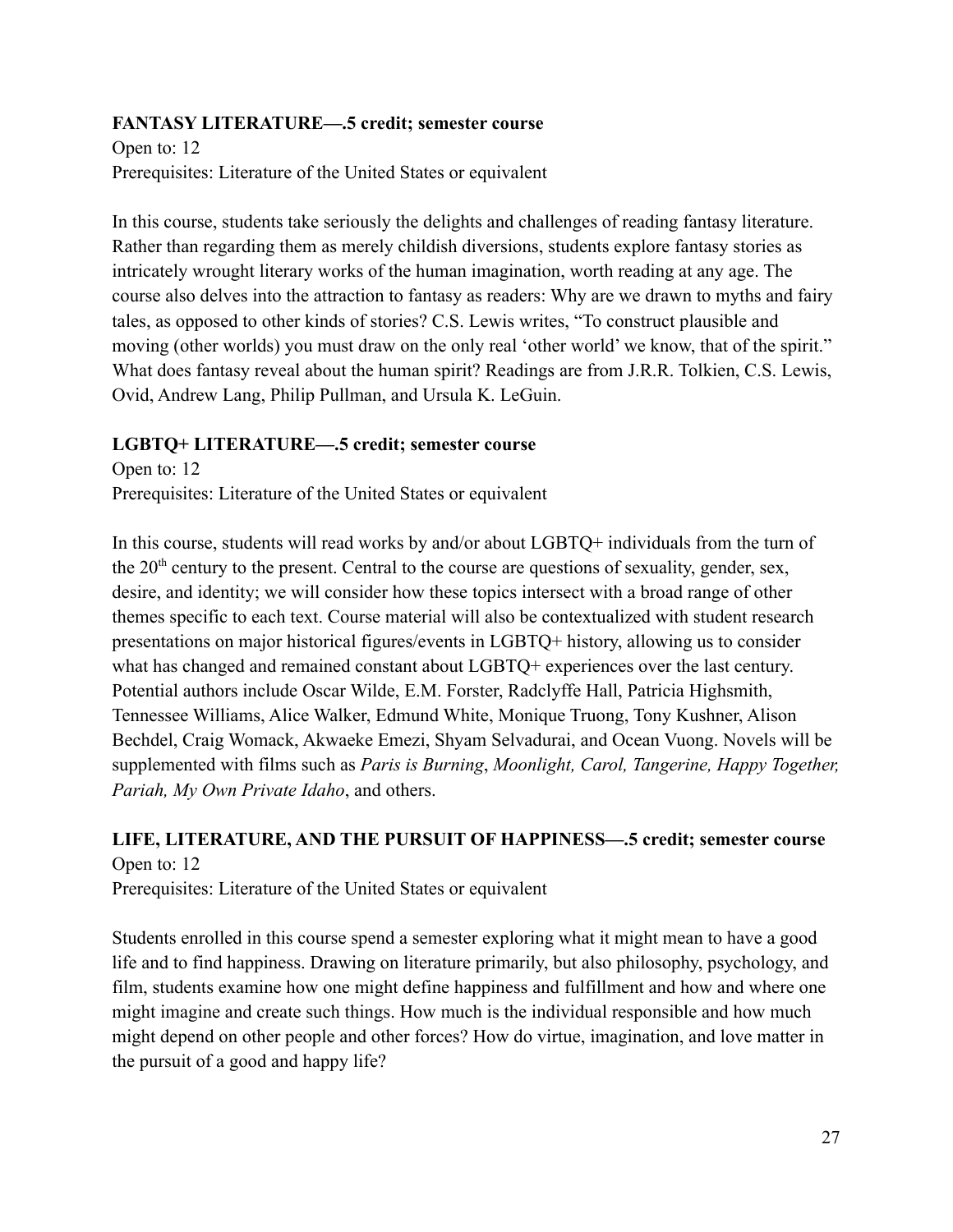## **NORTH AMERICAN INDIGENOUS LITERATURE—.5 credit; semester course**

This course begins with the roots of North American Indigenous storytelling in oral traditions and leads to contemporary literature. Our selected texts explore the ways in which Indigenous cultural identity is impacted by modernity, and in what ways our selected authors are interrogating contemporary Indigenous experience through the lens of colonialism and other historical forces. There will also be opportunities to interrogate the many facets of intersectionality in the experiences of the characters, as we consider gender, sexuality, age, geography, and the ways in which these identifiers complicate and inform the Indigenous experience within the texts. These complex works offer students both a chance to engage with challenging authorial choices (discontinuous narrative, surrealism, etc.) and the opportunity to consider the particular literary elements of these works, like the use of humor in storytelling. The selected texts also offer perspective on how these authors may celebrate and aim to preserve ritual and tradition through their poetry, short stories, memoir, and novels, and create space for students to attend to this perspective critically and analytically. Potential authors may include Sherman Alexie, Leslie Marmon Silko, Ernestine Hayes, Tommy Orange, Louise Erdrich, and Simon Ortiz.

## **OUTSIDERS—.5 credit; semester course**

Open to: 12 Prerequisites: Literature of United the States or equivalent

Students in this course encounter works concerned with the role, perspective, and voice of "the outsider." Outsiders—those on the margins—have been some of the most memorable characters in literature. As observers and witnesses, outsiders often provide insightful observations about the communities from which they are excluded. Placing importance on this perspective, students consider questions regarding the nature, worth, and qualifications of being an outsider. Authors read in this course may include Kazuo Ishiguro, Colson Whitehead, Edith Wharton, Yaa Gyasi, Kevin Wilson, and Celeste Ng among others.

## **POSTCOLONIAL LITERATURE—.5 credit; semester course**

Open to: 12 Prerequisites: Literature of the United States or equivalent

In this senior English seminar, students read  $20<sup>th</sup>$  and  $21<sup>st</sup>$  century works of fiction that represent a colonial encounter. These works may raise questions about power dynamics between colonist and colonized, hybridity in culture and language, or the legacy of colonialism and the progress of decolonization, among others. Recent authors have included Tayeb Salih, Jamaica Kincaid, NoViolet Bulawayo, Simone Schwarz-Bart and J.M. Coetzee.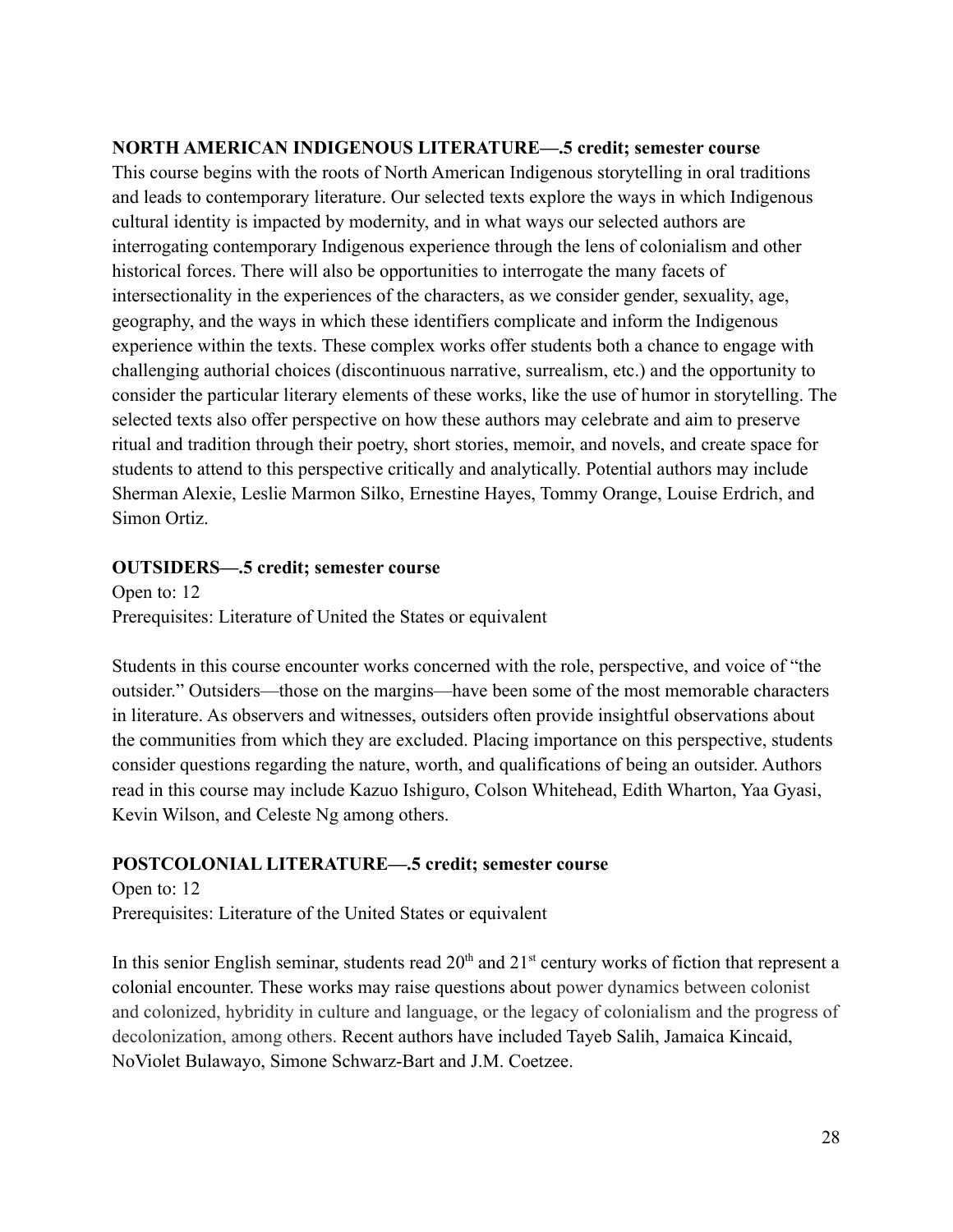## **SHAKESPEARE—.5 credit; semester course**

Open to: 12 Prerequisite: Literature of the United States or equivalent

The goal of this course is for students to understand and enjoy selected works of William Shakespeare through careful close reading of the texts. Students read much of the works in class. The course involves analytical writing, tests, journal work, and, sometimes, performance work.

## **WORLD NOVELLA—.5 credit; semester course**

Open to: 12 Prerequisites: Literature of the United States or equivalent

This course offers students the opportunity to study and enjoy literature from outside the United States and Britain. The novella, a story of 60 to 100 pages, offers an intensive exploration of theme and character at a length that can be read in one or two sittings. As such, students are able to study nine of the world's most meaningful and widely read stories of the past 125 years. Along the way students further develop and refine writing skills and speaking voices. Writers have included Fuentes (Mexico), García Márquez (Colombia), Hedayat (Iran), Kafka (Prague), Mahfouz (Egypt), Mann (Germany), Okuizumi (Japan), Rostand (France), Rushdie (India), Tolstoy (Russia), and Head (Botswana).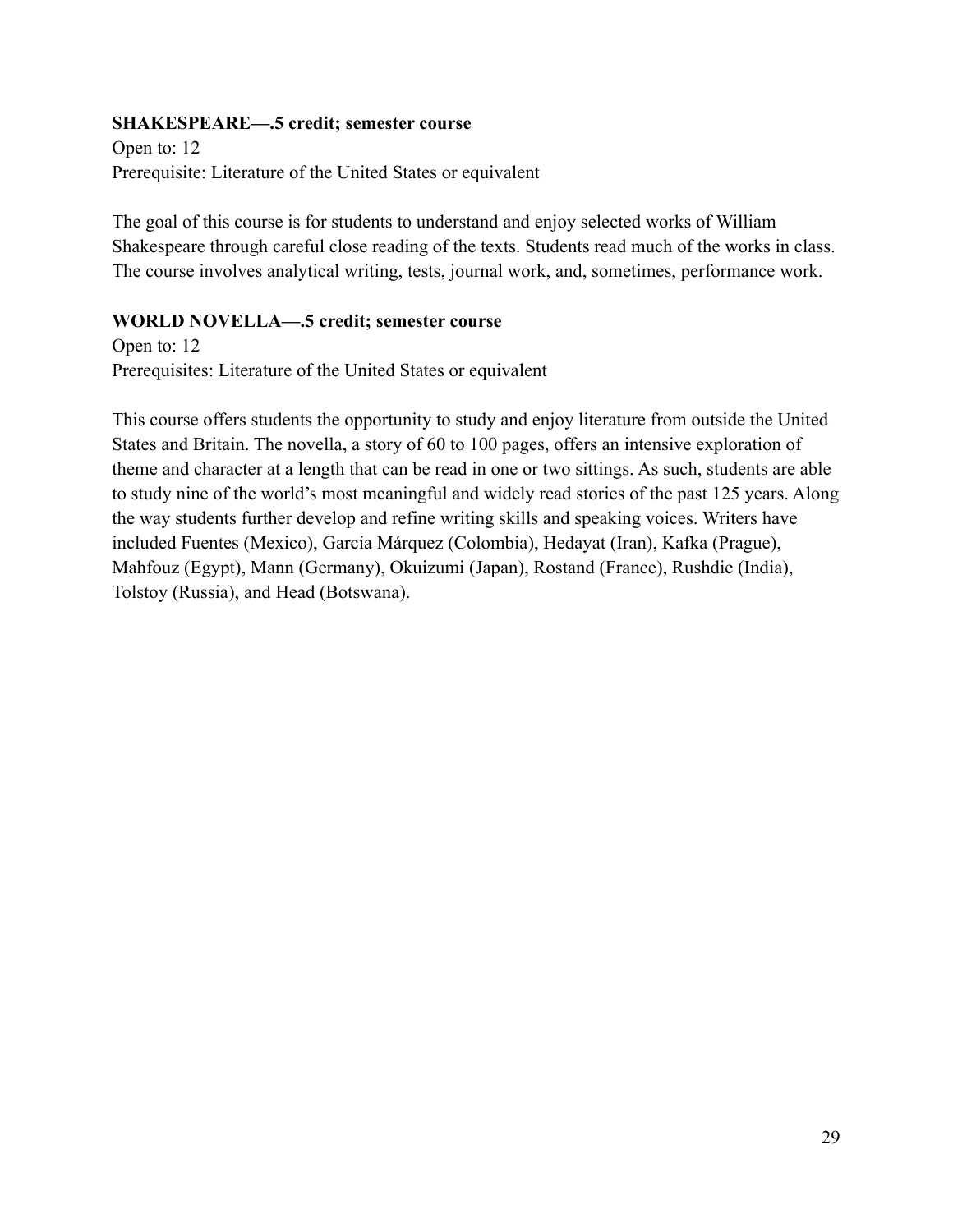#### **HISTORY**

The Upper School history curriculum includes an examination of world history, regional studies, and U.S. History. Three years of history—to be taken in 9th, 10th, and 11th grade—are required. In 9th grade, students are required to take World History. In 10th-grade, all students must complete a year-long requirement devoted to regional studies. In 11th grade, students must take History of the United States or American Studies. Exceptions are only made for students attending School Year Abroad and approved semester programs during their senior year. Students attending a semester program in the spring of 11th grade may select a 12th grade elective in the fall semester of 11th grade.

#### **Chinese Studies Program**

In honor of the memory of John Fisher Zeidman '79, Sidwell Friends School founded a Chinese Studies Program in 1983. The program comprises both Chinese-language and Chinese/East Asian history courses. In addition to these curricular offerings, the program includes a library resource center devoted to China and East Asia, frequent speakers, trips to China, and the opportunity from the School to apply for a fellowship to study in China after graduation. The objectives of the program are to not only expose students to China but to build a strong foundation in the study of Chinese language, history, and culture. For information on Chinese-language offerings, refer to the Modern and Classical Languages section of this guide, and for information on Chinese and East Asian history offerings, refer to the History course offerings listed below.

#### **9th Grade**

#### **World History—l credit; year course**

Open to: 9 Prerequisites: none

In 9th grade, students at Sidwell Friends School begin their careers as historians with World History—a yearlong survey that explores the birth of the modern world. The course is, by design, a survey of the major developments of contemporary history, from the  $1500s$  to the late  $20<sup>th</sup>$ century. Through the study of existing narratives around topics in World History, students critically examine the meaning of "progress" and the forces that have shaped the world in which we live: tradition, individualism, nationalism, revolution, war, capitalism, modernization, democracy, and globalization.The course makes significant use of primary sources, and students are expected to write a research paper that analyzes a substantive primary source of their choice.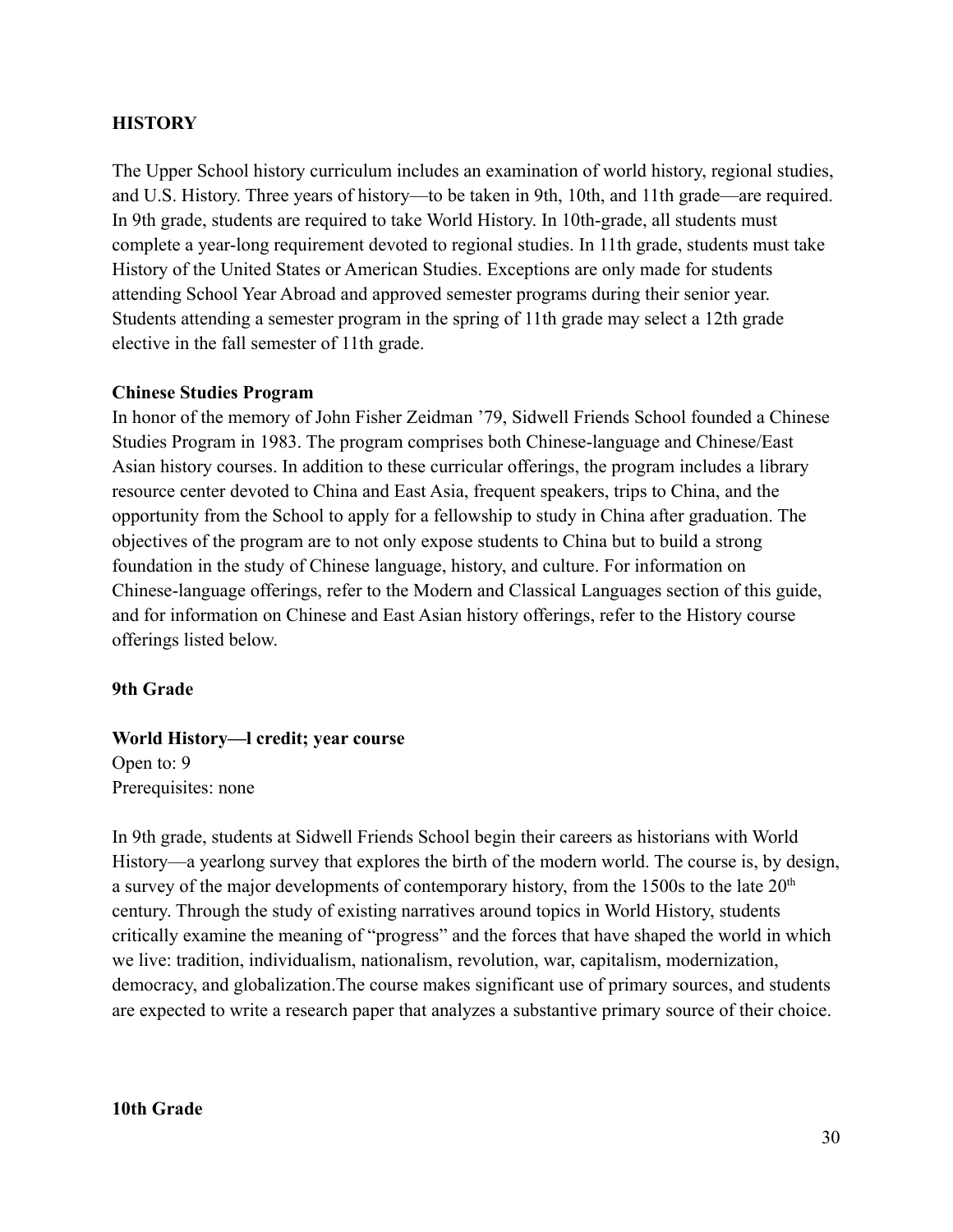By the end of 9th grade, students have a strong understanding of key events in World History, with touchpoints in Africa, East Asia, South Asia, Latin America, and the Middle East. The 10thgrade history curriculum provides students an opportunity for focused study of one of those five non-European regions in its own right. This area-studies curriculum is designed to provide historical depth while continuing to develop the critical reading and writing skills introduced in 9th grade. These five year- long courses provide students an opportunity to develop expertise in a region of the non-Western world and expand their understanding of the various ways its people have shaped history.

#### **AFRICAN HISTORY**—**1 credit; year course**

Open to: 10 Prerequisites: none

What is the shape of political, economic, and cultural Africa at the turn of the 21st century? In this course, students explore Africa's religious and ethnic diversity, geography, and natural resources, among other topics. The first quarter focuses on African conceptions of self and an Africanist understanding of space, land, and time. Thereafter, students begin exploring a more in-depth history of West Africa. The class then examines colonial rule, the rise of nationalism, and the restoration of independence, with a focus on the social-cultural, political, and economic transformations that occurred in Africa during the era of European colonization in the 19th and 20th centuries. During the second semester, the class studies the Swahili coast and North Africa. A few essential questions for the course include: What is the relationship between ethnicity, language, and power? How has foreign intervention influenced African development? What role does religion, music, and culture play in African development and the formation of African identities? Students write a research paper in the second semester on a topic of their choice.

#### **HISTORY OF EAST ASIA: TRADITION AND MODERNITY—1 credit; year course**

Open to: 10 Prerequisites: none

This course explores, in the first semester, the philosophical, religious, social, political, and economic foundations of East Asian civilization from a historical perspective and through literature and art. The geographical focus is primarily on China and Japan, but the course also looks at Korea and Vietnam. The first semester covers the broad period from the Bronze Age to the 19th century. In the second semester, the course explores the development of modern East Asia through the impact of Western imperialism and the rise of nationalism and revolution in the twentieth century. The course is designed to help students encounter a historical tradition outside the Western experience, to expose students to primary sources in translation, to introduce different approaches to the study of history, and to help students better understand the world today and the historical forces that have shaped it. Students write a research paper in the second semester on a topic of their choice.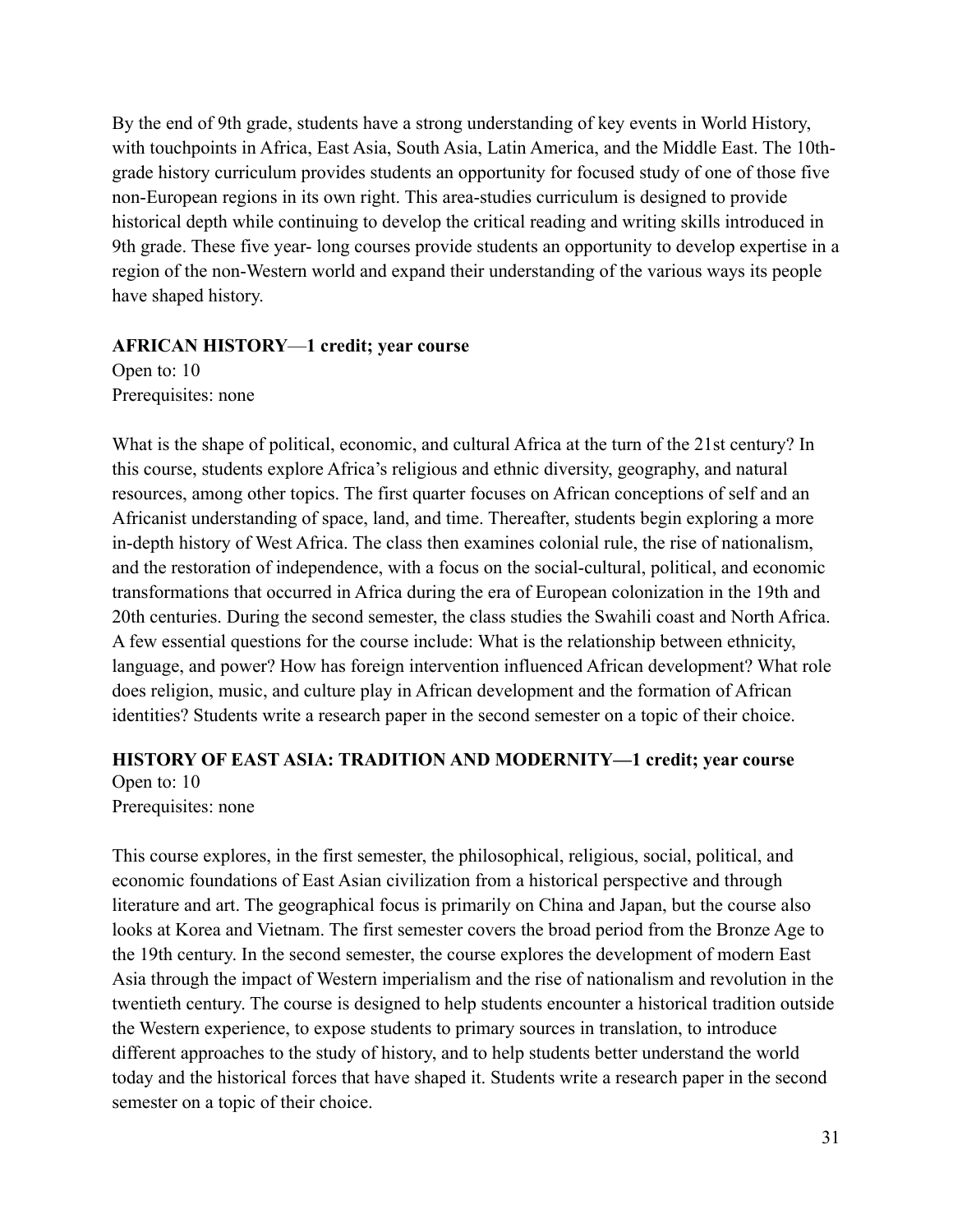## **SOCIAL & POLITICAL CHANGE IN LATIN AMERICA—1 credit; year course**

Open to: 10 Prerequisites: none

Latin America is a complex region, filled with contrasts, failures, and possibilities. With an intersection of indigenous, African, and Iberian heritages, the region comprises a heterogeneous population with deeply rooted cultures, identities, and traditions. Though similar legacies of Spanish and Portuguese conquest and colonization unite the region, unique national identities have evolved based on each country's individual history and particular political, economic, and social structures, institutions, and societies. This class explores the commonalities as well as the distinctions found throughout Latin America and the Caribbean. In doing so, students examine issues such as economic stratification, dictatorship and democracy, social movements and revolution, identity (race, ethnicity, and gender), human rights, and globalization. Moreover, the class works toward understanding these issues from a Latin American perspective, using sources that represent a cross-section of voices from different countries and sub-regions in the hemisphere. Students write a research paper in the second semester on a topic of their choice, using a regional studies approach to connect key concepts with pivotal historical phenomena.

## **THE MODERN MIDDLE EAST: A POLITICAL HISTORY—1 credit; year course**

Open to: 10 Prerequisites: none

This course focuses on the history of the Middle East in the 19th and 20th centuries. In the first weeks of the course, the class begins by reviewing the civilizations and empires that existed in the region in the ancient and pre-modern period, such as the early Caliphates, and the Ottoman Empire. The class also discusses the foundation of Islam. Then the class slows down and investigates the modern period in more depth, focusing on specific case studies and conflicts such as the Great 19th century transformation, the Arab-Israeli conflict, the watershed events of 1979, and recent conflicts (up to the Gaza War of 2008–2009). Students write a research paper in the second semester on a topic of their choice.

## **THE HISTORY OF SOUTH ASIA: FOUNDATIONS AND DEVELOPMENT—1 credit; year course** Open to: 10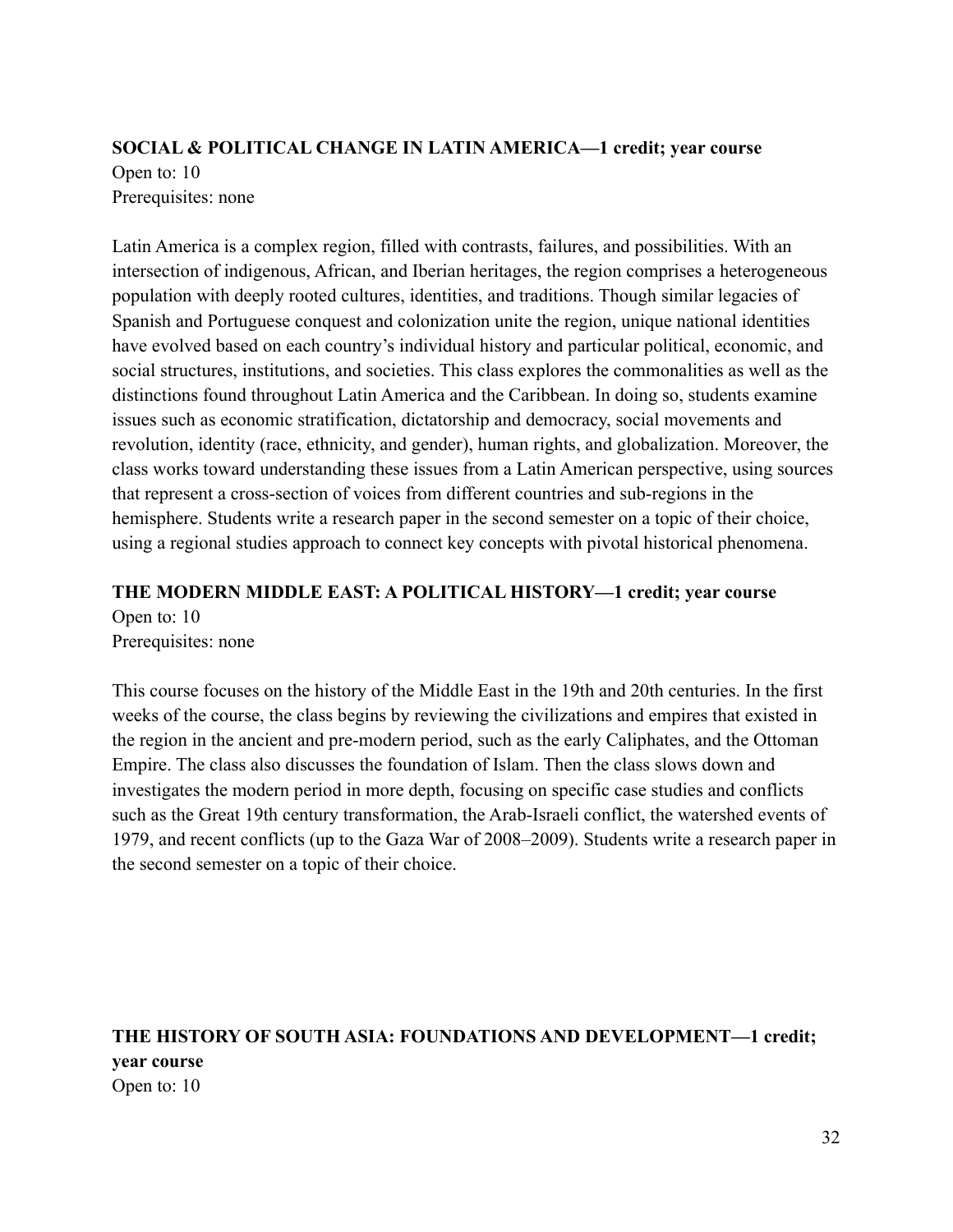#### Prerequisites: none

The History of South Asia is a yearlong course that traces the story of India and her neighbors, from prehistory to the modern era. The class begins with the roots of Hinduism in the Indus River Valley and then examine the rise of Hindu philosophy, literature, and art. Over the course of the fall, students study the major political, social, and cultural developments of the Indian subcontinent, with reference to the great empires, the dawn of global trade, and the effects of colonialism. In the spring semester, the class shifts to a study of South Asia's path to democracy, including units about Indian independence and the partition, regional conflicts, and modern development. Students also write a research paper in the spring.

## **11th Grade**

## **AMERICAN STUDIES—1 credit; year course**

Open to: 11, 12 Prerequisites: permission of the assistant principal for academic affairs

American Studies is an interdisciplinary survey course that uses a variety of sources, including theory, literature, television, art, poetry, architecture, advertisement, music, food, and fashion to explore what it means to be "American." The course bases the study of American history, people, and society on a basic set of questions: What are the stories we (Americans) tell ourselves about ourselves? Who gets to tell these stories? How do different texts, artifacts, images, events, spaces, or places tell stories? And how are American stories challenged and changed over time? By examining closely not only historical events, but also how meaning and self-definition are conveyed and continually reconstructed through culture, students analyze American identities in conjunction with ever-changing political, social, and economic realities. Independent research on a topic of the student's choice is a key component of the course. Course requirements may also include take-home essays, unit tests, and semester exams.

## **HISTORY OF THE UNITED STATES—1 credit; year course** Open to: 11, 12 Prerequisites: permission of the assistant principal for academic affairs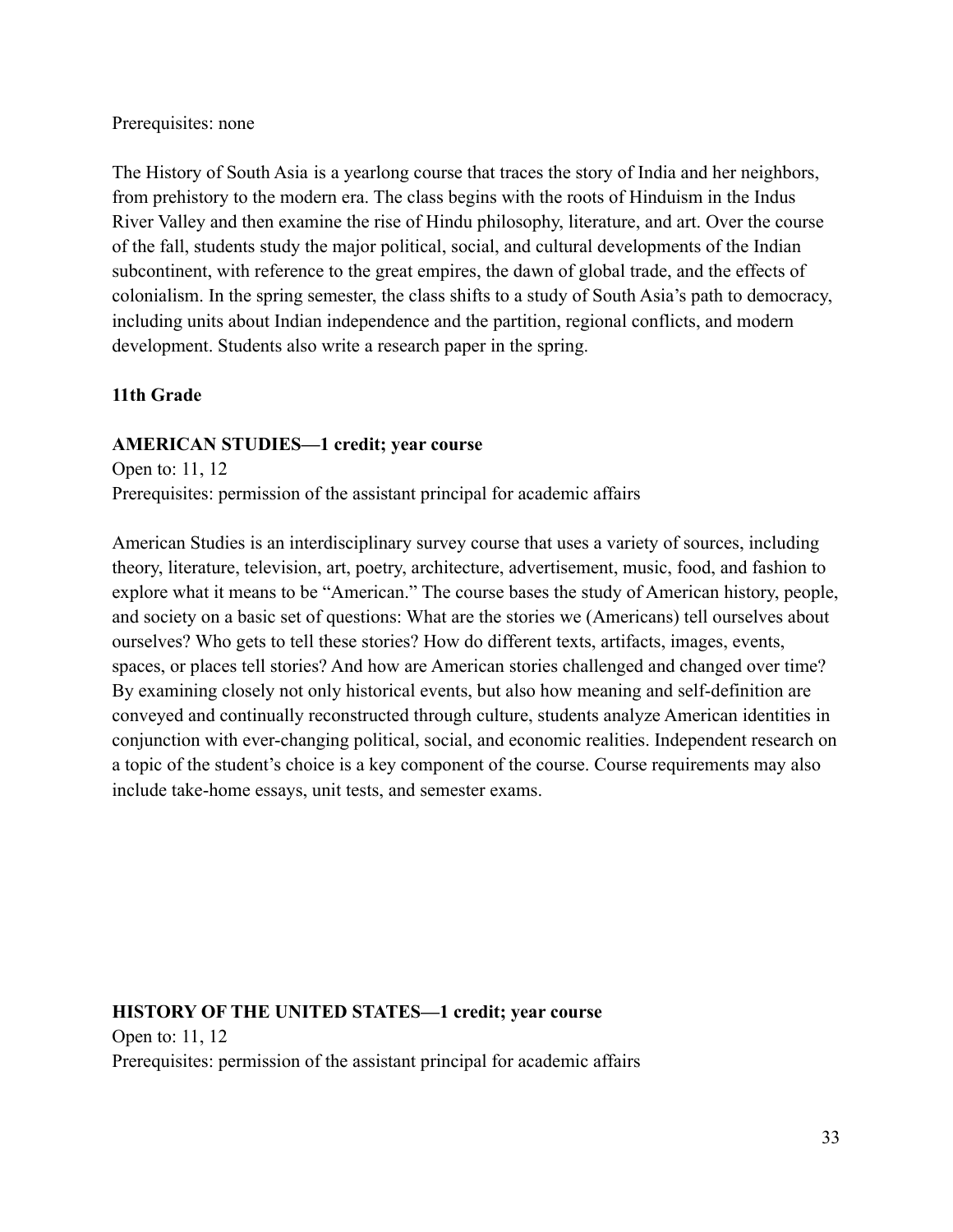This year-long course offers a survey of U.S. history from colonial times to the present. The class places emphasis on political, social, economic, diplomatic, and military events that have shaped the nation's development. Independent research on a topic of the student's choice is a key component of the course, and considerable class time is devoted to the analysis of primary materials. Course requirements also include take-home essays, unit tests, and semester exams.

## **12th Grade**

These classes are open to all 12th graders and to those 11th graders participating in a Sidwell Friends–approved semester-away program second semester of junior year. Some of the electives listed below may not be offered in a given year.

## **AFRICAN AMERICAN HISTORY—.5 credit; semester course**

Open to: 12 Prerequisites: History of the United States or American Studies

This senior seminar explores African American History from the colonial times through the present. The readings are almost exclusively primary sources so that students can interrogate and interpret them in a discussion-based format. This semester-long course begins with an initial analysis of colonial cases, statutes, and customs and their enduring impact; it concludes with an extended examination of the Civil Rights and Black Power movements. However, the bulk of the course focuses on the cultural variety of African American communities during different eras and the demands on leadership over those same periods. Students will write in-class and traditional essays and lead class discussions to deepen their understanding of Black lives in the United States. .

## **ANTHROPOLOGY—.5 credit; semester course**

Open to: 12 Prerequisites: none

Studies in Anthropology explores the meanings of culture through case studies drawn from classic ethnographies from the seminal scholars in the field: Malinowski, Evans-Pritchard, Levi-Strauss, Boas, Geertz. Students learn about different approaches to the study of human societies, from functionalism and structuralism in the European tradition, to "thick description" and the post-structuralist turn in American cultural anthropology, to recent studies in social anthropology framing local societies in a broader global context of political economy. Rather than attempt a systematic survey of the discipline, Studies in Anthropology exposes students to a wide range of the most thought-provoking and fascinating stories in the study of culture.

## **TOPICS IN ART HISTORY—.5 credit; semester course**

Open to: 12 Prerequisites: none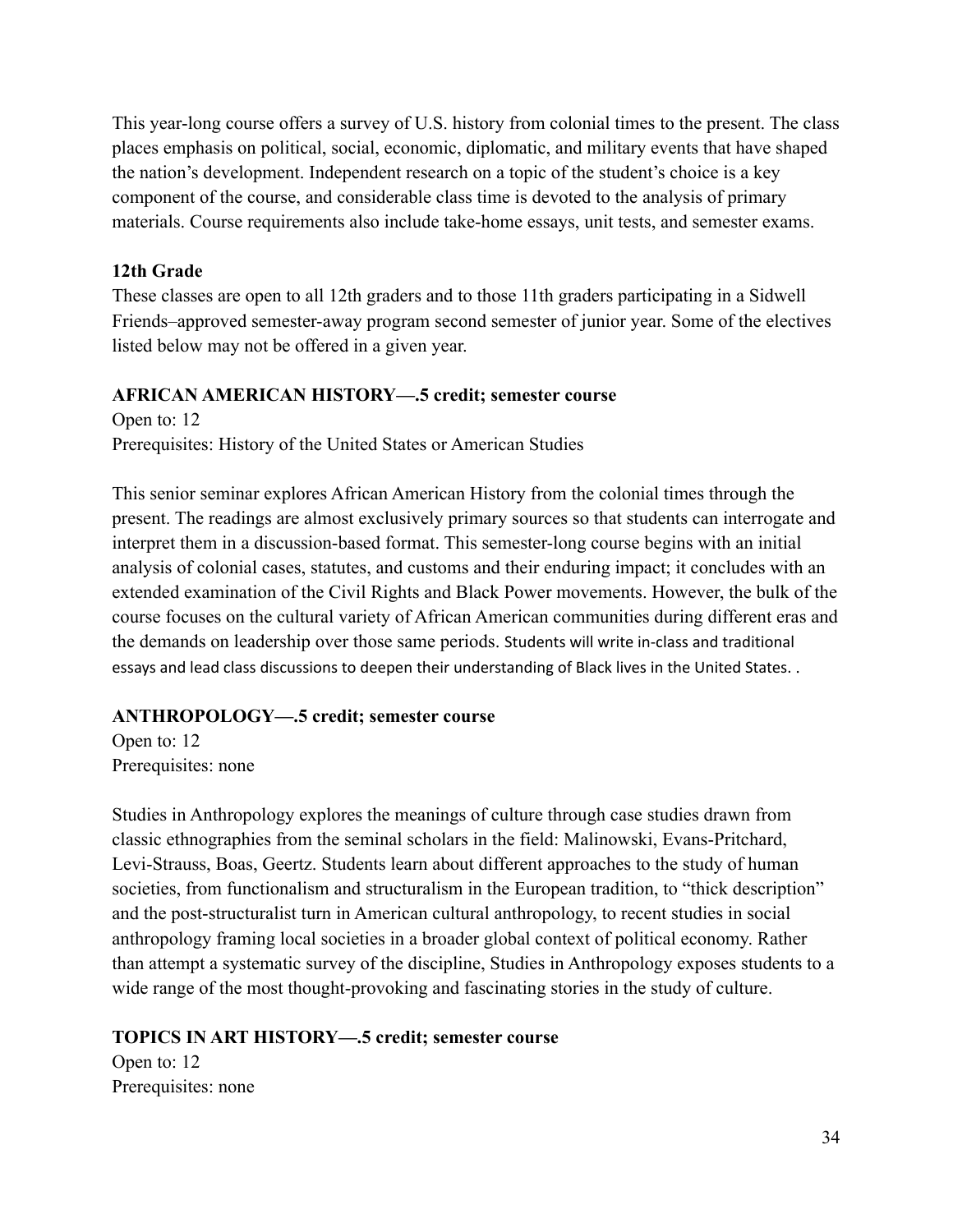In this topical survey of art history, the class begins with several scholarly inquiries into the nature of artwork: What is art? How do we study it? How and what does artwork communicate? Approaching the subject as a reflection of its time and as a projection of the human experience, students move from the ancient cave paintings of the Paleolithic era to the diverse compositions of modern art. Over the course of the semester, students become familiar with artistic styles and trace how these develop and change in different periods; just as important, they also gain an understanding of the social and historical contexts of the works they study. As part of the experience, the class visits local collections and galleries to experience the artwork firsthand. Students can expect to write several thematic essays in addition to regular in-class assessments, short presentations, and a final exam.

## **BLACK LIBERATION IN THE AMERICAS**—**.5 credit; semester course**

Open to: 12 Prerequisites: none

Is freedom a byproduct of oppression? Can it exist without a counterforce? Is freedom the ability to generate wealth? Does freedom coincide with equality and equity? How is freedom measured? Can freedom be granted? Is there a such thing as ultimate liberation? What good is freedom if it is not recognized or respected? What tools do people use to exercise freedom? This multimodal course empowers students to use textual, aural, linguistic, spatial, and visual resources to better understand and communicate their understanding of Black Liberation. The class examines spiritual, economic, artistic, and sociological implications and expressions of Black Liberation. Students can expect to read scholarly articles and primary sources as well as analyze artistic expressions of freedom (monumental, portraiture, film, and music). Graded work includes class discussion, essays, and a final project in the form of a podcast.

## **COMPARATIVE GOVERNMENT–.5 credit; Semester course**

Open to: 12 Prerequisites: none

The field of Comparative Politics studies governments around the world and includes the study of political institutions and regimes; electoral behavior and procedures; social movements and organizations; and protest and revolution. Looking to understand relationships that explain socio-economic and political phenomena, comparative studies investigate both the contemporary political frameworks around the world as well as the historical developments that have created modern systems. To get a sense of the varied approaches used to study political developments in different countries, in this course, we will read diverse social science works. While our case studies will take us around the globe, there will be a heavy emphasis on comparative political analysis of Latin America, as this region offers opportunities for deep dives into questions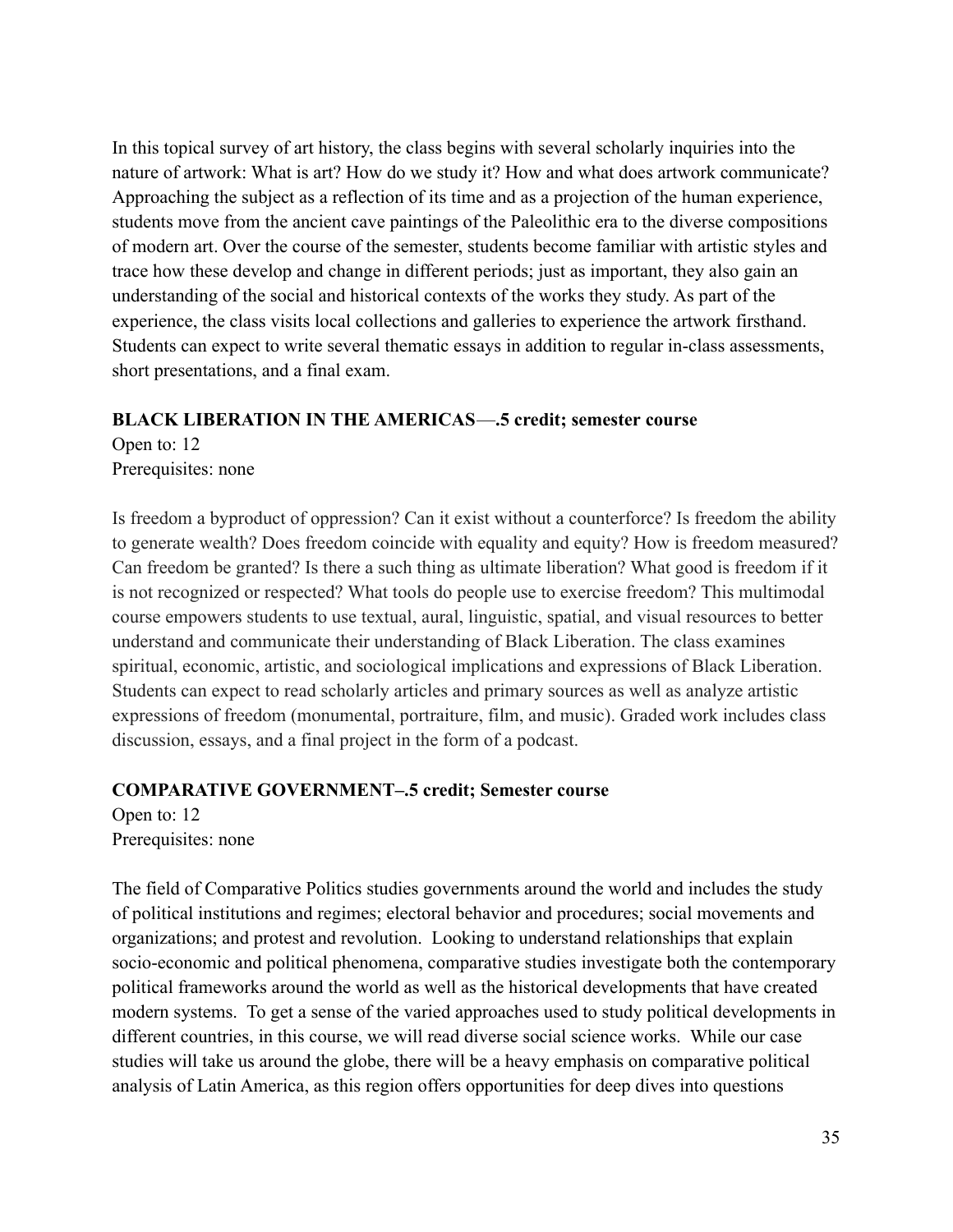concerning legacies of colonialism and slavery, for example. As a reading and discussion seminar, we will rely on primary and secondary sources to engage in case studies. In doing so, students can come away with an understanding of the contextual challenges to democracy and democratization around the world as they learn to access new tools to analyze puzzles and pressing questions surrounding authoritarianism and justice.

## **COMPARATIVE RELIGION—.5 credit; semester course**

Open to: 12 Prerequisites: none

Students in this course explore the beliefs and practices of the world's major religions: Hinduism, Buddhism, Judaism, Christianity, and Islam. To ground the study, the course begins with an introduction to religious theory and method, sampling works from such thinkers as Emile Durkheim, William James, and Mircea Eliade. Students then spend the majority of the course examining the major traditions' formative texts and contemporary movements, tracing the evolution of each tradition into the modern era. During the study of Hinduism, for example, students read selections from *The Bhagavad-Gita* and *Upanisads*, later relating these key works to the life of Gandhi and his satyagraha movement. Over the course of the semester, students can expect to write several comparative thematic essays in addition to focused in-class assessments and a final exam. This seminar is best suited to those students who are prepared for a high level of analysis and eager to discuss the role of religion not only in history, but in the overall human experience.

## **METROPOLITAN POLICY AND THE DMV—.5 credit; semester course**

Open to: 12 Prerequisite: none

The DMV introduces students to the DC metropolitan area where we live and to the tools to understand, analyze, and problem-solve the region's issues. Students examine the central areas of challenge facing U.S. metropolitan areas and past and present approaches to addressing them. Major areas of focus include education, housing, transportation, criminal justice and public safety, public health, and economic development. Students have the opportunity, as part of the class, to work in partnership with local organizations on solving problems in the DMV. Course materials range from scholarly journal articles and think tank policy proposals to local experts on metropolitan policy.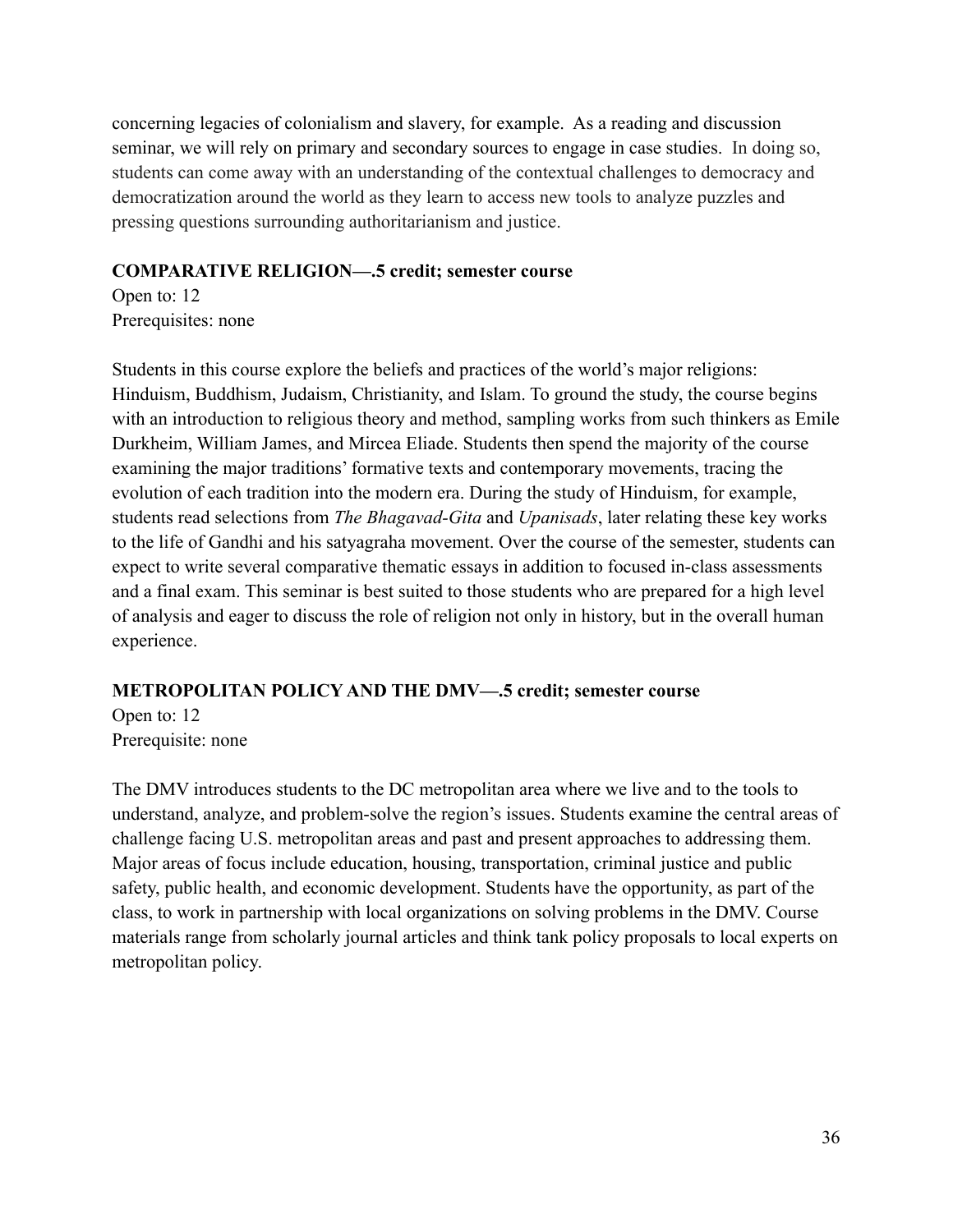## **HISTORY LAB: EXPLORING ARCHIVES AND DESIGNING PUBLIC EXHIBITS—.5 credit; semester course**

Open to: 12 Prerequisite: none

Doing History is a course about doing history and telling history. Students research, study, and produce local histories for public consumption (public history)—the histories of the past peoples of Sidwell Friends and the histories of the past peoples who occupied Tenleytown. The class's primary tools are the archives at Sidwell Friends School, and each class decides on a research topic, develops a plan for conducting the research, and then figures out how best to present the research to the public—at Sidwell Friends and beyond. The work is collaborative and creative, and can include podcasts, websites, museum exhibits, wayside markers on campus, art displays, documentary films, oral histories, and any number of other means of sharing findings and allowing the community to learn more about the micro-histories on "top of the hill." This course deepens students' research, project-management, analytical, communication, and design skills; it enriches students' understanding of the local area; and it is a ton of fun!

## **HISTORY OF SCIENCE AND TECHNOLOGY—.5 credit; semester course**

Open to: 12 Prerequisite: History of the United States or American Studies

Questions about the natural world have existed since the beginning of written history. This course considers those questions—considering not only what people "knew" but *how* they knew it—by examining the major moments in the history of science and determining how both knowledge of the natural world and methods of inquiry come to change. Students also consider the tension between technical practice and intellectual theorizing, which have been the hallmark of the practice of science from the ancient world to the present. After establishing a theoretical framework, the class investigates key points of change in five different units: (1) The Ancient World, (2) The Islamic World and China, (3) The Scientific Revolution, (4) The Industrial Revolution, and (5) The Atomic Age. In addition to an examination and discussion of key primary and secondary sources related to the history of science, students also use class time for hands-on, experiential activities; group-based projects and problem-solving; and individual research.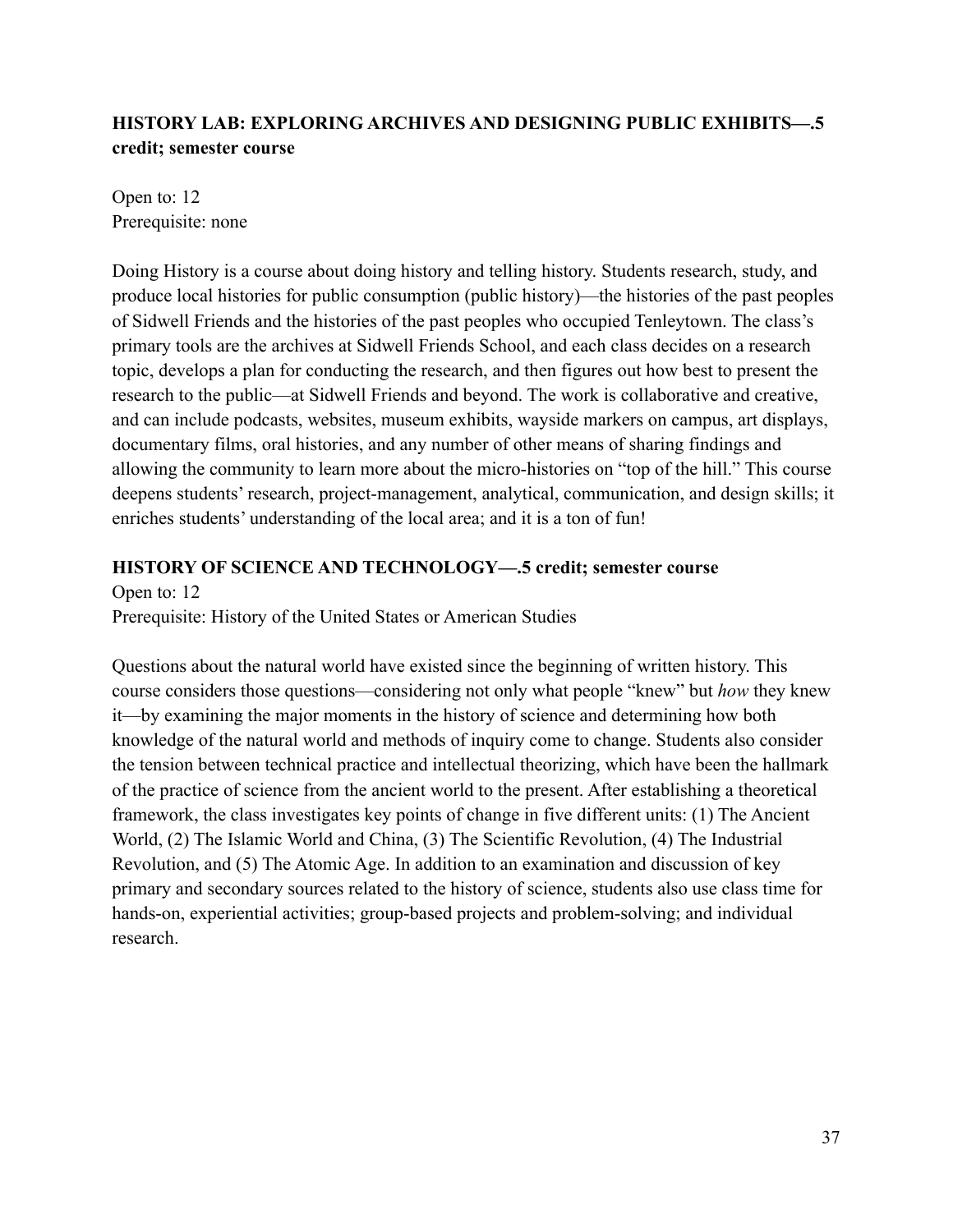## **HUMAN BEHAVIOR AND MENTAL PROCESSES—.5 credit; semester course** Open to: 12 Prerequisites: none

This course is designed to help students understand and apply psychological concepts to real-world situations. Students are exposed to the range of perspectives that make up modern academic psychology: historical and theoretical perspectives; psychological development; and social, cultural, clinical, cognitive, and biological approaches. Students are asked to question deeply held beliefs, unearth unsettling truths, and provide startling insights and solutions to complex questions. They explore the mysterious world of the human mind and discover how it informs many decisions made in government, business, industry, advertising, and the mass media. They discover how psychology affects us as groups and as individuals, contributing as much to the public debate about how societies are, or might be, structured as it does to diagnosing and treating mental disorders. The course is designed to leave students with a better understanding of the way humans think and a deeper understanding of themselves, other people, and the world in which they live. The course uses a textbook and accompanying readings; there are assessments as well as a final paper and project.

## **MODERN CHINA THROUGH FILM—.5 credit; semester course**

Open to: 12 Prerequisites: none

This course explores the various and competing ways in which China has been constructed in feature films and documentaries produced in China and in Western countries. In addition to focusing on the history of modern China, students also consider how to view films as historical texts, how historical context influences historical interpretation, and how cinema creates national and transnational identities. The course has three main goals: (1) to gain a broad understanding of modern China's historical development, from the mid-19th century to the present; (2) to focus more closely on the post-Mao period (1976–present) and on the historical constructions created during that period; (3) to reflect critically on historical interpretations of modern China, especially those using film as text. In other words, the class looks at representations of modern Chinese history presented in films, at the historical context in which the films were made, and at the special characteristics and forces at play within the films that make them powerful and symbolically rich media for writing history.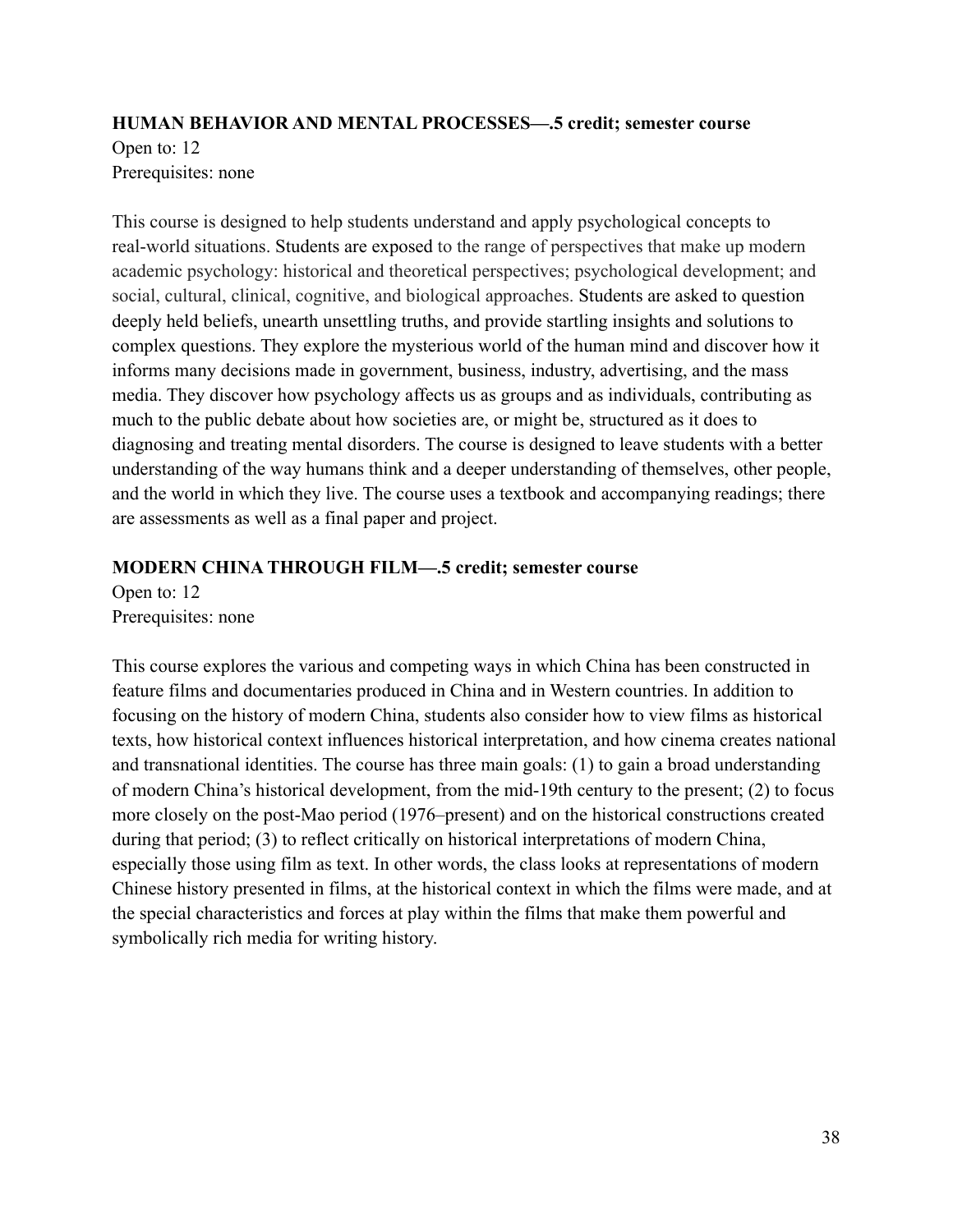#### **MODERN AMERICAN POPULAR CULTURE—.5 credit; semester course**

Open to: 12 Prerequisites: History of the United States

This course studies topics related to the histories of rock 'n' roll, television, rap, film, commercial radio, music videos, Netflix, magazines, and the home computer by looking at the dialectic relationships among culture, business, and politics. The class pays special attention to histories of gender, race, sexuality, class, and environment embedded in pop culture. In 1941, Henry Luce called on American officials to usher in "the first great American century" by abandoning its isolationism and engaging in a nationalistic missionary campaign he hoped would usher in an era of global peace and prosperity. American participation in World War II did, in fact, revolutionize the nation's place in world politics, economics, and culture. The dizzying pace and evolutions of artistic production track major developments in U.S. history: World War II, the Cold War, the urban crises, suburbanization, the Vietnam War, Watergate, the Rights Revolutions, Stagflation, Black Power, the AIDS epidemic, and the crack crisis to name a few. Cultural developments also followed the profit-making interests of the companies that mass-produced culture and entertainment during the second half of the century. This course thus investigates the roles of mass consumer culture in U.S. developments domestically and globally.

#### **PERSPECTIVES ON GLOBAL ECONOMICS—.5 credit; semester course**

Open to: 12 Prerequisites: none

Welcome to Global Economics! This course is designed to provide exposure to microeconomic analysis, which facilitates a more thorough understanding of basic macroeconomic theory and its relevance to the decision making of individuals, corporations, and governments. Through observation and discussion of current world events, political discourse, and economic theory, we will assess the reliability of basic economic models, the effectiveness of specific government policies, and the significance of particular macroeconomic issues. Students will also analyze individual decision making with regard to personal finance. The class uses discussions, papers, team problem-solving, presentations, and tests to consider critical questions relating to the government's role in managing the economy, the effect of individual values on economic points of view, and the relationship between economics and politics.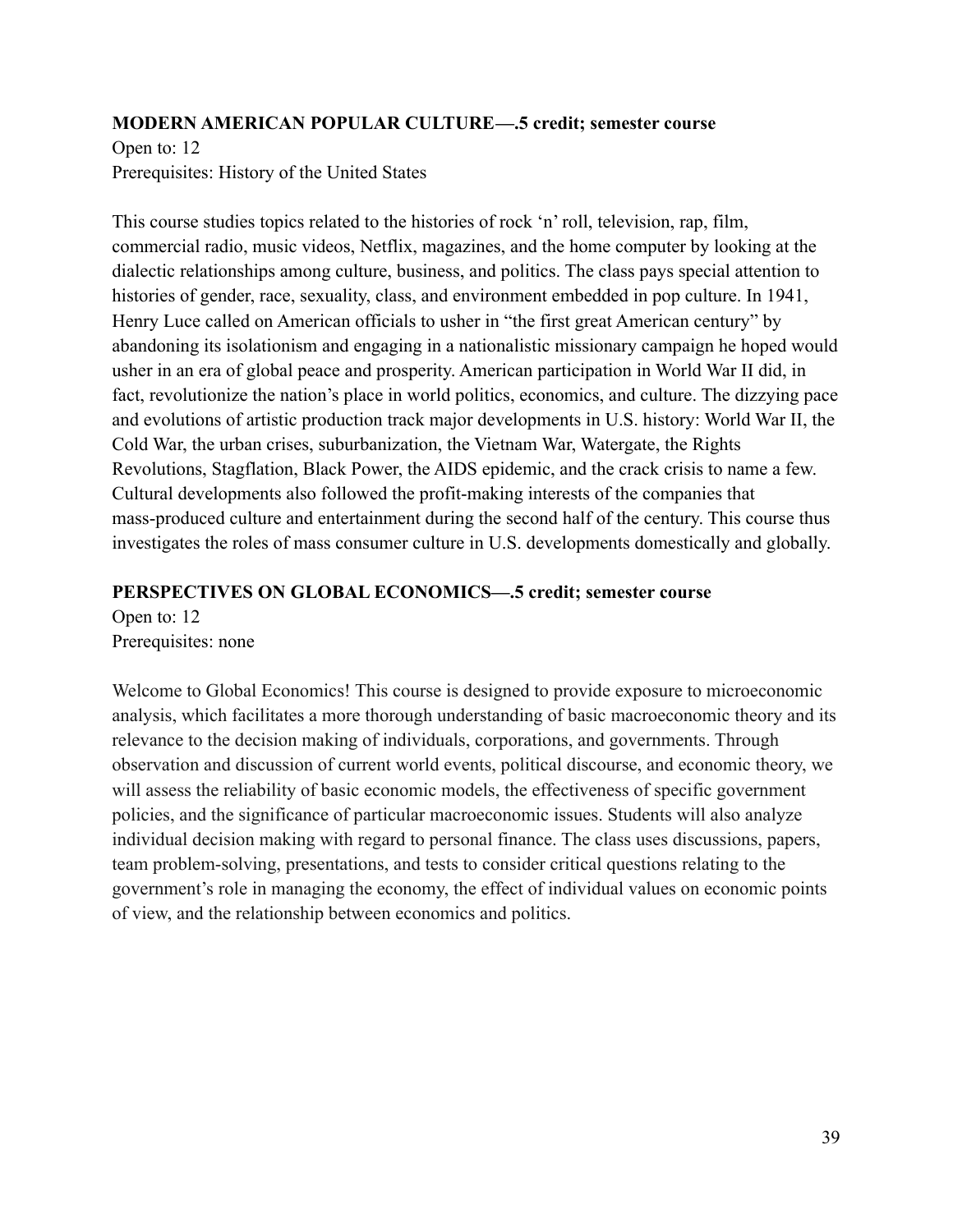## **POLITICAL AND PHILOSOPHICAL THOUGHT I: FOUNDATIONS—.5 credit; semester course** Open to: 12

Prerequisites: none

For millennia, intellectuals and philosophers have posed a number of fundamental questions: What is the purpose of humankind's existence? How can one live the ideal life? What is the role of human reason? What is the ideal relationship between the individual and society? What is the ideal political structure? What is the nature of the relationship between the citizen and the state? How should humanity ultimately govern itself?

This course addresses these questions by examining a number of key texts that illustrate the various ways that men and women have attempted to explain the universe and their own place within it. In discussions, the class touches not only on political theory and philosophy, but also on economic and scientific theory, theology, and ethics. Readings center on western Europe (although are not fully limited to it) and proceed chronologically, beginning in the ancient world and concluding in the 18th century. The course is conducted as a seminar, and class time focuses almost entirely on discussion of the assigned texts. Written assignments include two essays, weekly reading assignments, and an exam.

## **POLITICAL AND PHILOSOPHICAL THOUGHT II: MODERNITY—.5 credit; semester course**

Open to: 12 Prerequisites: none

This course is a continuation of Political and Philosophical Thought I: Foundations—although students may take the second course without having taken the first—and it explores the same themes and ideas, with a focus on texts from the 18th century to the mid-20th century. The course is conducted as a seminar, and class time focuses almost entirely on discussion of the assigned texts. Written assignments include two essays, weekly reading assignments, and an exam.

## **PERSPECTIVES ON AMERICAN GOVERNMENT—.5 credit; semester course**

Open to: 12 Prerequisite: History of the United States or American Studies

This course studies the structure and workings of the government of the United States. After beginning with a review of the Constitution, students examine in detail the three branches of the national government and their powers and interaction; federalism and states' rights; the role of elections, political parties, interest groups, and the media in influencing public policy; and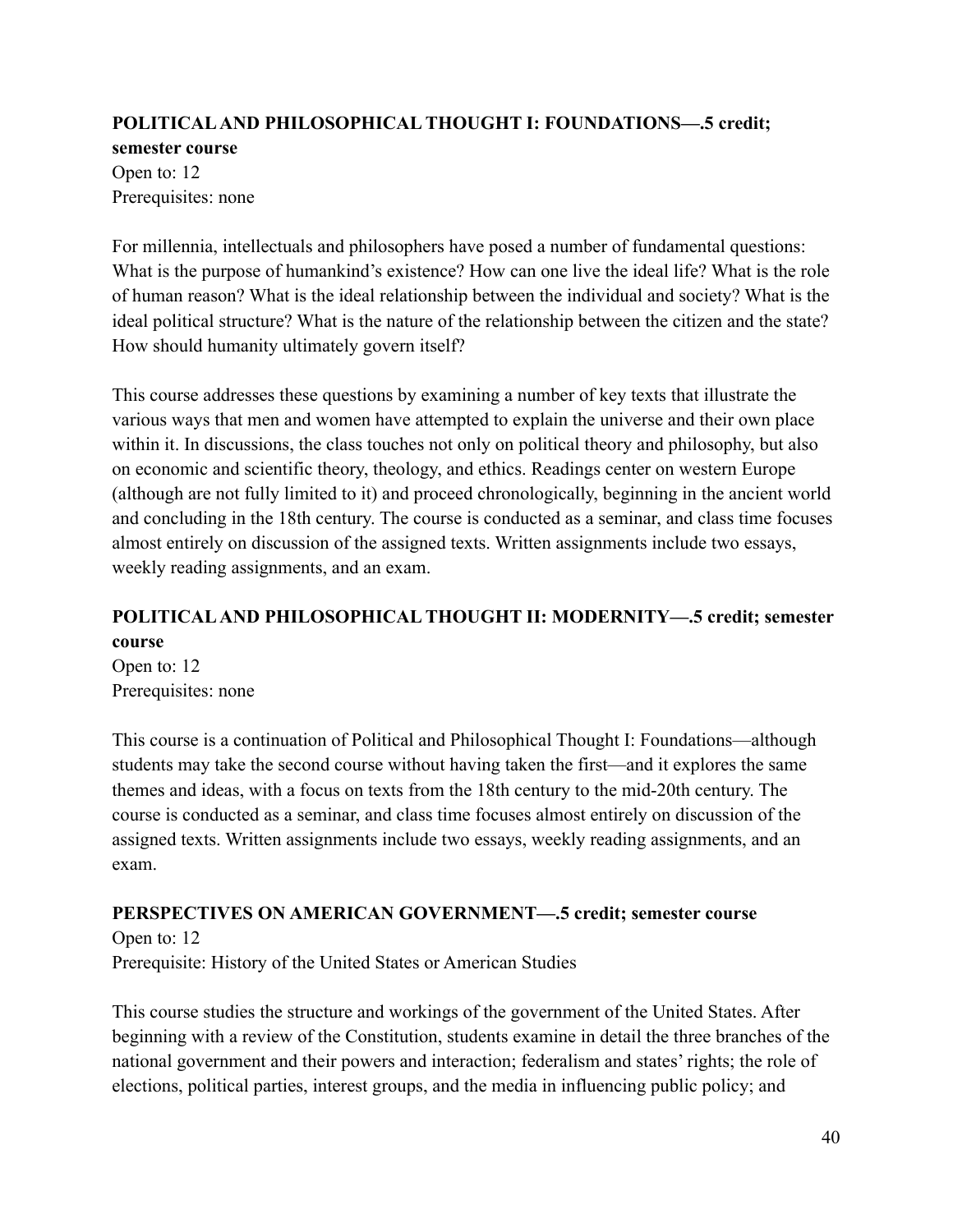various civil rights, civil liberties, due process, and privacy limitations on governmental action. An important objective of the course is to discuss each of these institutions and issues in light of: (1) specific historical ideas and events; and (2) specific contemporary political issues and disputes. The course includes two case studies on Watergate and the "national security state." This course is best suited to students who are committed to extensive reading from a wide variety of sources. In addition to the Constitution, the course makes generous use of historical documents, speeches, public reports, and judicial decisions, as well as more recent articles by scholars and journalists. In addition to several take-home essays, students prepare and present a paper on a public-policy dispute of their choosing.

## **SOCIETY AND NATURE: TOPICS IN GLOBAL ENVIRONMENTAL HISTORY—.5 credit; semester course**

Open to: 12 Prerequisites: none

The personal computer, high-speed internet, the internal combustion engine, industrial capitalism, global warming, deforestation, pollution, airplanes, spaceships, lasers. Humanity currently lives in a world in which human-made technology affects all corners of the Earth, where human footprints exist in almost equally prolific geographic reach, and where many humans daily reckon with the material and moral implications of human activity. The task of the environmental historian is to explore and explain how and why life on Earth exists in its current form. The course begins with the assumption that modern society is related to the accumulation of past developments (though not in a linear progression) with a particular emphasis on the importance of historical relationships between humans and the nonhuman world. What does that mean? It means students look at the ways ecosystems and nonhuman species have affected the course of human history and the ways human societies have affected the course of nonhuman history. In other words, Environmental History asks how mosquitoes, disease, water, trees, vermin, predators, climate, terrain changed the course of global human history and vice versa, from ancient Mesopotamia to modern America. For example: Was the *Aedes aegypti* mosquito responsible for the domination of what is now Central and South America by Spain until the end of the 18th century? Why did humans develop fossil-fuel technology—because of the species' innate curiosity, or because ecologic/economic forces drove them to it? This is a seminar readings course, and students are evaluated based on a combination of classroom participation, presentations, and essays.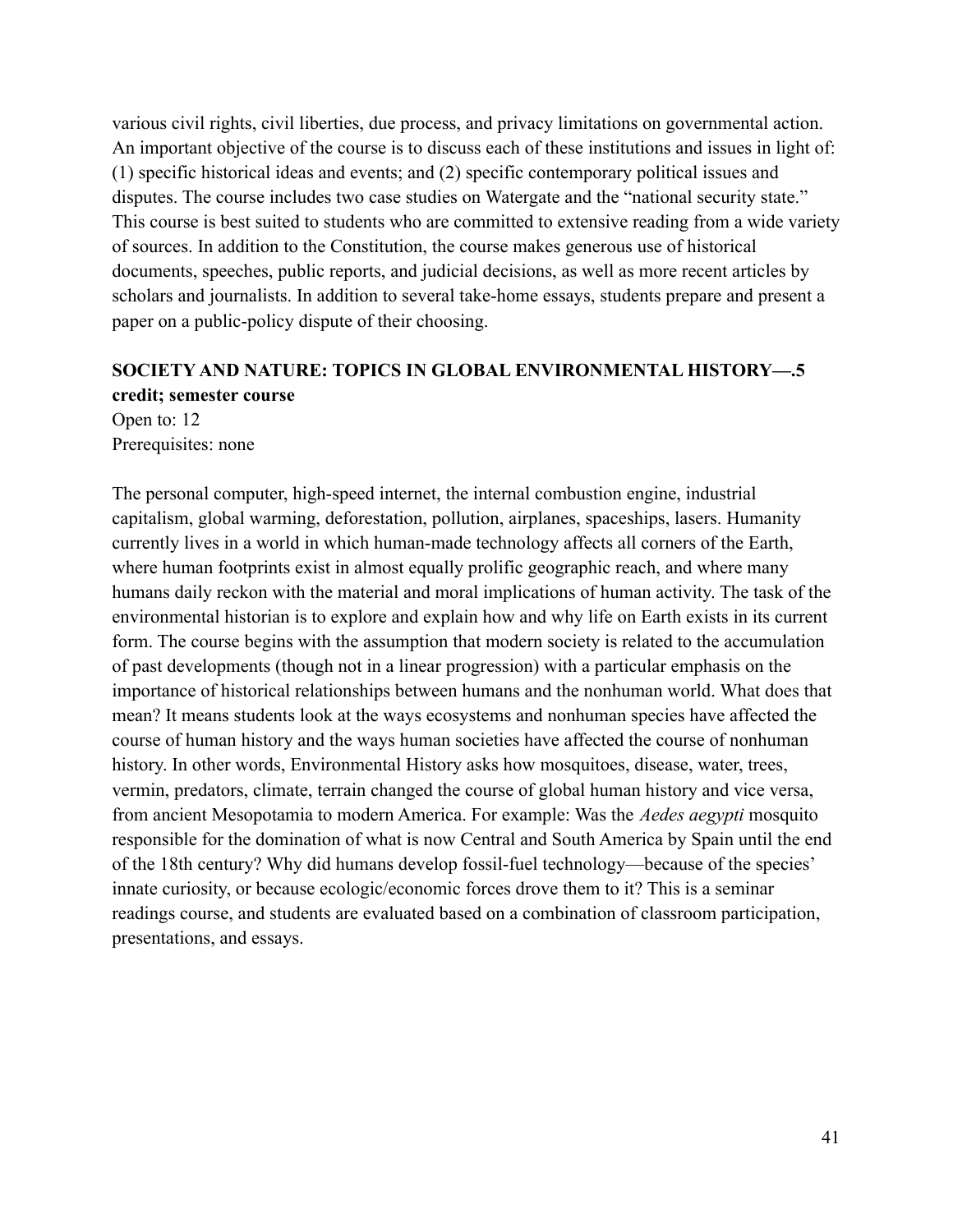## **WOMEN'S AND GENDER STUDIES: AN INTERDISCIPLINARY INTRODUCTION—.5 credit; semester course**

Open to: 12 Prerequisites: none

This course offers an introduction to Women's and Gender Studies, an interdisciplinary academic field that asks critical questions about the meaning of gender in society. The primary goal of this course is to help students develop a critical framework for thinking about gender as both an identity and a category of analysis. Students also closely examine the intersection of gender with other social identifiers including sexual orientation, race, ethnicity, class, religion, and age. Together, the class builds a dialogue around topics, including women's history and feminist foundations, gender/culture and socialization, the body politic (physical and sexual), gendered performance and relationships of power, economic structures and their effect on women, and the global context of gender. The course is conducted largely as a seminar and requires students to take an active role in leading class discussion and presenting material. The texts and readings used in this course focus primarily on the experiences of people in the United States. However, the course also draws on cross-cultural examples to deepen an understanding of gender in a broader context. Students can expect to write in-class and traditional essays and lead class discussions.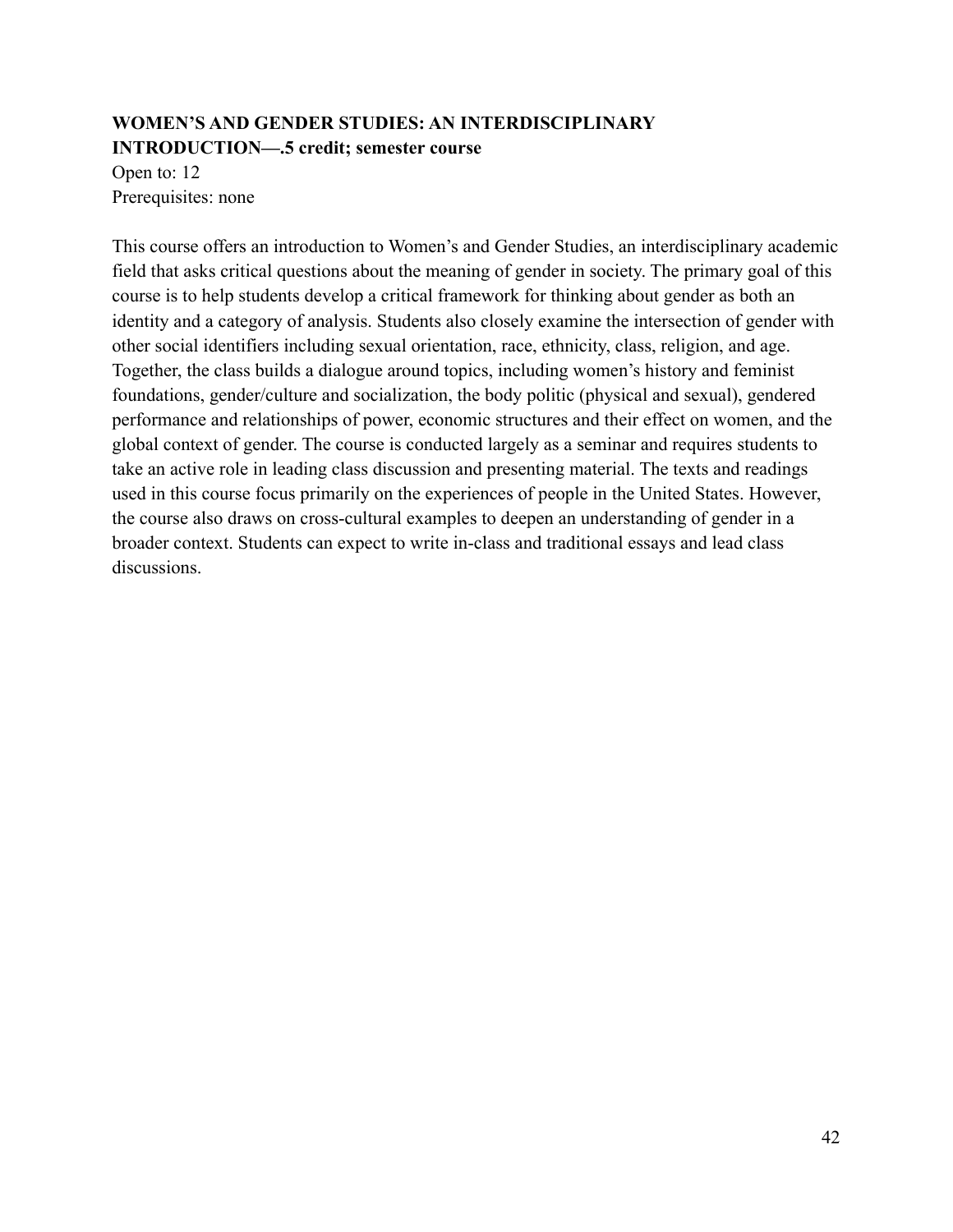## **MATHEMATICS**

The Upper School math curriculum is a continuation of the logical sequence of courses introduced in the Middle School. Three years of math are required, and a student must be enrolled in a math class during the 9th, 10th, and 11th grade academic years. The math courses that satisfy this requirement may not be taken pass/fail. Typical three-year sequences include:

- 1. Geometry with Integrated Algebra, Algebra 2(B), and Precalculus(B)
- 2. Geometry, Algebra 2, and Precalculus
- 3. Math I, Math II, and Math III.

#### **Math Sequence**

The diagram below shows the possible progression through the courses in the Sidwell Friends math program. Please note that a change in sequence requires departmental approval and may require supplemental work.

| 9th                                    | <u>10th</u>    | 11 <sup>th</sup> | <u> 12th</u> |                |
|----------------------------------------|----------------|------------------|--------------|----------------|
| Math I                                 | Math II        | Math III         | Math IV      | Linear Algebra |
| Geometry                               | Algebra 2      | Precalculus      | Calculus I   | Calculus II    |
| Geometry with<br>Integrated<br>Algebra | Algebra $2(B)$ | Precalculus (B)  | Statistics I |                |

*Members of the Upper School Mathematics Department can provide an outline of specific topics for each course.*

## **Placement for Mathematics Courses in Upper School: Guidelines**

**For 9th grade**: Students who are new to Sidwell Friends School in 9th grade meet with the assistant principal for academic affairs and the department head for placement. In some cases, a placement test may be required and may, along with the judgment of the department head and assistant principal for academic affairs, determine the appropriate placement in Upper School math. Math placement decisions for rising 9th-grade students from Sidwell Friends Middle School will be made by their current Middle School math teacher and Middle School Math Department chair.

**For other grades**: Each year, members of the Math Department place current 9th, 10th, and 11th grade students in subsequent courses for the next academic year. Generally speaking, the department places a student who has done B-level work or better in the course that most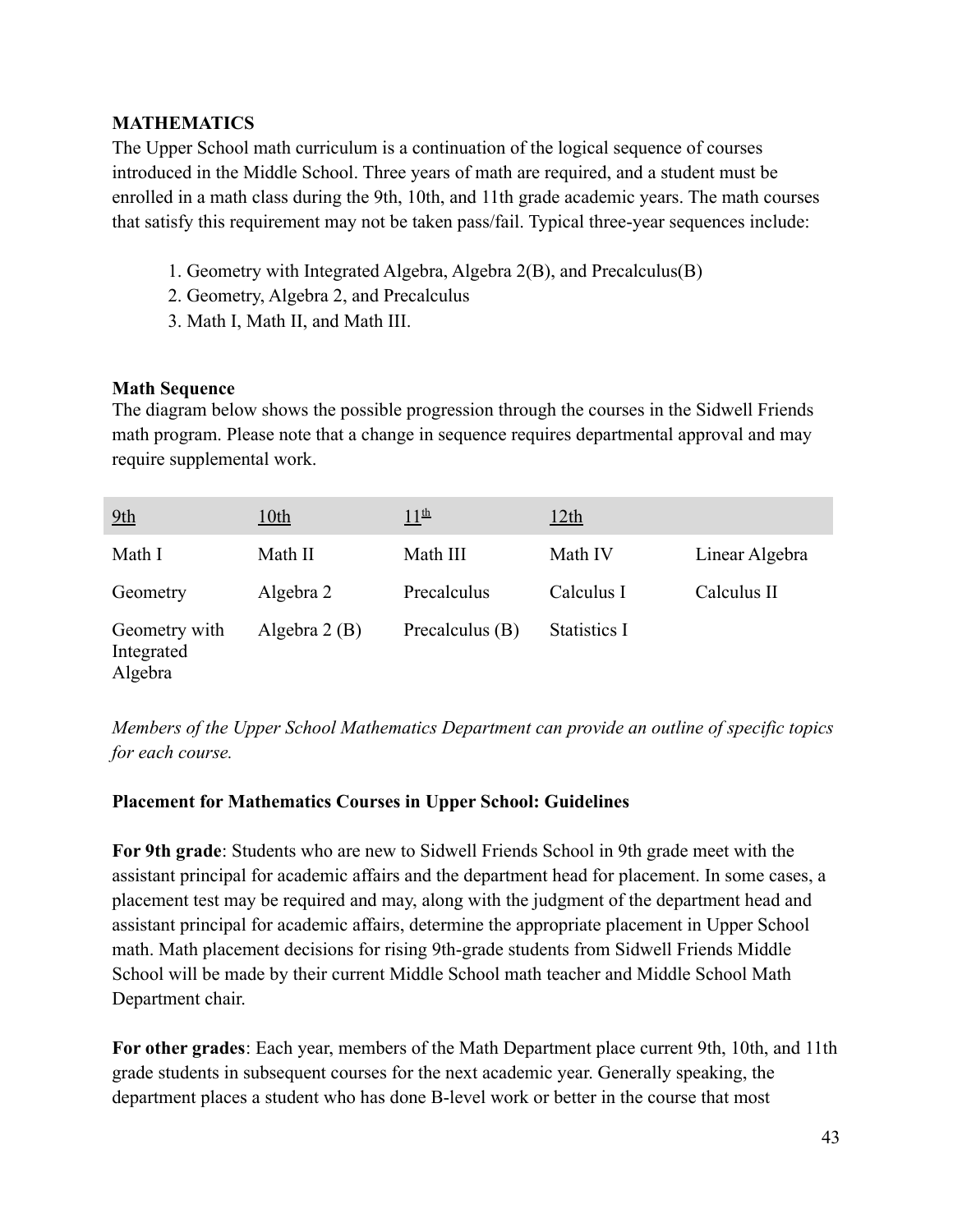commonly follows the current one. If a student has had difficulty maintaining B-level work, a student's teacher may instead recommend a different, more suitable course. On the other hand, if a student has done exceedingly well, his or her teacher may recommend a more challenging next course. Students being considered for a move to a more demanding course have demonstrated a high level of capability and interest, and A-level work throughout the current course is expected. Supplemental or summer work may be necessary to make such a change in sequence. Any student who wishes to take a credit math course over the summer (and such courses must be taken at Sidwell Friends School), requires the permission of the department.

## **Other Departmental Policies**

A student who earns a C- or below in a course that is part of a continuing sequence (e.g., Geometry, Algebra 2, and Precalculus) may need to retake the course or complete supplementary work in order to enroll in the next course in the sequence. The department chair in consultation with the student's teacher makes this judgment.

The Math Help Room (Room 226) is open daily for students who have questions pertaining to their math class. Most periods, either a member of the Math Department or an upper-level student staffs the help room.

All courses require a TI-83 or TI-84 calculator.

The Math Department integrates topics in probability and statistics into the three-year sequence. These topics are on both the SAT and SAT subject tests, and these topics are typically part of the standard curricula for the three-year sequence courses and provide a more comprehensive overview of topics that students may choose to pursue later in their education. As an increasing number of postgraduate pursuits require a good understanding of basic statistics and data analysis, the inclusion of these topics better prepares students for related courses both at Sidwell Friends and in later years of study. Discussing these topics also provides an additional opportunity for students to make cross-disciplinary connections between their math courses and courses in other departments at Sidwell Friends.

## **GEOMETRY WITH INTEGRATED ALGEBRA—1 credit; year course**

Open to: 9 Prerequisites: Algebra 1

Geometry with Integrated Algebra provides students an opportunity to study Euclidean geometry and apply algebra principles covered in Middle School mathematics courses. Areas of study include real numbers, lines in the plane, coordinate geometry, congruence, parallelism, similarity, and right triangle trigonometry.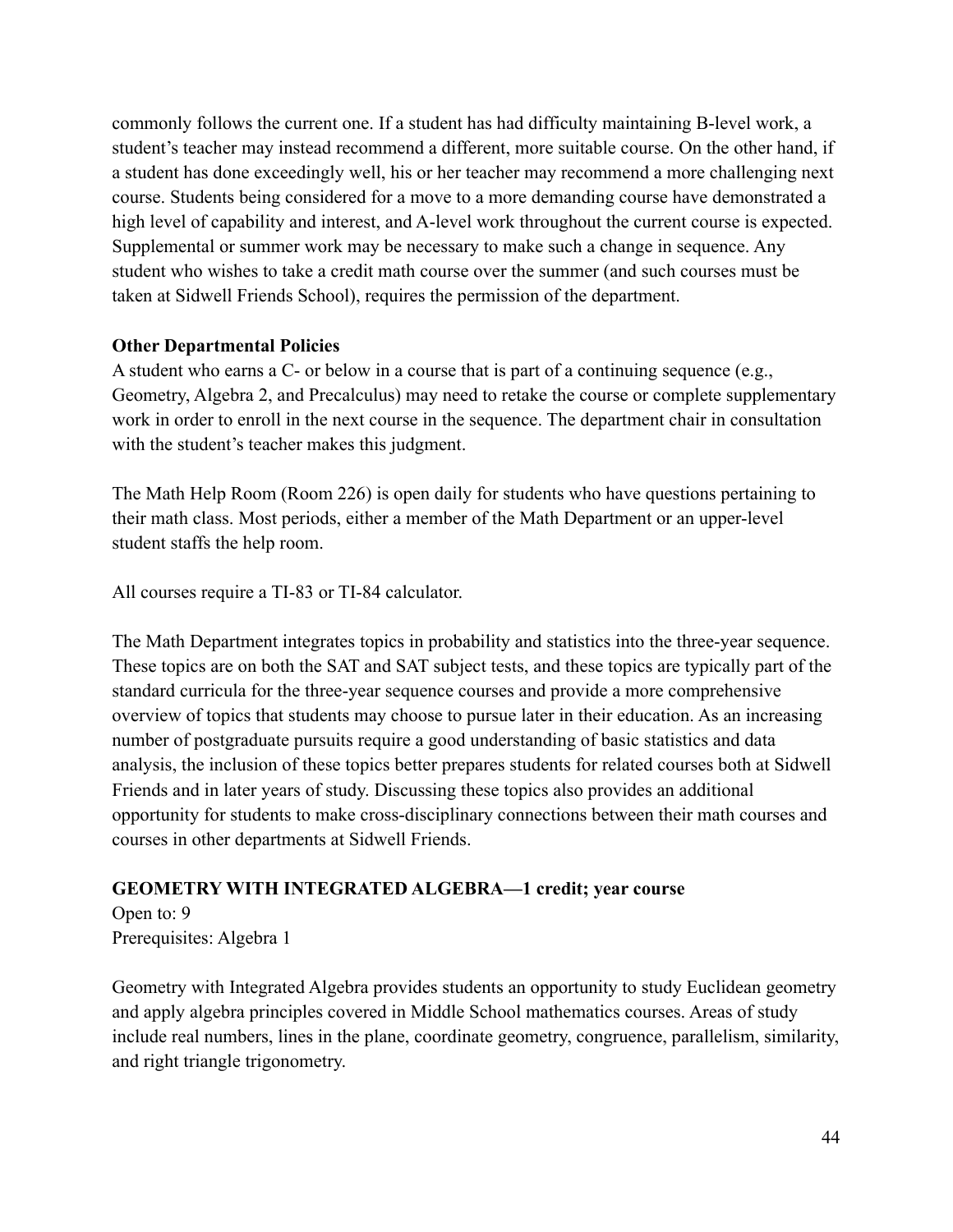## **GEOMETRY—1 credit; year course**

Open to: 9 Prerequisites: Algebra 1

Geometry provides students an opportunity to study Euclidean geometry and apply algebra principles covered in Middle School mathematics courses. Areas of study include real numbers, lines in the plane, coordinate geometry, congruence, parallelism, similarity, and right triangle trigonometry. Geometry emphasizes the writing of deductive proof, versus the review of principles of algebra.

## **MATH I—1 credit; year course**

Open to: 9 Prerequisites: Algebra 1

Math I is an intensive and accelerated course in geometry and algebra. The class covers topics from the other geometry courses with greater attention to rigorous proof and the deduction of results from a small number of postulates. The course may also include additional topics beyond the scope of the other geometry courses. Emphasis on the writing of mathematical proof, as required in Math II and Math III begins in Math I. The course emphasizes methods of proof other than simple deductive reasoning.

## **ALGEBRA 2 (B)—1 credit; year course**

Open to: 10 Prerequisites: Geometry with Integrated Algebra or Geometry

Algebra 2(B) builds on the material of previous algebra courses. Topics include linear, quadratic, and rational functions. Students also study exponents, logarithms, sequences, and series. The course places an emphasis on problem-solving, the proper writing of mathematics, and the acquisition of skills needed to handle a variety of equations and inequalities.

## **ALGEBRA 2—1 credit; year course**

Open to: 10 Prerequisites: Geometry with Integrated Algebra, Geometry, or Math I

Algebra 2 builds on the material of previous algebra courses. Topics include linear, quadratic, and rational functions. Students also study exponents, logarithms, sequences, and series. The course places an emphasis on problem-solving, the proper writing of mathematics, and the acquisition of skills needed to handle a variety of equations and inequalities. Algebra 2 covers topics in Algebra 2(B), but generally with greater rigor.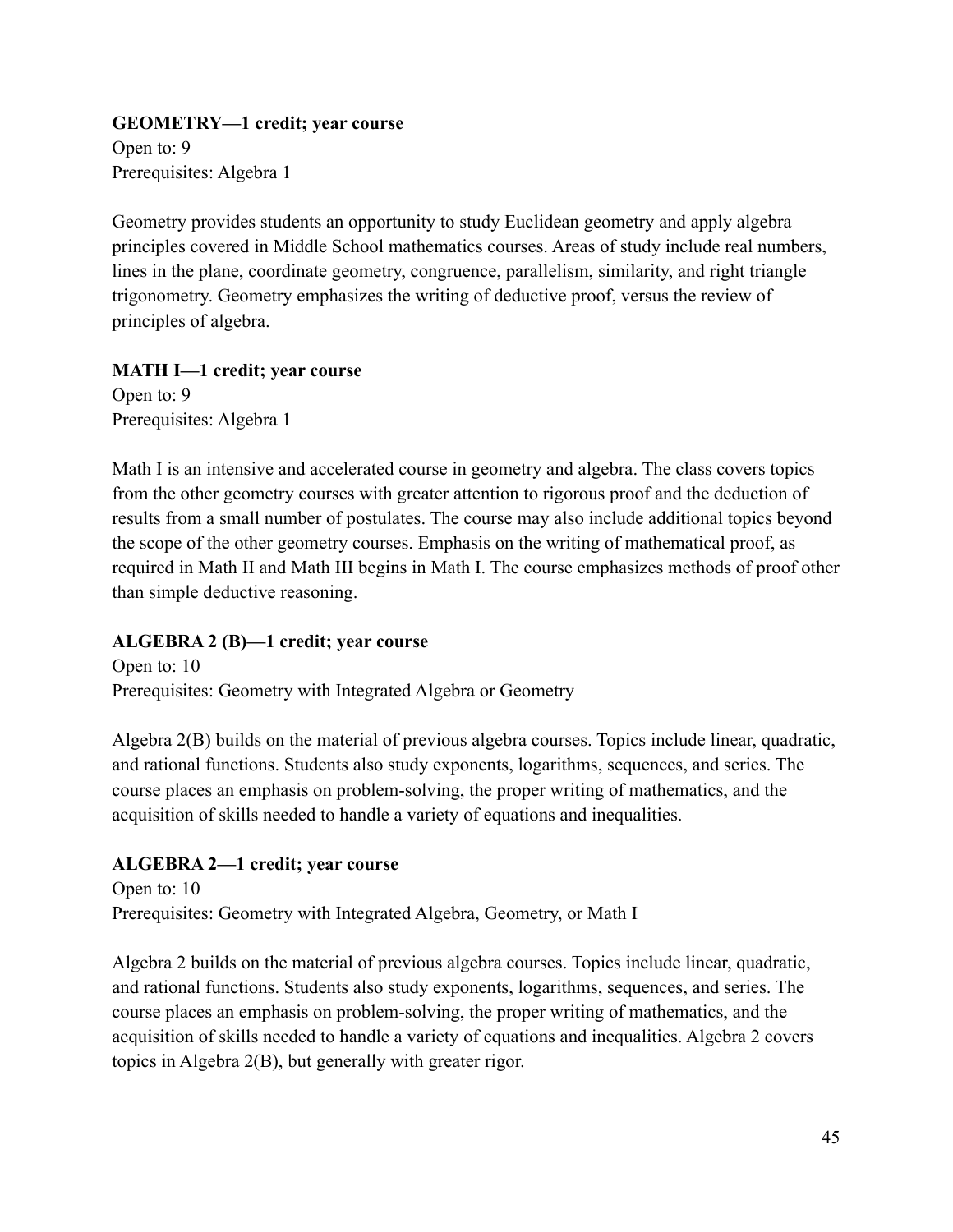## **MATH II—1 credit; year course**

Open to: 10 Prerequisites: Geometry or Math I

Math II is an intensive and accelerated course covering topics in Algebra 2 and Precalculus courses.

## **PRECALCULUS (B)—1 credit; year course**

Open to: 11, 12 Prerequisites: Algebra 2 and Geometry

Students in Precalculus (B) study topics such as coordinate geometry, quadratic equations, circles, triangle trigonometry, exponents and logs, statistics, and probability.

## **PRECALCULUS—1 credit; year course**

Open to: 10, 11, 12 Prerequisites: Geometry and Algebra 2

In Precalculus, students study polynomial functions, exponential functions, logarithmic functions, trigonometric functions, and inverse trigonometric functions. Students examine solar functions and their graphs in the second semester along with basic probability and statistics. The class emphasizes graphing techniques and applications, and students use graphing calculators throughout the course. The study of trigonometry includes the graphs of trigonometric functions and their inverses, the Laws of Sines and Cosines, equations, identities, multiple-angle formulas, and radian measure.

## **MATH III—1 credit; year course**

Open to: 11 Prerequisites: Math II

Students cover many topics, including Mathematical Induction, sequences, series, and limits. The course lays the foundations for differential calculus. The emphasis in Math III is on rigorous work and independent responsibility for the mastery of proofs and an understanding of mathematical ideas.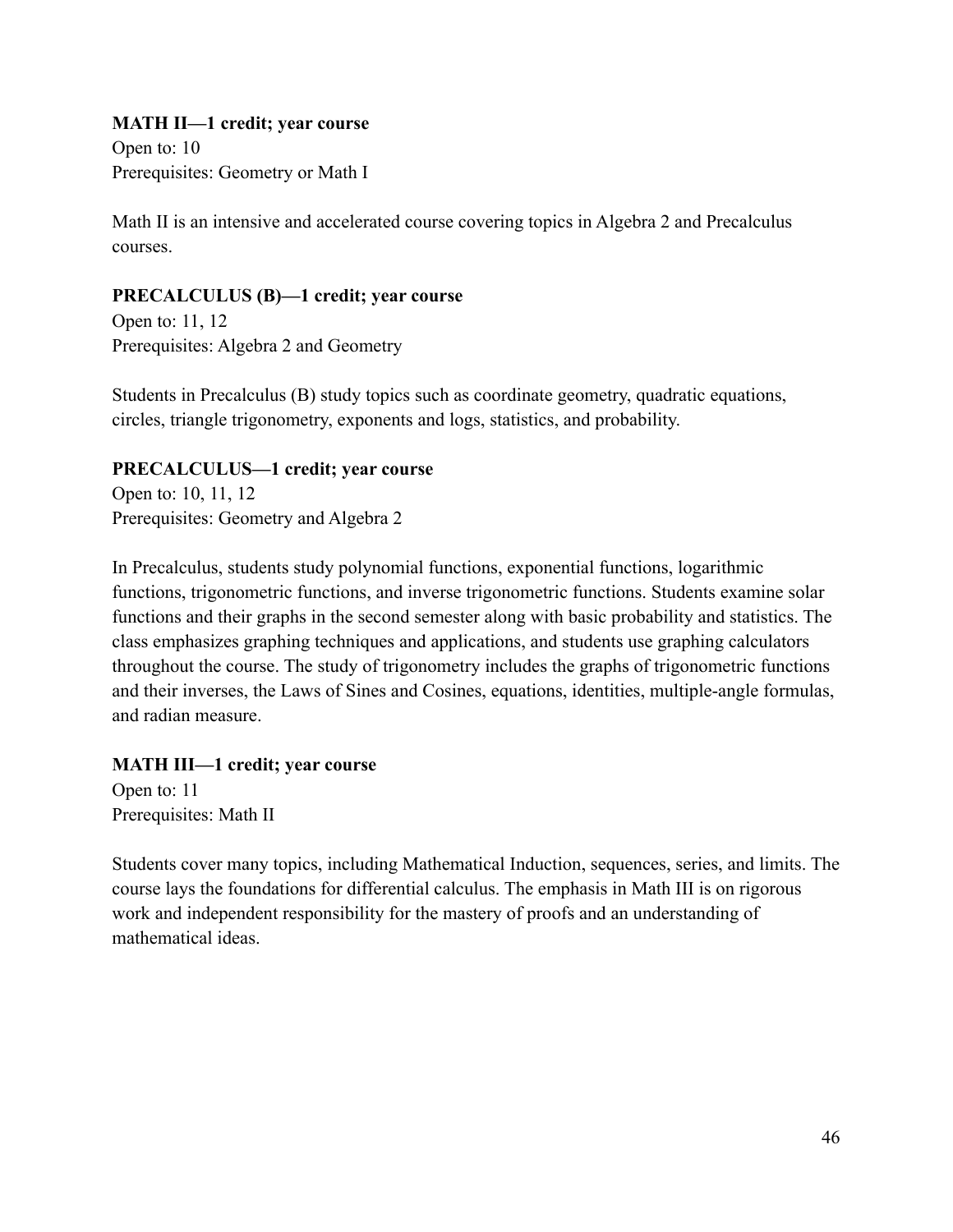## **STATISTICS I —1 credit; year course**

Open to: 11, 12 Prerequisites: Precalculus, Precalculus(B), or departmental approval *This course may not be taken to satisfy the three-year math requirement.*

This course is an intensive first-year college-level statistics course. Topics covered include: exploratory data analysis using graphical and numerical techniques; planning experiments and studies; sampling techniques; probability theory, including the normal and binomial distributions; producing statistical models; and statistical inference, including confidence intervals and tests of significance. Students use a TI-83 or 84 calculator on a regular basis. Students who complete the course successfully should be well prepared to take the Advanced Placement examination.

## **CALCULUS I—1 credit; year course**

Open to: 11, 12 Prerequisites: Precalculus or Math II

This is a course in basic differential and integral calculus of one variable. Topics include limits, continuity, and maximum/minimum problems; Rolle's Theorem; the Mean Value Theorem; L'Hopital's Rule; Fundamental Theorem of Calculus; exponential and logarithmic functions; and an introduction to differential equations. The course makes extensive use of graphing calculators. Students must not only understand but prove many of the basic theorems in calculus. Students who complete the course successfully should be well prepared to take the calculus AB AP examination.

## **CALCULUS II—1 credit; year course**

Open to: 11, 12 Prerequisites: Calculus I, departmental approval

This course is a continuation of Calculus I. Topics include techniques of integration; applications of the definite integral; improper integrals; Newton's method and numerical integration; sequences and series, including Taylor's theorem and power series; and elementary separable and first- and second-order linear differential equations. Students must not only understand but prove many of the basic theorems in calculus. Students who complete the course successfully should be well prepared to take the calculus BC AP examination.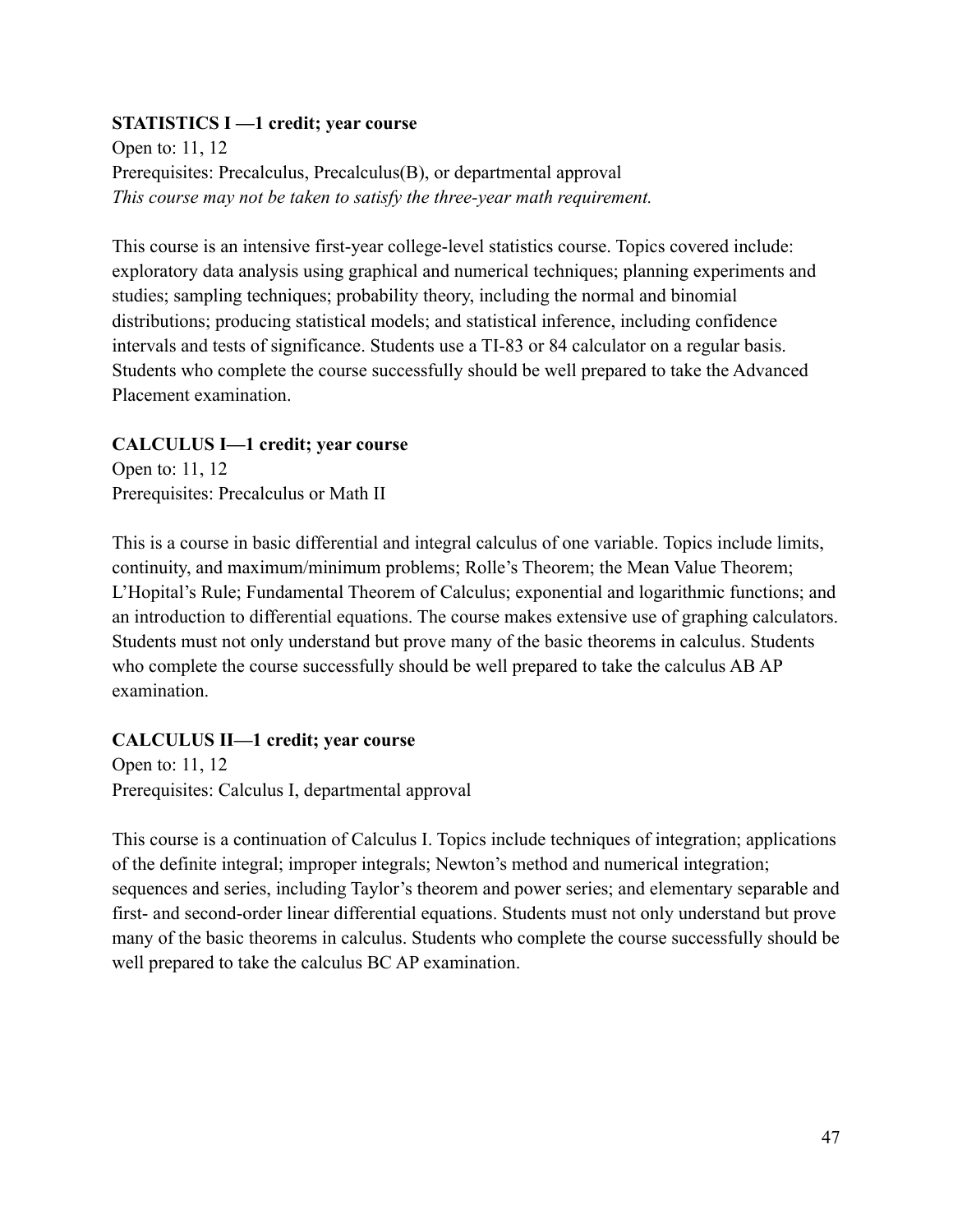## **MATH IV—1 credit; year course**

Open to: 12 Prerequisites: Math III, departmental approval

Math IV is an intensive and accelerated course in differential and integral calculus of one variable. It is for able and independent 12th grade students who have completed Math III. Areas covered in this course include: limits, continuity, and maximum/minimum problems; Rolle's Theorem; the Mean Value Theorem; L'Hopital's Rule; Fundamental Theorem of Calculus; infinite series; differential equations; vector valued functions; and polar functions. Students must not only understand but prove many of the basic theorems in calculus. Students who complete this course successfully should be well prepared to take the calculus BC AP examination.

## **LINEAR ALGEBRA—year course for 1 credit, or first-semester course for .5 credit**

Open to: 11, 12 Prerequisites: Math III

Linear Algebra is a course for able 12th grade students who have taken or are currently enrolled in Calculus II or Math IV. Topics include: matrices, vector spaces, linear transformations, characteristic (Eigen) values. Students may take up additional areas of study, such as dynamical systems, during the second semester.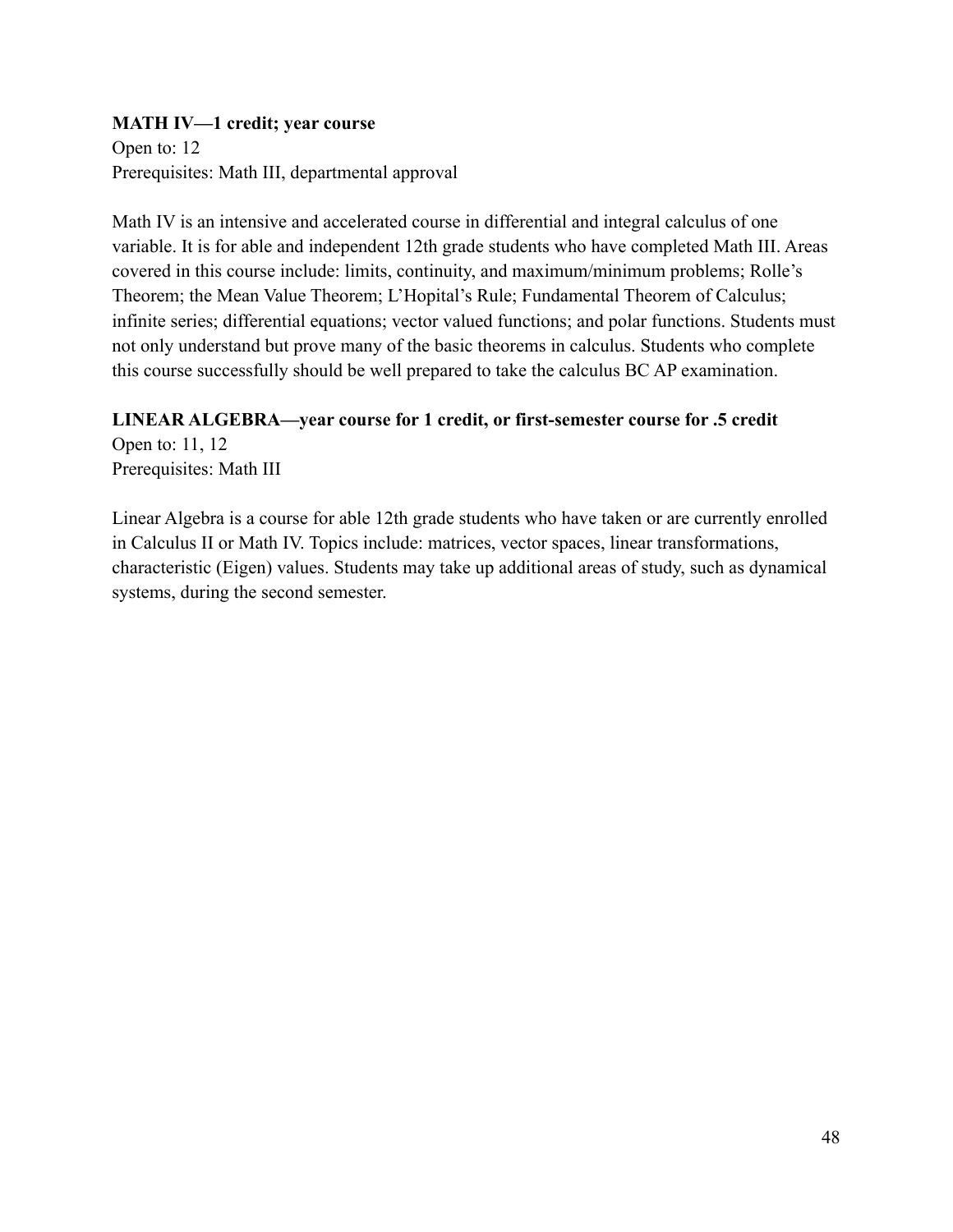## <span id="page-49-0"></span>**MODERN AND CLASSICAL LANGUAGES**

Ancient to Modern, East to West, the Department of Modern and Classical Languages offers a sequence of beginning, intermediate, and advanced classes in Chinese, French, Latin, and Spanish that actively and successfully fulfill the School's dream of turning students into world explorers. The courses are multifaceted and rich in the myriad techniques and materials used to bring language learners to increasingly greater levels of speaking, listening, reading, and writing proficiency. Added to an array of video, audio, and computer programs that open up distant cultures to the classroom is membership in the School Year Abroad program, under whose auspices Sidwell Friends School students may spend a year in France, Italy, Spain, or China.

Students who are new to Sidwell Friends School in 9th grade meet with a member of the Language Department for placement. A placement test may be necessary and may, along with the judgment of the department chair and assistant principal for academic affairs, determine the appropriate placement in an Upper School language course.

A student who earns a C- or below in a course that is part of a continuing sequence (e.g., French I, French II, etc.) or who shows a particular weakness in certain areas of language study must take a placement exam in the fall before the start of the academic year in order to advance to the next level. If a student receives a grade below C on the placement exam, he or she will have to switch to a new language or drop languages altogether, provided that he or she has fulfilled the two-year requirement for graduation.

## **Chinese Studies Program**

In honor of the memory of John Fisher Zeidman '79, Sidwell Friends School founded a Chinese Studies Program in 1983. The program comprises both Chinese-language and Chinese/East Asian history courses. In addition to these curricular offerings, the program includes a library resource center devoted to China and East Asia, frequent speakers, regular summer trips to China, and the opportunity from the School to apply for a fellowship to study in China after graduation. The objectives of the program are to not only expose students to China but to build a strong foundation in the study of Chinese language, history, and culture. For information on Chinese-language offerings, please refer to the Modern and Classical Languages Department curriculum listed below, and for information on Chinese and East Asian history offerings, refer to the History Department curriculum.

## **Chinese**

The 21st century has been described as "the Chinese century," making Chinese an essential language for Americans to learn. But just as important as China's recent rapid rise is its rich, ancient culture and contributions to global civilization. The significant differences between Chinese and Western languages and cultures offer students the challenge of learning to think in new ways. The Chinese program offers a rigorous series of courses. The program begins by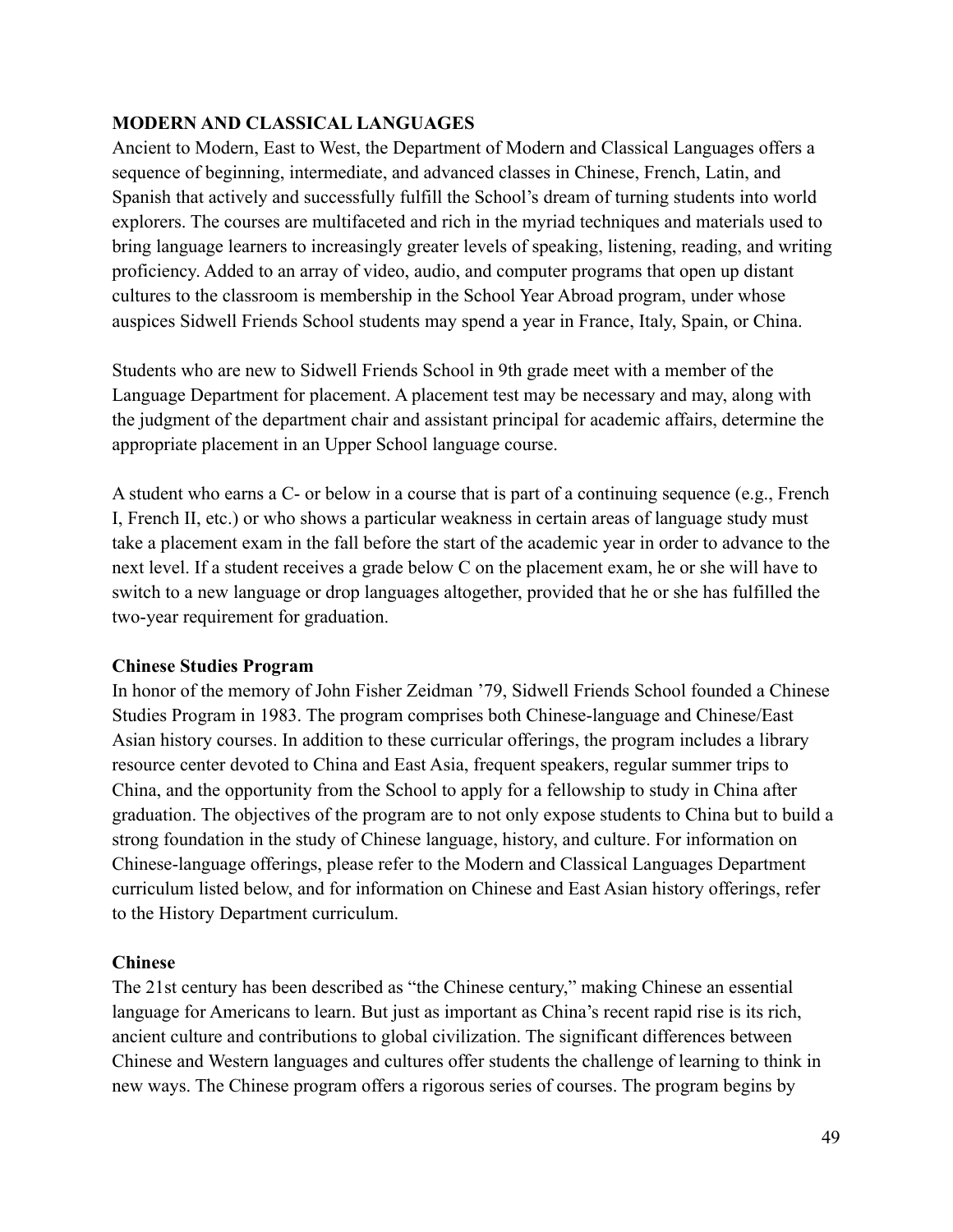using stories to teach high-frequency vocabulary and structures that allow students to rapidly build proficiency in the language. In the beginning years, the focus is on topics related to daily life; as students progress, topics include cultural and societal issues. Throughout the program, instructors weave Chinese culture into the course topics to give students a rich picture of this complex culture. Over the course of the program, students build an inventory of vocabulary, grammatical structures, cultural knowledge, and communicative strategies; enact a variety of real-life scenarios; and interact with a diversity of materials, from songs, movies, and podcasts to traditional stories and newspaper articles. The Chinese program is designed to help students build a strong foundation in Chinese, inspire them in their pursuit of future learning, and enable them to become true global citizens.

#### **CHINESE I—1 credit; year course**

Open to: 9, 10, 11, 12 Prerequisite: none

This introductory language course immediately immerses students in the spoken language through the use of stories. Teacher and students work together to create a variety of stories that they act out in class, with gestures, props, and acting used to make the language comprehensible. Students receive abundant input from listening and reading, which helps them acquire high-frequency vocabulary and the fundamental structures of the language. At the beginning of the year, students learn to read and write common radicals and then, after establishing a solid foundation, learn to read, write, and type characters. Students learn to narrate events, describe people and places, and express their own opinions on topics related to daily life. Student creativity comes into play as students begin to write their own stories, many of which become the basis for class activities. The class uses a variety of games to reinforce and consolidate students' grasp of the language.

#### **CHINESE II—1 credit; year course**

Open to: 9, 10, 11, 12 Prerequisites: 7th and 8th Grade Chinese, Chinese I or equivalent

In this course, students continue to work with stories, building on the foundation they created in Chinese I. They expand their vocabulary and learn more complex grammatical structures, improving their ability to describe, narrate, compare, and explain. The stories take on greater depth, sometimes drawing from classic Chinese and familiar Western tales, and the course introduces more elements of Chinese culture. At this level, students are able to produce a greater volume of written and spoken work, and they create a storybook project each semester.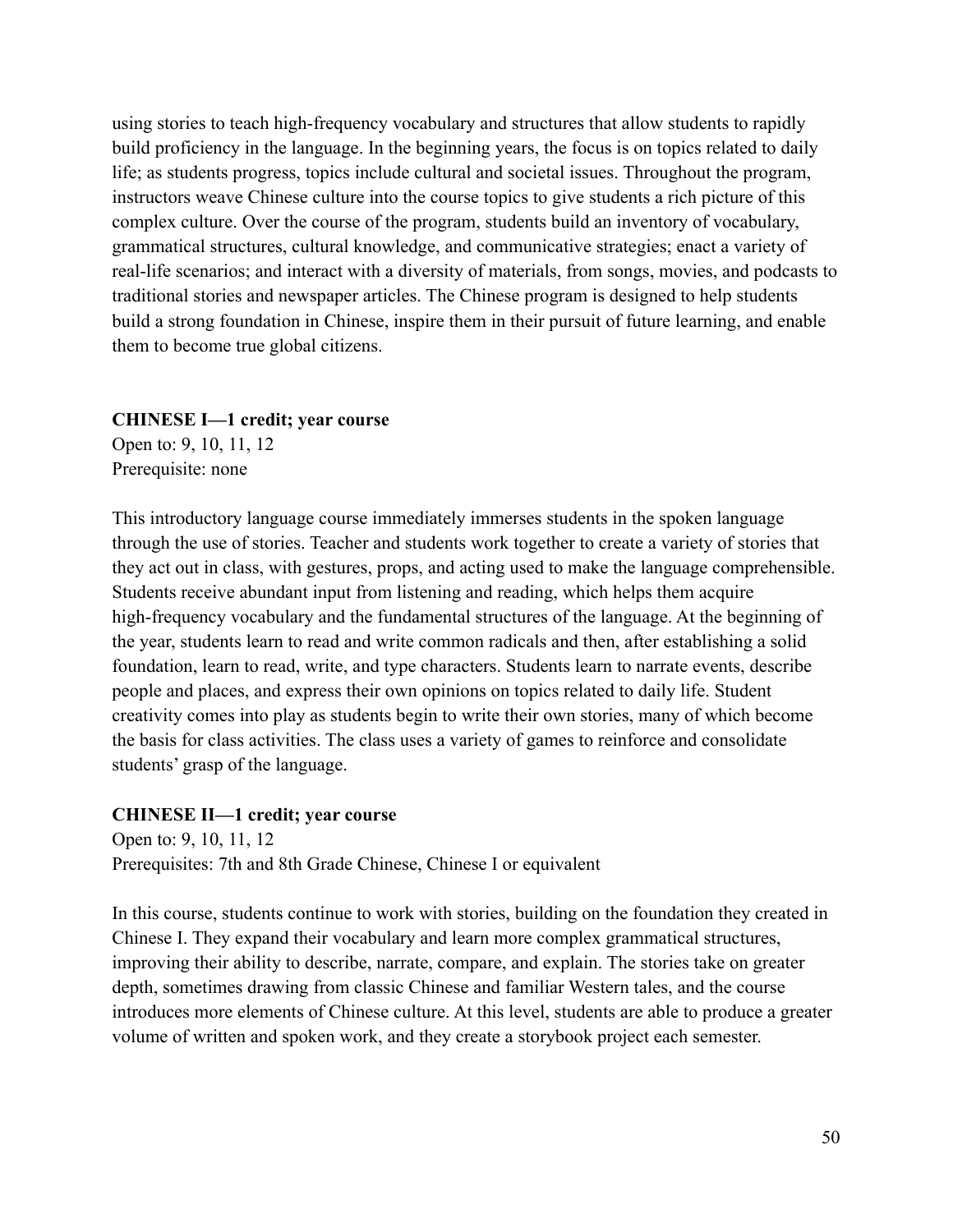#### **CHINESE III—1 credit; year course**

Open to: 9, 10, 11, 12 Prerequisites: Chinese II or equivalent

In this intermediate course, students explore a variety of topics related to their School life through stories. The main goal of this course is to expand students' vocabulary in order to enable them to talk about their daily life with more details and complexity. The class uses Chinese video clips and songs as supplementary listening materials. To improve reading-comprehension skills, students finish the year by reading a level-appropriate Chinese novella.

## **CHINESE IV—1 credit; year course**

Open to: 10, 11, 12 Prerequisites: Chinese III or equivalent

At this level, students go beyond the discussions of their daily life and touch on various topics related to their community. The course uses pictures, news stories, online video clips, blogs, and micro-blogs to facilitate the narration and to initiate discussions on different topics. Students also compare and contrast how China deals with those issues. Chinese video clips and songs supplement the listening materials. To improve reading comprehension skills, students finish the year by reading a level-appropriate Chinese novella.

## **CHINESE V—1 credit; year course**

Open to: 11, 12 Prerequisites: Chinese IV or equivalent and departmental approval

In this course, students use the Chinese language as a tool to explore and investigate Chinese cultural practices and perspectives. The teacher supplements the main text with podcasts, stories, news articles, and movies that illustrate cultural issues and serve as a basis for discussion and reflection. While developing an understanding of contemporary Chinese society, students expand their vocabulary, strengthen their grasp of key grammar patterns, refine their listening and reading comprehension skills, and improve their ability to communicate in paragraph-level discourse. Throughout the class, students engage in discussions, role-plays, and presentations, and they write emails, stories, and essays. At the completion of the course, students may take the Chinese Language and Culture AP exam.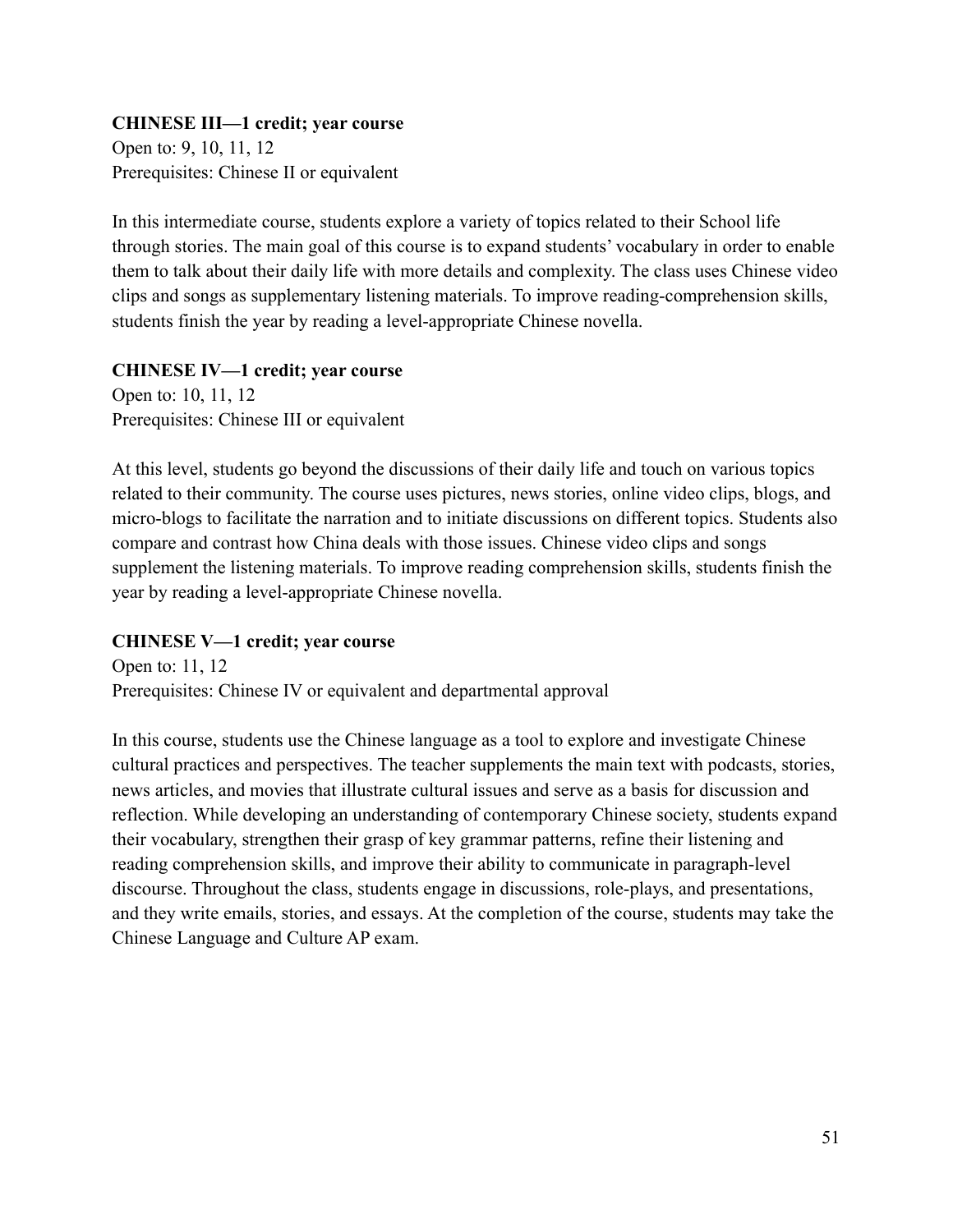#### **CHINESE SEMINAR—1 credit; year course**

Open to: 12 Prerequisites: Chinese V or equivalent and departmental approval

This multidisciplinary course is designed for students who have studied abroad in China for a year or who have completed Chinese V or the equivalent. In this course, students use their Chinese-language skills to explore contemporary issues in Chinese society. The teacher supplements the main text with authentic materials, such as online news articles, video clips, television shows, and short stories that all reflect Chinese culture and give students the opportunity to strengthen both their comprehension and analytical skills. Students devote their class time to discussing the texts and addressing linguistic difficulties that arise. Outside of class, students write persuasive essays in which they present their own point of view on related issues. In addition, students learn to apply the vocabulary to current events, giving regular oral presentations on topics of their choice and facilitating class discussions. At the completion of the course, students may take the Chinese Language and Culture AP exam.

#### **French**

In a world that has become more connected than ever, the study of French becomes a must for any cultured person. French, like English, is deeply rooted in five continents. In Europe, not only is French spoken in France, but in Belgium, Luxemburg, and Switzerland. It is also spoken in Latin America (French Guyana) and Asia (Vietnam and Pondicherry, India). In Africa alone, French is the official or co-official language in over 20 countries. French is the native language of over 80 percent of Quebec's population. Moreover, la Francophonie, a movement and an Institution headquartered in Paris, was created to form a bridge linking diverse groups of peoples, cultures, and traditions in the French-speaking world and to facilitate increased communication between the diverse cultures in a shared language. The French program at Sidwell Friends immerses students in some of the world's most vibrant cultures and traditions.

Through a natural progression of courses, the French program's main goal is to teach students how to understand, speak, read, and write French as well as to appreciate the geographic, historical, socioeconomic, and cultural wealth and diversity of the French-speaking world. Oral practice in the basic and intermediate courses uses an audio-visual program designed to develop natural speech patterns, pronunciation, and intonation. Students use a myriad of electronic tools in the classroom to support their growing skills.

Teachers select the books for each level carefully to discourage translation and to encourage reading and thinking in the target language as it is done in one's own language. The internet, French video clips, DVDs, and CDs on current events and points of grammar and culture complement the classroom experience, especially in the more advanced levels of French study.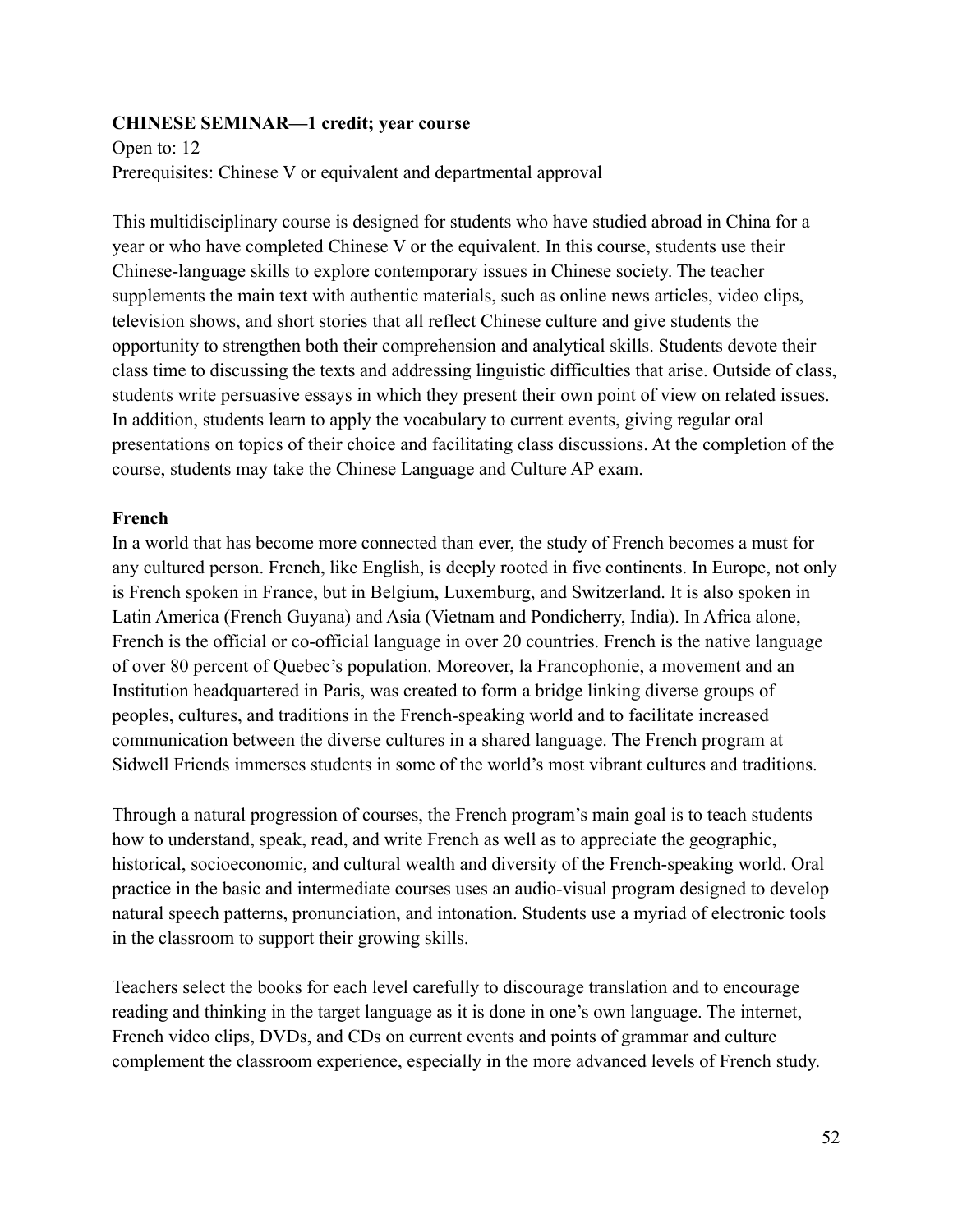All classes are conducted in French.

## **FRENCH I—1 credit; year course**

Open to: 9, 10, 11, 12 Prerequisites: none

This course covers the fundamentals of elementary French through contextual presentation of vocabulary, grammar, and verb conjugations. Students start learning French with an integrated approach to listening comprehension, reading, writing, speaking, and culture. The textbook, D'Accord Level 1, is supplemented by the online Supersite audio video program and a writing activity workbook. The video segment for each unit, about a group of students living in Aix-en-Provence, Southern France, exposes students to the vocabulary of daily life and covers a variety of socioeconomic and cultural features of France and the Francophone world. The course is designed to give students useful, everyday expressions that they can use immediately in real-life situations and prepare for future literary studies.

## **FRENCH II—1 credit; year course**

Open to: 9, 10, 11, 12 Prerequisites: 7th and 8th Grade French, French I, or equivalent

This course is in continuity with D'Accord Level 1. Students expand and deepen their four language skills and broaden their vocabulary. The textbook, D'Accord Level 2, is supplemented by the online Supersite audio video program and a writing activity workbook. The video segment for each unit, about a group of students living in Aix-en-Provence, Southern France, exposes students to the vocabulary of daily life and covers a variety of socioeconomic and cultural features of France and the Francophone world. The course is designed to give students useful, everyday expressions that they can use immediately in real-life situations and prepare for future literary studies.

## **FRENCH III—1 credit; year course**

Open to: 10, 11, 12 Prerequisites: French II or equivalent

This intermediate course covers most of the verb tenses as well as the grammatical structures needed to move beyond the intermediate level. Students use *Le Français essentiel* grammar book throughout the year to gain a more in-depth presentation of the grammar. The teacher also introduces literature at this level. Students read *Un billet pour le commissaire*, a mystery, in the first semester. This book is well suited for this level as the structures increase in complexity as the story develops. The text is tangible, and the story builds based on facts. It prepares the students for reading *Le Petit Prince* in the second semester and introduces a philosophical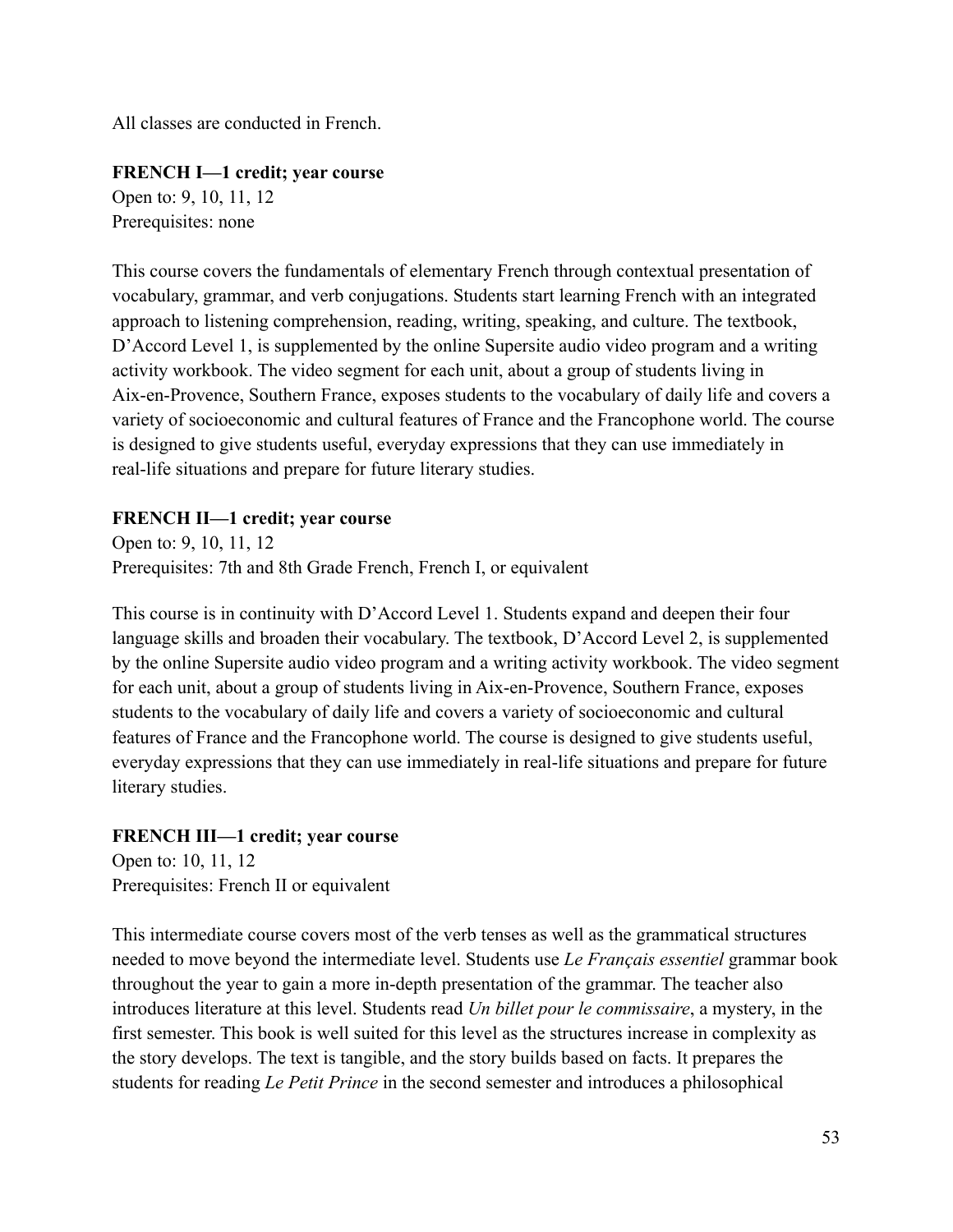dimension to French literature. The emphasis of this course is on oral and written work that becomes increasingly more challenging.

## **FRENCH IV—1 credit; year course**

Open to: 11, 12 Prerequisites: French III or equivalent

In the first semester, this advanced course exposes students to the culture, geography, and history of France and French-speaking countries. The second semester focuses on Francophone literature. The teacher introduces a variety of Francophone authors in *Moments Littéraires* followed by the in-depth study of a play, *Huis Clos* by Jean-Paul Sartre. This leads to the writing and performance of a play. This course further develops the students' skills to read, analyze, discuss, and write in French about the literary work of a variety of authors as well as the literary movements that they represent. It also provides a more nuanced and complex study of both grammar and conjugation and its applications in verbal and written works. On completion of this course, students should be well prepared to continue their French studies at an advanced level. Students who complete this course may take the Advanced Placement Examination in French Language at the end of the year.

## **FRENCH V—ADVANCED FRANCOPHONE LITERATURE—1 credit; year course**

Open to: 11, 12 Prerequisites: French IV or equivalent

In this advanced course, the students study novels and a play by Francophone authors such as Albert Camus (Algeria), Simone Schwartz-Bart (Guadeloupe), Camara Laye (Guinea), and Jean Paul Sartre (France). The second semester emphasizes drama. The authors reflect a variety of literary trends and backgrounds. The works of authors such as Anouilh, Sartre, Ionesco, Césaire, and Diop (the list may vary) enrich the course. The study of each work includes in-class discussions led by the students or the teacher, essays, and oral work. Students who have completed this course may take the Advanced Placement Examination in French Language at the end of the year.

## **Latin**

The study of classical languages and literature was once the centerpiece of the liberal arts education. Although times have changed, grounding in Latin and an introduction to the Greco-Roman world still have relevance and rewards. The Latin program, therefore, is designed to (1) acquaint students with the principles of an ancient, inflected language; (2) teach the fundamentals of Latin grammar and vocabulary; (3) enable students to read from the treasure trove of Latin literature, which includes such authors as Vergil, Cicero, Ovid, Caesar, and Catullus; and (4) introduce Greco-Roman life and culture.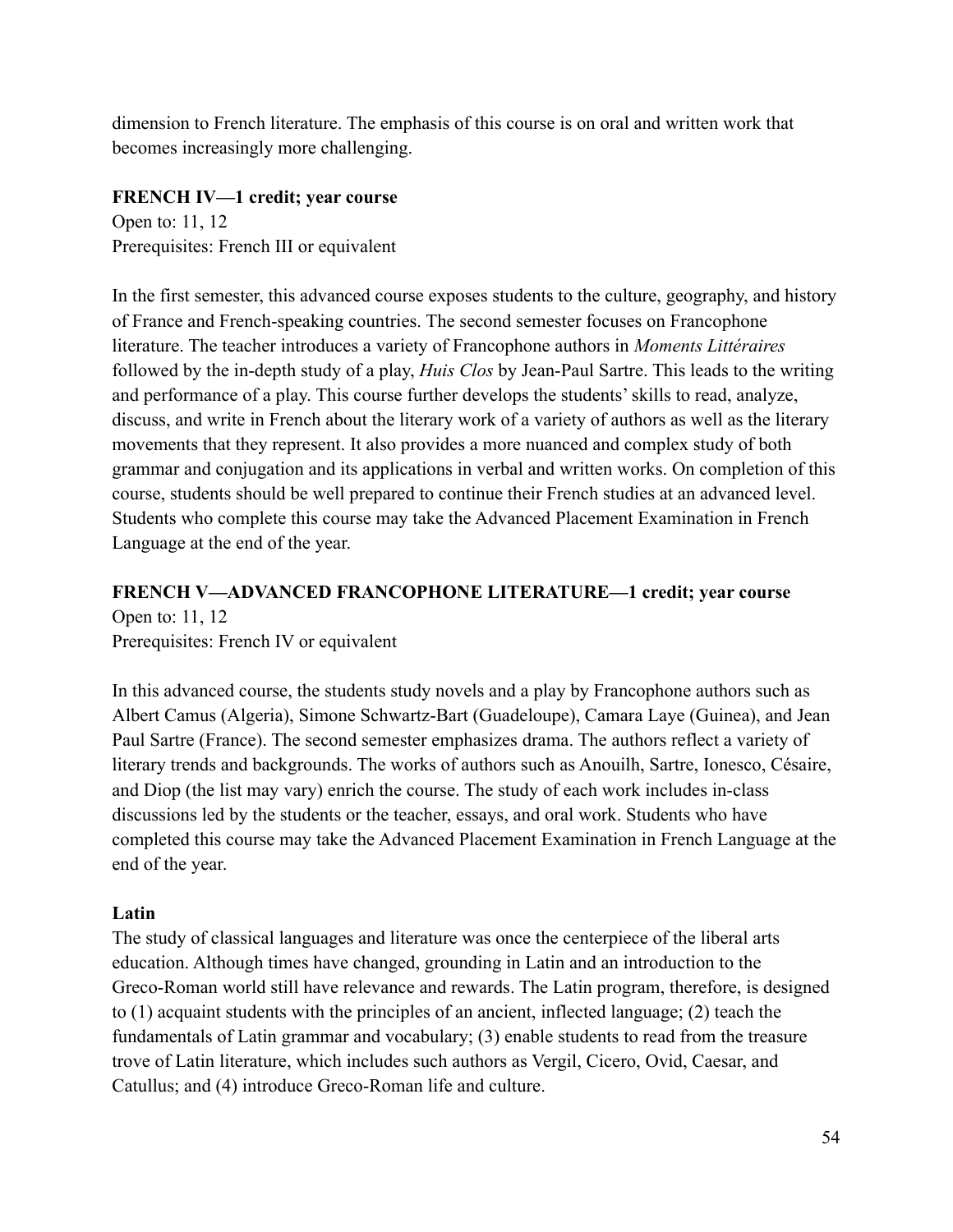**LATIN I—1 credit; year course** Open to: 9, 10, 11, 12 Prerequisites: none

This course provides students with a working knowledge of Latin grammar and vocabulary through oral and written work. The emphasis is on the reading skills and inflected forms that a student needs for success at all levels. The instructor supplements Latin-language instruction with the study of ancient mythology, culture, and history. In addition, the class emphasizes the improvement of English vocabulary through recognition of Latin roots and derivatives.

## **LATIN II—1 credit; year course**

Open to: 9, 10, 11, 12 Prerequisites: 7th and 8th Grade Latin, Latin I, or equivalent

This course is the sequel to Latin I and continues the 7th and 8th grade program. The teacher uses the early weeks of the year to review the previous year's work. The course continues to introduce additional inflected forms and grammatical constructions with an emphasis on subordinate clauses. Students encounter authentic excerpts from Roman authors for the first time. The history and culture of the Roman Empire serve as a backdrop for the readings. As in the first year, the class emphasizes improving English vocabulary and recognizing derivatives from Latin.

## **LATIN III—1 credit; year course**

Open to: 10, 11, 12 Prerequisites: Latin II or equivalent

This course concludes the introduction of new grammar and syntax. Students focus on reading authentic Latin literature in the second half of the year and pay special attention to precise translation and literary analysis. The readings introduce students to a variety of topics, such as Roman philosophy, the impacts of imperialism, and rhetoric. Readings include prose from writers such as Seneca, Sallust, and Cicero. The last part of the course focuses on Caesar's prose and the poetry of Vergil.

## **LATIN IV, AP—1 credit; year course**

Open to: 11, 12 Prerequisites: Latin III or equivalent and departmental approval

This course builds on the previous year's introduction of *The Aeneid* and Caesar's *De Bello Gallico*. The class devotes time to accuracy and growing fluency of translations and metrical readings, as well as to discussions of style, themes, and literary devices. Students explore the social, political, and literary contexts for the works of Caesar and Vergil. The amount of material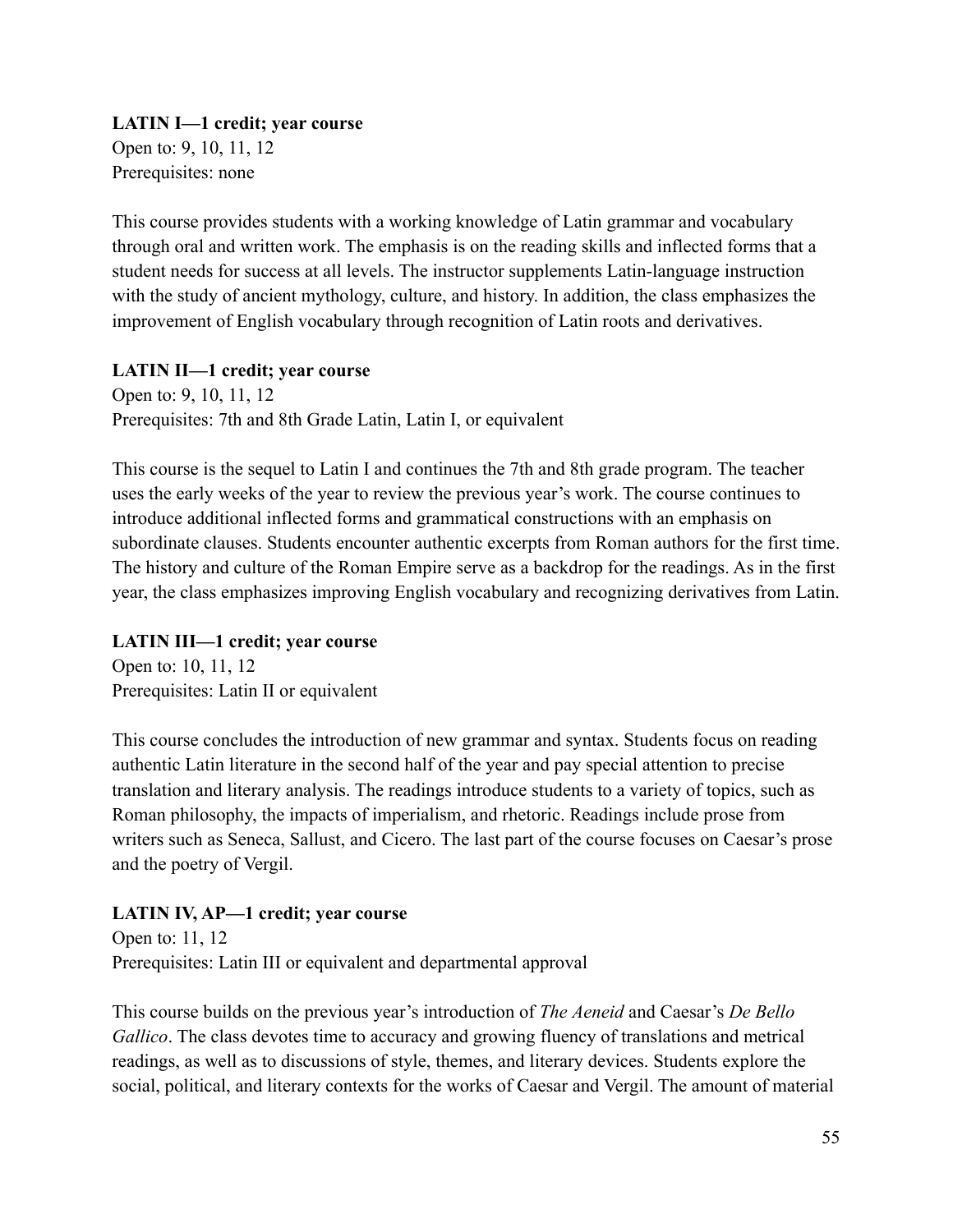in this course demands an intensive full-year commitment to work at an accelerated level. Students are prepared to take the Advanced Placement Examination in Latin at the end of the year.

#### **ADVANCED LATIN LITERATURE—1 credit; year course**

Open to: 11, 12 Prerequisites: Latin IV or equivalent and departmental approval

Students improve their facility with Latin vocabulary and syntax while reading poetry and/or prose selections. The course emphasizes an understanding of and appreciation for the literature and culture of Ancient Rome. Students engage with the tasks of not only translating but understanding the contemporary history and culture of Rome as influences on the selected authors. Classical literature has endured because of its ability to speak to each generation anew while reminding us that the human condition has persisted for thousands of years. The goal is that students who have taken this course graduate from Sidwell Friends School with both an ability to discuss Latin literature within the appropriate historical context and an understanding of the influence of Latin and Roman civilization on Western literature and art.

#### **Spanish**

Sidwell Friends' Spanish curriculum offers a sequence of courses that use the language as a tool for exploring culture, history, and literature. Given the importance of the Spanish language in the United States and in the world, the interdisciplinary program begins in prekindergarten and continues through the advanced levels in the Upper School.

The Upper School program follows a communicative method, stressing at all levels the development of natural speech pattern, pronunciation, and intonation. All materials promote the development of communicative skills in understanding, speaking, writing, and reading Spanish. In the immersion environment, teachers and students communicate in Spanish, avoiding any form of translation into English. At all levels, classes use a custom-designed, interactive application (called *¡Grábame!)* to allow students to listen to Spanish and record their own responses at home.

## **SPANISH I—1 credit; year course**

Open to: 9, 10, 11, 12 Prerequisites: none

This is a beginning course for students who have not studied Spanish before. The course uses an exclusively communicative approach and concentrates on both aural comprehension and oral production. The course—using the textbook *Dos Mundos en breve*, online resources, and the *¡Grábame!* App*—*promotes natural language acquisition through constant exposure to and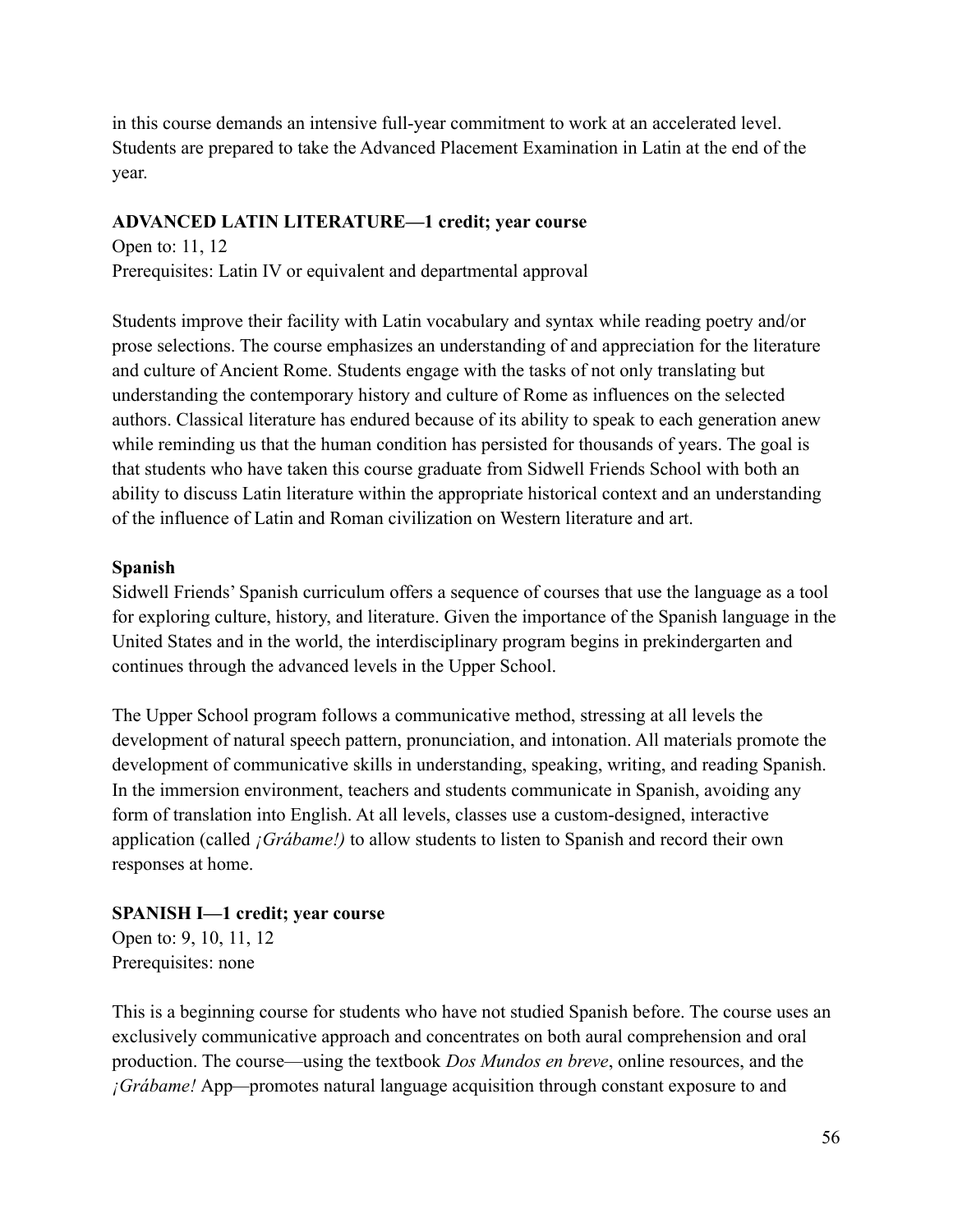repetition of the protocol, vocabulary, and basic grammar of everyday situations. Initially, the primary emphasis is on listening, repeating, and speaking. As the year progresses, the class gives more attention to reading and writing.

## **SPANISH II—1 credit; year course**

Open to: 9, 10, 11, 12 Prerequisites: 7th and 8th Grade Spanish, Spanish I, or equivalent *The Upper School and Middle School Modern and Classical Languages Departments will determine placements.*

This course is designed for students who have mastered their foundational writing skills and are ready to focus on speaking. It uses an exclusively communicative approach, with a heavy emphasis on listening comprehension and oral production. The primary emphasis is on building and developing conversational skills in an immersion setting. The teacher uses repetition to help students expand their vocabulary and basic grammar skills in everyday situations. The class also give its attention to proper spelling, use of accent marks, and agreement. Students who complete the course should be able to carry on conversations about themselves, their future plans, and past actions. They should also be able to ask questions of others and decrease their dependence on English thought and speech patterns.

## **SPANISH III—1 credit; year course**

Open to: 9, 10, 11, 12 Prerequisite: Spanish II or equivalent *The Upper School and Middle School Modern and Classical Languages Departments will determine placements.*

This course is designed to further refine students' listening, speaking, writing, and study skills in a communicative classroom. Students master and expand on foundational skills by focusing on more detailed accuracy in their language acquisition, as well as by decreasing their dependence on English thought and speech patterns. The course material includes the textbook *Panorama* and ancillary materials.

## **SPANISH IV—1 credit; year course**

Open to: 9, 10, 11, 12 Prerequisite: Spanish III or equivalent *The Upper School and Middle School Modern and Classical Languages Departments will determine placements.*

This course continues the communicative approach and is offered to students who have mastered their foundational skills (in speaking, reading, and writing) and who are ready to expand their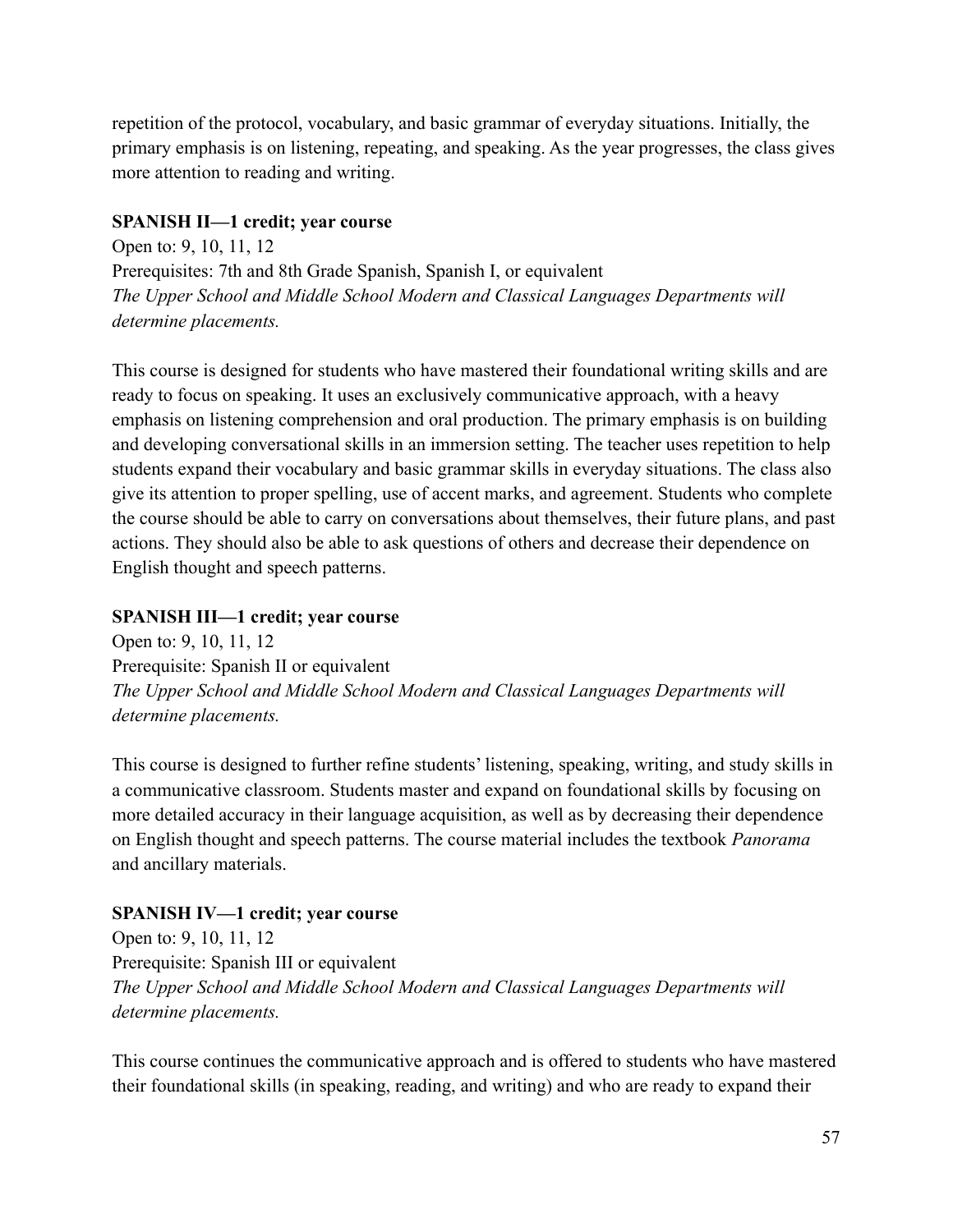grammatical scope. The course presents all verb conjugations and moods, and a series of cultural and literary units provide a context for learning grammatical structures.

## **SPANISH V—1 credit; year course**

Open to: 10, 11, 12 Prerequisites: Spanish IV or equivalent

This course emphasizes natural self-expression, precise written expression, reading comprehension, and an overall sensitivity to the diversity of Spanish-speaking cultures. Students review all major grammatical concepts, learn complex structures, and acquire a more sophisticated and specialized vocabulary. In lieu of a textbook, students read short literary and historical pieces, and watch movies to expose them to the origins of the Spanish-speaking world. In the second semester, students explore how these themes have played out in the 21st century.

## **SPANISH VI—1 credit; year course**

Open to: 11, 12 Prerequisites: Spanish V or equivalent

Spanish VI continues to develop the linguistic skills (listening, speaking, reading, writing) learned in previous courses. The course offers a multidisciplinary approach to the study of the Spanish language and expands knowledge of Hispanic cultures through films, literary texts, articles, podcasts, and music that address current events and cultural topics related to the Spanish-speaking world. The course reinforces grammar learned in previous courses and expands vocabulary to continue improving communicative abilities in Spanish.

## **ADVANCED SPANISH SEMINARS—1 credit; year course**

Open to: 11, 12 Prerequisites: Spanish VI or departmental approval

<span id="page-58-0"></span>Advanced Spanish Seminars are discussion-based classes that explore a variety of topics, such as cultural identity, literature, religion, film, human rights, linguistics, philosophy, and history. Students must have a demonstrated command of grammar in both conversational settings and analytical writing. The class requires a high level of meaningful participation from all students enrolled.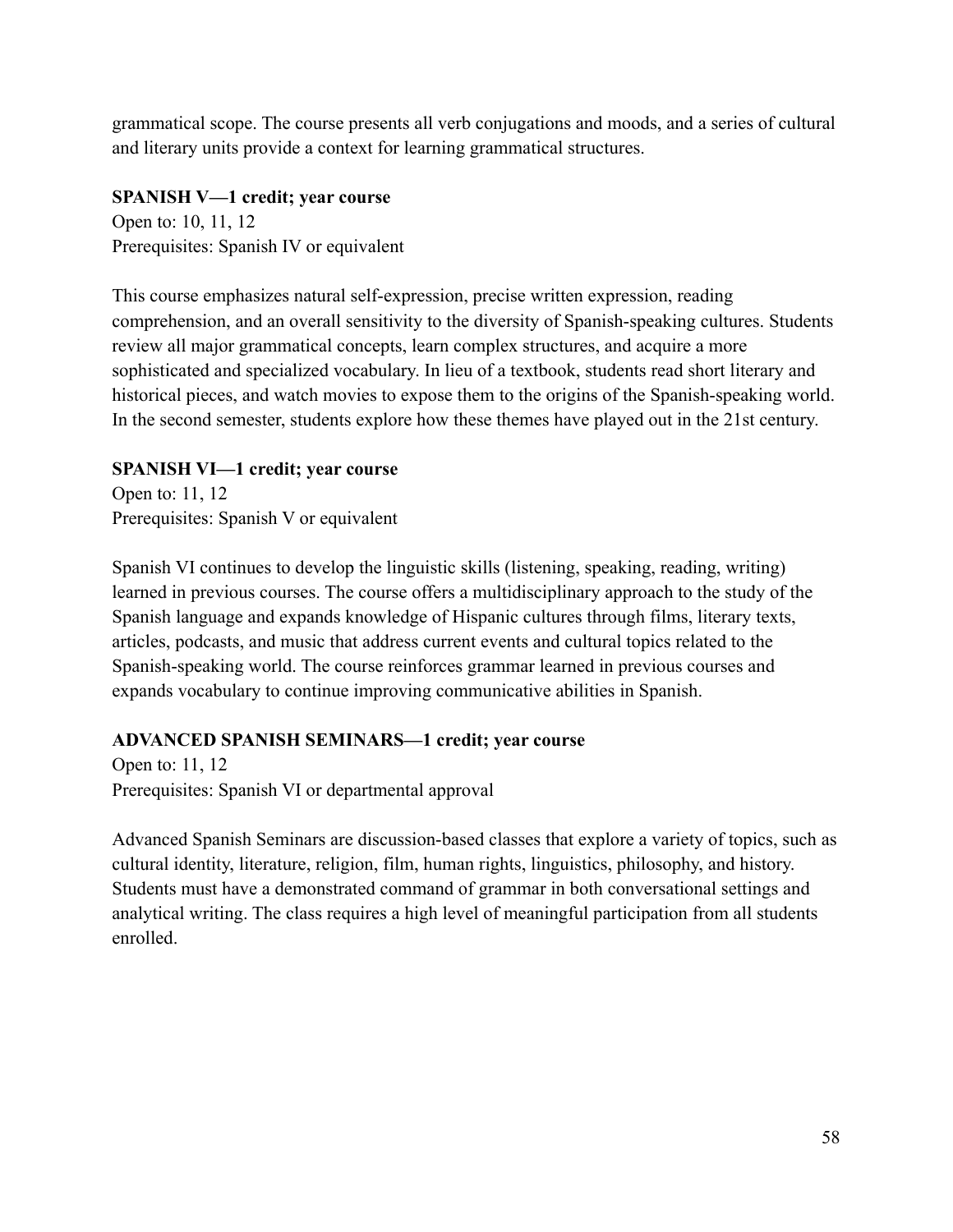## **HISTORY OF LANGUAGE—1/2 credit; semester course**

Open to: 12 Meets 4 times a week Prerequisites: No specific modern or classical language background is required. This course may be taken in tandem with a student's continued study of Chinese, French, Latin, or Spanish.

This class serves as an introduction to the study of historical linguistics and etymology. Topics covered include phonetics and phonological change, semantic and lexical change, and the history of English. Special attention is paid to the relationship between language and factors such as gender, age, and race. Students who have previously studied a modern Romance language are able to develop an understanding of the Romantic language family and its Latin roots. Students who have studied Latin learn to appreciate Latin's continued influence on modern languages. Students who have studied Chinese gain general knowledge about Romance languages that helps their understanding of English and Western modern languages. All students gain a deeper understanding of English, and an appreciation of language as a dynamic phenomenon that is influenced by geography and history.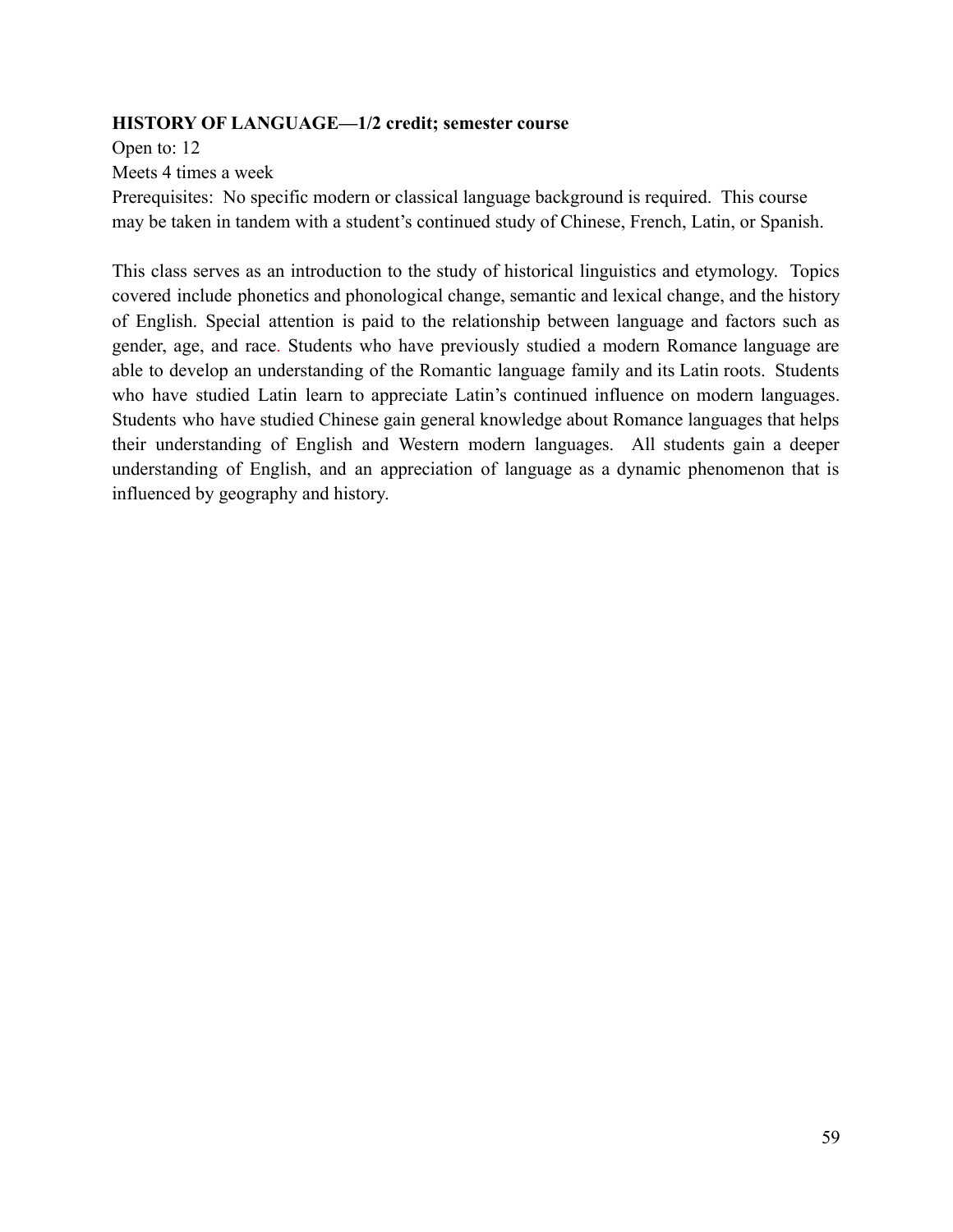## **SCHOOL YEAR ABROAD**

Sidwell Friends School is a member of School Year Abroad (SYA), a program that allows juniors and seniors to spend a year in France, Italy, or Spain.

At School Year Abroad, students pursue a full academic course of study in the framework of a foreign culture. Students take classes at School Year Abroad facilities in Rennes, France; Viterbo, Italy; and Zaragoza, Spain. Students live with host families supervised by the School. Outside of School, students participate in athletic, cultural, and recreational activities with their host-country counterparts, and many students take advantage of opportunities for travel both with the School and independently with parental permission. Because of the significant independence that SYA students enjoy, prospective applicants and their parents should be aware of the additional self-discipline and good judgment required of students participating in this program. Furthermore, Sidwell Friends School supports any disciplinary and academic sanctions by School Year Abroad.

In Spain and France, only English and math courses are taught in English. In Italy, students receive intensive instruction in Italian, but the other courses are taught in English. Therefore, the program in Italy can accept students with no previous experience in Italian, while the programs in Spain and France require a minimum of two years of study in Spanish and French, respectively.

Students should begin to consider School Year Abroad during freshman year, because participation requires relevant curricular choices—especially in math, lab sciences, and history. At a minimum, interested students and parents should speak to the SYA coordinator and attend SYA orientations during the fall of sophomore year, as applications are due in January. Then, students must undergo a selection process that considers personal, academic, and linguistic qualifications as well as the appropriateness of School Year Abroad to a student's course of study. School Year Abroad makes admissions and financial aid decisions with input from Sidwell Friends School.

Significant need-based financial aid is available from School Year Abroad to cover the difference between Sidwell Friends tuition and that of School Year Abroad. Sidwell Friends School limits the number of students granted a leave of absence to participate in School Year Abroad to 12 per year. Further information may be found at *[w](http://www.sya.org)ww.sya.org*.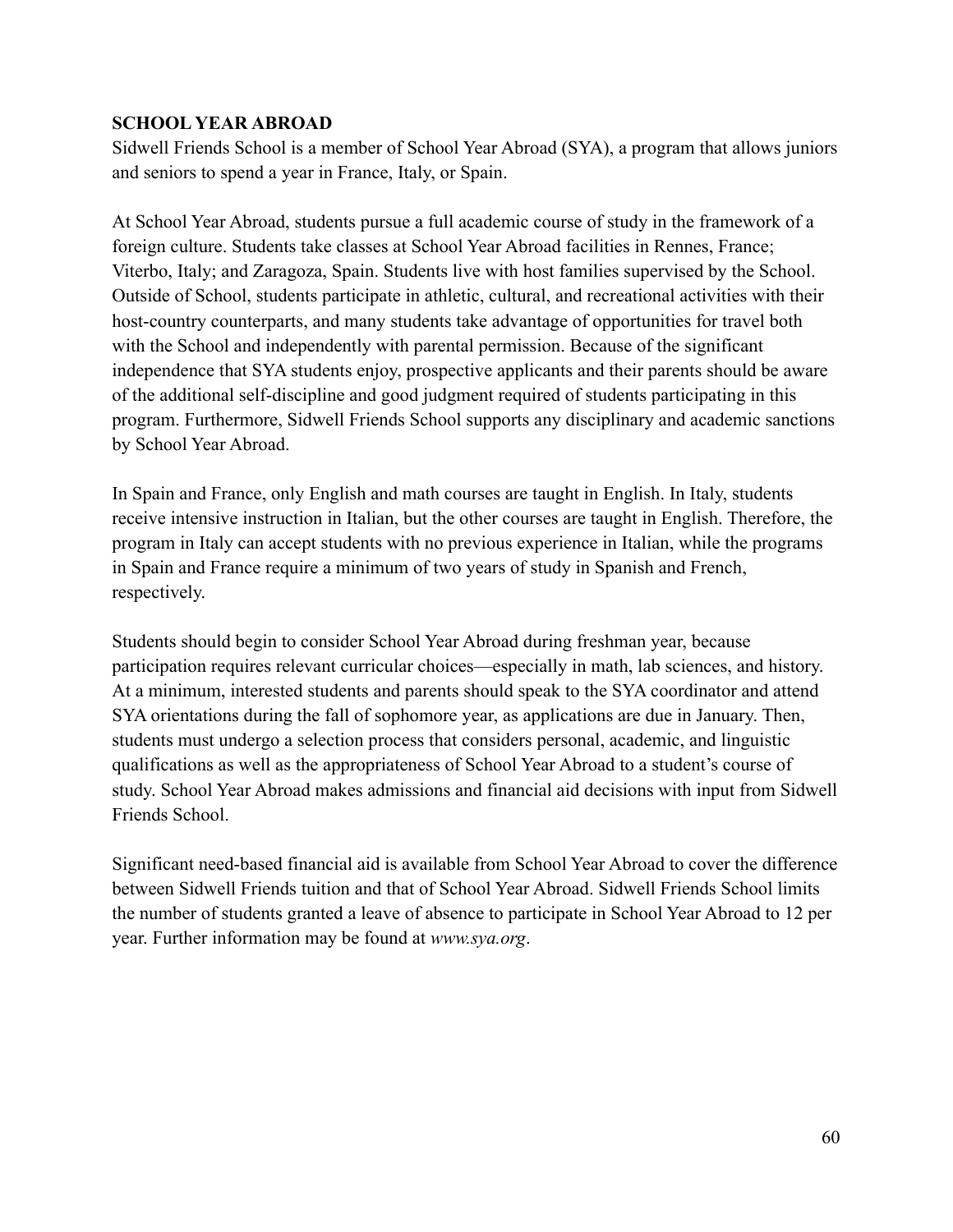## <span id="page-61-0"></span>**SCIENCE**

Science is a required course in grades 9 and 10 and is optional in grades 11 and 12. The department recommends that students take a course in biology, chemistry, and physics before graduation.

Students entering 9th grade should consult with their current science teachers or the Science Department chair about the two options for biology: Biology I or Biology IA. Both are survey courses, with Biology IA moving at a faster pace and going deeper into topics. Biology IA also incorporates more experimental design and inquiry-driven projects. Students electing to take Biology IA should demonstrate enhanced academic stewardship and strong reading comprehension skills.

For grades 10 through 12, the Science Department provides students with a list of course options in February, before course sign-ups, based on science-faculty discussions about the most appropriate courses for each student. Faculty approve courses for students based on the level of difficulty of a course, the prior knowledge deemed necessary to take full advantage of the course, and a candid assessment of the quality of the student's work—especially the demonstrated ability to keep up with coursework and the student's level of maturity, independence, and responsibility. The science faculty may consult with a student's adviser and the assistant principal for academic affairs during this process. A student who believes that there are extenuating circumstances that should be considered for entry into other courses may seek Science Department consideration and should contact the Science Department chair.

Any student who wishes to take two or more science courses concurrently may do so if space is available and if the student receives department approval for the second course. The department faculty, as a group, grants approval to "double in science" using the guidelines described above.

#### **BIOLOGY I—1 credit; year course**

Open to: 9 Prerequisites: none

Biology I is an introductory course in which students work with concepts in select topics, such as basic chemistry, cell structure, genetics, evolution, and ecology, as well as animal and plant structure and function. Laboratory work and homework incorporate technology, including online assessment tools and data loggers. Assessments include lab write-ups, tests and projects that emphasize critical thinking, and application of principles in addition to recall of facts and concepts.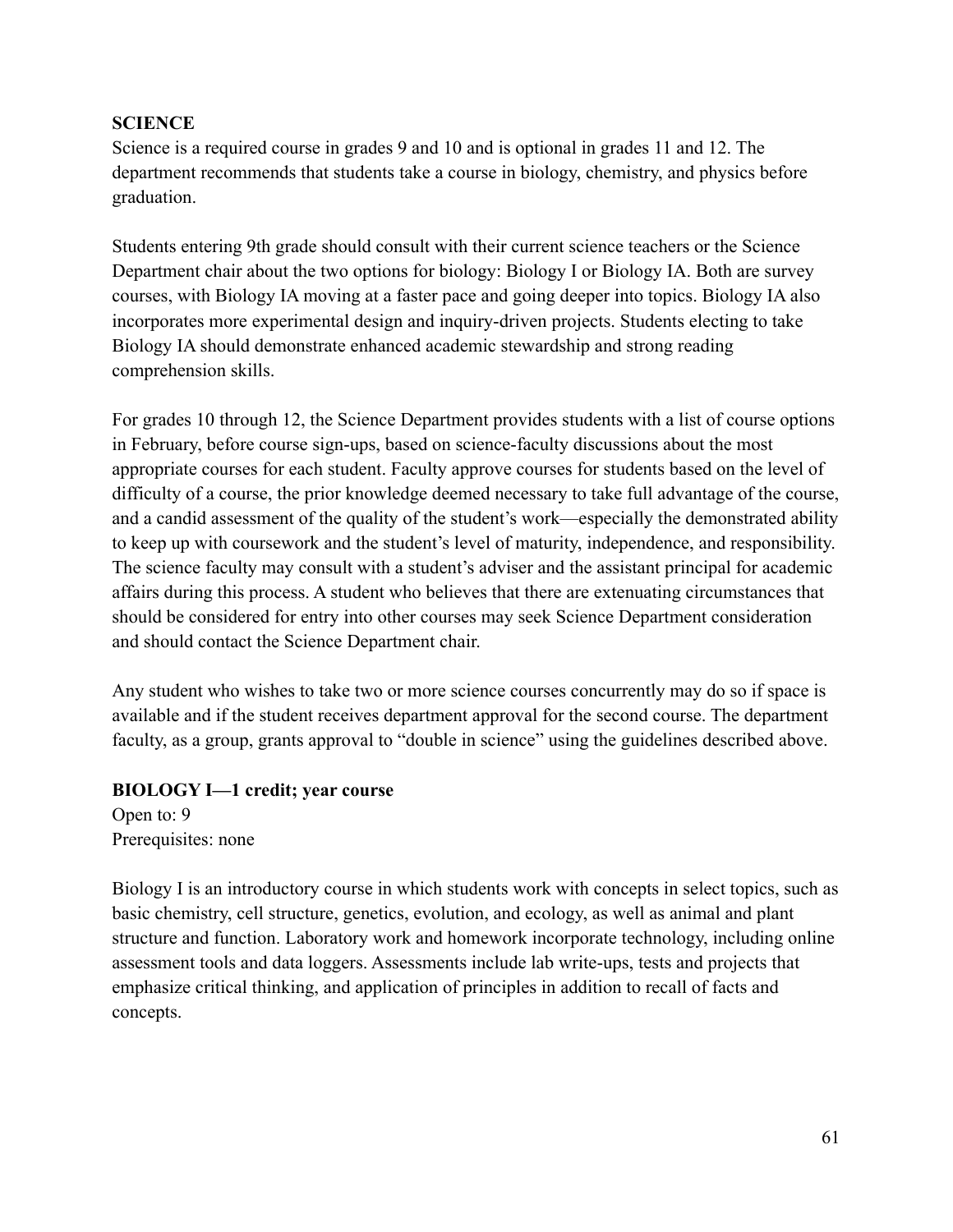#### **BIOLOGY I Accelerated—1 credit; year course**

Open to: 9 Prerequisites: none

Biology IA is an accelerated survey course in which students work with all levels of biological organization—from the molecule through the cells, tissues, organs, individuals, populations, species, communities, and the world biome. Laboratory work and homework incorporate technology, including electronic assessment tools and data loggers. Assessments emphasize critical thinking and application of principles in addition to recall of concepts. The course is designed for students who thrive in a student-centered environment focused on active learning, who enjoy working in groups, and who do not need a lot of reflection and practice to understand concepts.

#### **CHEMISTRY I—1 credit; year course**

Open to: 10, 11, 12 Prerequisites: none

Chemistry I is a comprehensive course in which students work with the concepts of atomic structure; stoichiometry; thermochemistry; physical behavior of gases, liquids, and solids; basic chemical bonding; and solutions. The course emphasizes building a cohesive and accurate foundational understanding of matter and energy such that students can reason independently, explain observations, and make predictions. Measurement, problem-solving, and the practical application of chemical ideas in the lab and in the real world are also important emphases. This course provides students with a solid introduction to chemistry, its vocabulary, and its application to natural events.

## **CHEMISTRY I Accelerated—1 credit; year course**

Open to: 10, 11, 12 Prerequisites: none

Chemistry IA is an accelerated version of Chemistry I. Both are survey courses that introduce the topics of measurement, stoichiometry, aqueous reactions, gases, atomic and electronic structure, chemical bonding, thermochemistry, liquids and solids, and solutions. In Chemistry IA students also work with concepts such as equilibrium, reaction rates, and acids and bases. The course introduces topics with more sophisticated math and lab work and in greater depth than in Chemistry I. In turn, students should be very comfortable with algebra, as it is used almost daily in class. The course especially emphasizes collaborative learning through problem-solving. The course is designed for students who thrive in a student-centered environment focused on active learning, who enjoy working in groups, and who do not need a lot of reflection and practice to understand concepts.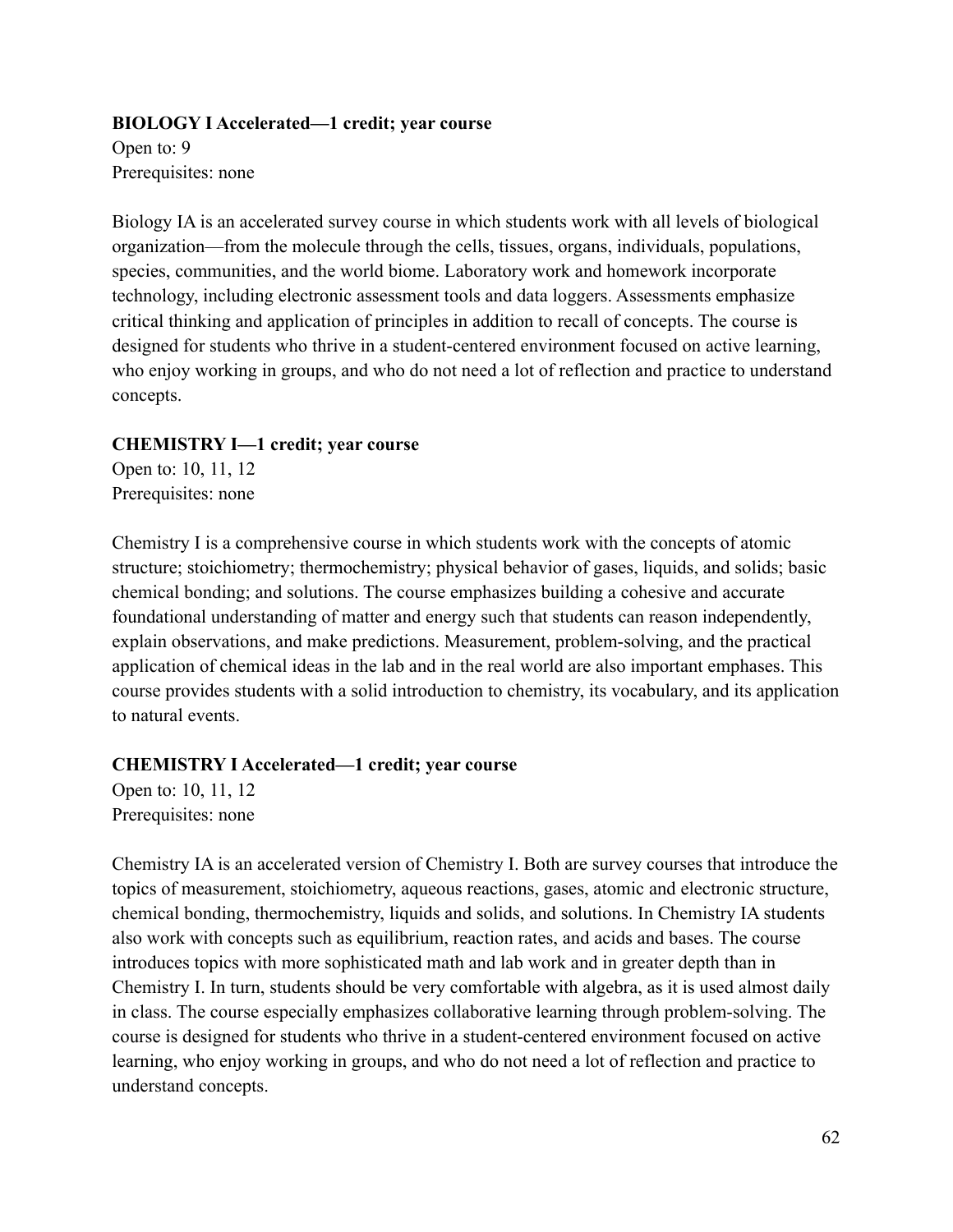## **INTRODUCTION TO ORGANIC AND BIOORGANIC CHEMISTRY--1 credit; year course**

Open to: 11, 12 Prerequisite: Chemistry 1 or Chemistry 1A

Introduction to Organic and Bioorganic Chemistry is an advanced science elective that introduces students to the unique chemistry of carbon-containing molecules. Carbon is a special atom because it is exceedingly average. Its middling size and electronegativity make it an infinitely tunable atom capable of undergoing thousands of distinct reactions. Because of its versatility, carbon forms the core of the most complex molecules known and is the basic element of life. In this course, which includes a laboratory component, students will explore standard topics in the field of organic chemistry, including the structure and nomenclature of organic molecules, reaction mechanisms, and synthesis, with an emphasis on conceptual understanding over memorization of reactions. A class in organic chemistry is a distinct experience from one in general chemistry. It has its own vocabulary and leans heavily on spatial reasoning. Students will have the opportunity to draw upon their prior knowledge in chemistry as they look at molecules and reactions from an entirely new perspective. They will also apply their newly learned concepts in organic chemistry to understanding the mechanistic details of enzymatic reactions and metabolic pathways that they previously encountered in biology class.

## **PHYSICS I—1 credit; year course**

Open to: 10, 11, 12 Prerequisites: none

This introductory course uses an approach to the subject that puts an emphasis on both *comprehension* and *computation.* Using a conceptual approach to topics such as motion, energy, and momentum, students are often able to develop a gut feeling for the physical world that they will carry with them for the rest of their lives. Students are then be able to use this conceptual understanding to develop and apply quantitative relationships between variables. Assessments emphasize scientific thinking, such as making observations, testing ideas, analyzing data sets, generating graphs, and using trends to make predictions, rather than recall of facts or definitions. Small group and class laboratory exercises as well as daily demonstrations complement collaborative problem-solving and are a catalyst for further inquiry. The course uses the computer as a tool for data gathering, analysis, and presentation as well as for the display of visual information.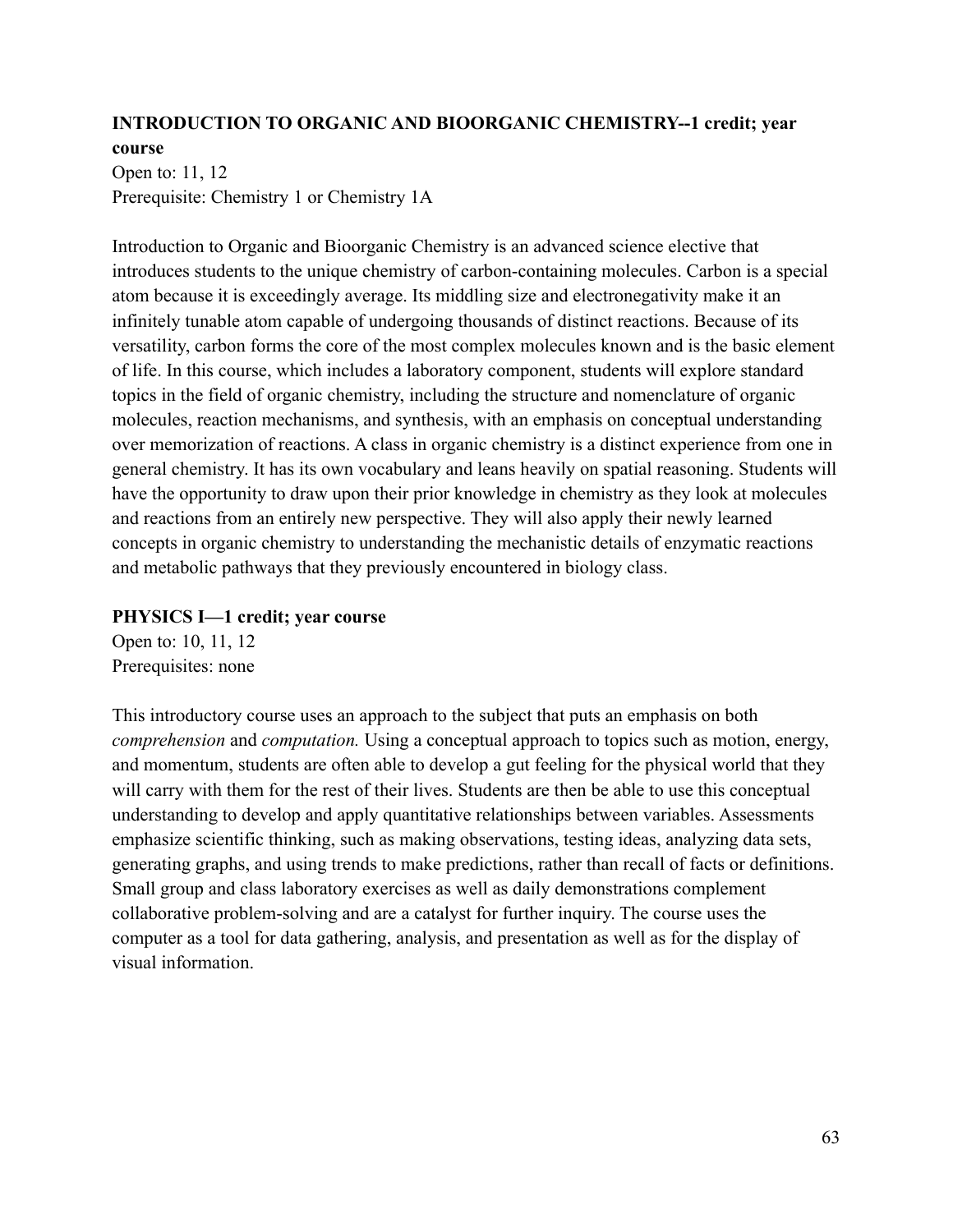#### **PHYSICS I—.5 credit; first-semester course**

Open to: 11, 12 Prerequisites: none

This first-semester Physics I course is open to juniors enrolled in second-semester immersion programs away from campus and to seniors who wish to reduce their load after first semester or who wish to enroll in a different second-semester course.

## **PHYSICS I Accelerated—1 credit; year course**

Open to: 10, 11, 12 Prerequisites: Math II, Precalculus, and/or concurrent enrollment in Calculus

Physics IA covers most major areas of introductory physics, including motion and mechanics, electrostatics and circuits, waves, optics, and magnetism. The course stresses the concepts that are necessary to go on to more sophisticated science courses (including conservation laws and graphical representations of data). The course covers most topics quantitatively. It's essential that students have a demonstrated mastery of algebraic and trigonometric topics and a high level of comfort with mathematical abstractions. The class includes laboratory activities and demonstrations where appropriate to give students direct experience dealing with force, energy, waves, etc. The course is designed for students who thrive in a student-centered environment focused on active learning, who enjoy working in groups, and who do not need a lot of reflection and practice to understand concepts.

## **PHYSICS I Accelerated—.5 credit; first-semester course**

Open to: 11, 12 Prerequisites: Math II, Precalculus, and/or concurrent enrollment in Calculus *This first-semester Physics IA course is open to juniors and seniors who wish to enroll in an off-campus, second-semester immersion program sanctioned by the School.*

## **BIOLOGY II—1 credit; year course**

Open to: 11, 12 Prerequisites: Biology 1 or 1A, and Chemistry I or IA

Biology II reviews, considers in significantly greater depth, and interconnects the topics studied in Biology I or Biology IA. This comprehensive survey course differs significantly from the usual first-year course in biology with respect to the kind of textbook used, the range and depth of topics covered, the type of laboratory work done by students, and the time and effort required of students. It aims to provide students with the conceptual framework, factual knowledge, and advanced analytical skills necessary to deal critically with the rapidly changing science of biology, drawing on their previous experiences in both introductory biology and introductory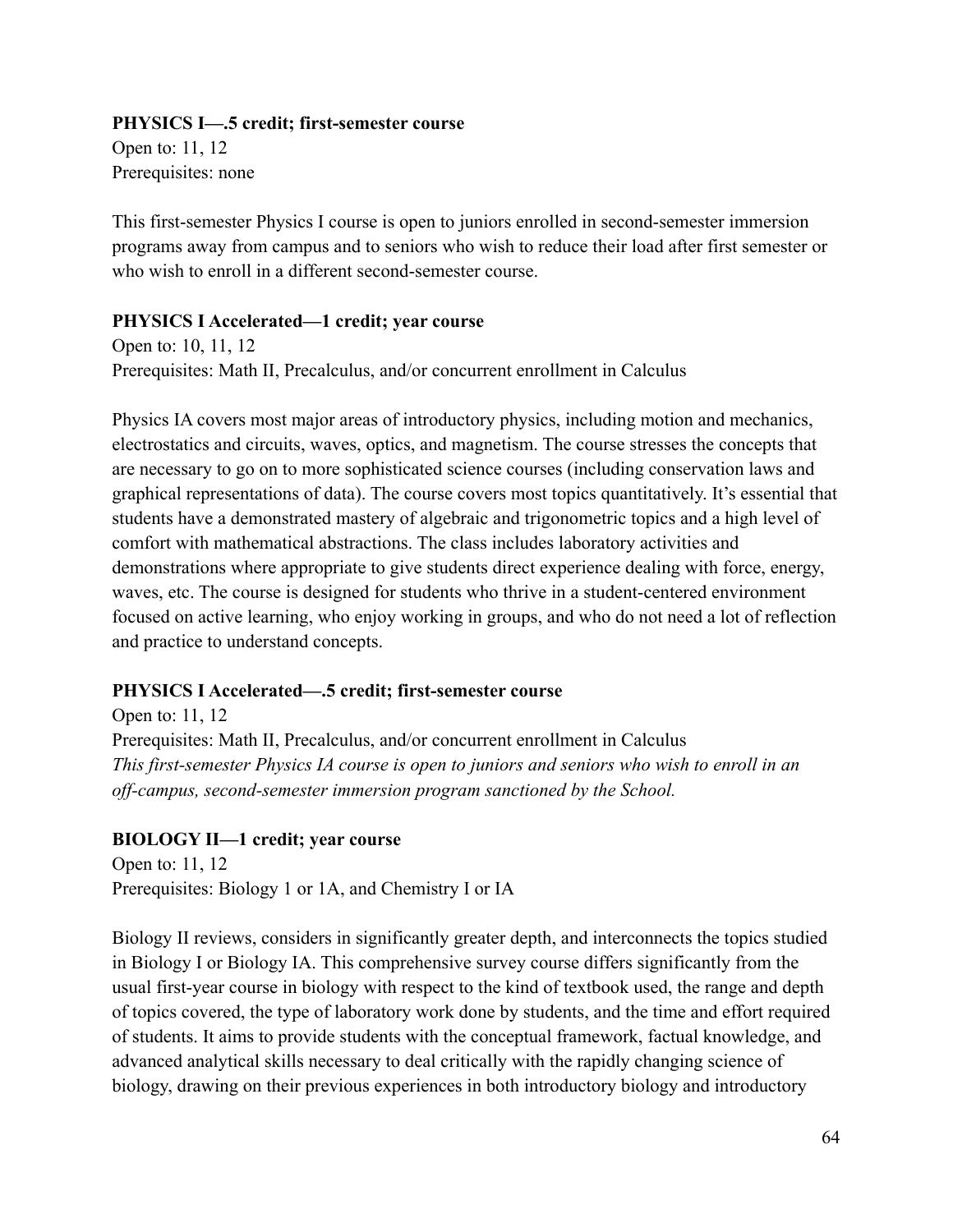chemistry classes. This course is designed for students who are self-motivated, independent learners with a keen interest in biology and advanced reading comprehension.

## **CHEMISTRY II—1 credit; year course**

Open to: 11, 12 Prerequisites: Chemistry I or 1A

Chemistry II reviews, considers in significantly more depth, and interconnects the topics studied in Chemistry I or Chemistry IA. These areas of study include the more theoretical concepts of chemistry, such as the structure of matter, kinetic-molecular theory, chemical equilibrium, chemical kinetics, electrochemistry, acids, bases, and thermodynamics. Mathematical problem-solving is a major focus in the study of all topics. In an extension of laboratory skills acquired in previous science courses, students make observations of chemical reactions, record quantitative data, calculate and interpret results, and communicate effectively in writing the results of their experimental work. This course is designed for students who are self-motivated, independent learners who have a solid foundation in mathematics. Students with a keen interest in chemistry benefit the most from this in-depth, advanced-level course.

## **PHYSICS II—1 credit; year course**

Open to: 11, 12 Prerequisite: Physics 1A

Physics II follows the syllabus required for the Advanced Placement "C" Exams (both Mechanics and Electricity & Magnetism). This course builds on most of the topics introduced in Physics IA. Physics II also includes many topics that were not covered in Physics IA, including rotation and momentum in the first semester, and electric potential, capacitance, and inductance in the second. The level of mathematics assumes the student has taken or is currently enrolled in Calculus II or Math IV. Laboratory work also builds on Physics IA labs but becomes more student-driven with respect to procedure and analysis. As the year progresses, the course presents more applications that require differential and integral calculus, in keeping with the students' progress in math. This course is designed for students who are motivated to learn, genuinely interested in the topics, resilient, able to self-assess their learning, and use learning support if needed

## **ENVIRONMENTAL SCIENCE—1 credit; year course**

Open to: 11, 12 Prerequisites: none

Environmental Science is a full-year advanced-science course covering environmental principles and problems. The topics covered in the course include ecosystems and ecological principles,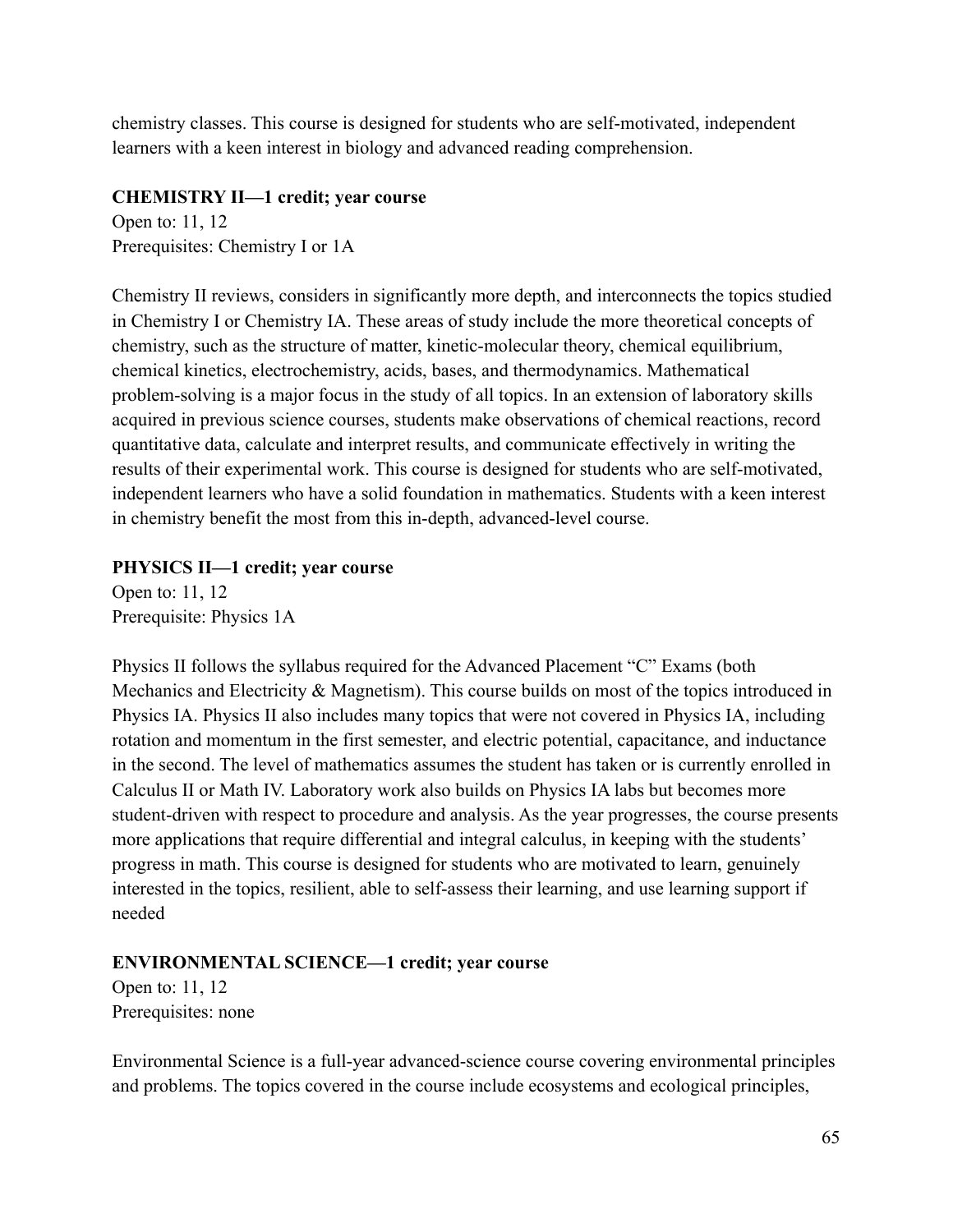population dynamics, energy, renewable (water, soil, air, sun, ecosystems) and nonrenewable (geologic, fossil fuels, nuclear) resources and their management, conservation biology, land use, agriculture and pest control, pollution (water, air, land, solid waste, hazardous waste) and prevention, environmental health, global changes (climate, ozone depletion), restoration and remediation, environmental policy, sustainable development, and environmental planning. Given the comprehensive nature of this course, which moves at a fast pace, and the heavy reading load required for class discussion and necessary background knowledge for labs, students need to be self-motivated, independent learners with strong reading comprehension skills.

## **MOLECULAR TECHNIQUES —1 credit as a year course or .5 credit as a semester course**

Open to: 11, 12 Prerequisites: strong understanding of biology and chemistry

Molecular Techniques provides the opportunity for students to conduct scientific investigations while mastering concepts from molecular biology. This course allows students to understand and employ the latest novel research from peer-reviewed journals. Specific topics under investigation include: molecular and biophysical analysis of signal transduction pathways and development and function of genetic networks. The faculty offers an integrated approach, spanning the use of molecular genetics and functional genomics along with molecular, biochemical, cell biological, and anatomical methods. Techniques include computational and DNA-sequence analysis, as well as molecular biology tools, including GFP transgenics and selective gene inactivation. Students must have a strong understanding of biology and chemistry. This course promotes critical thinking, problem-solving, and data analysis via statistical methods. Students actively engage in designing and refining protocols for their research and in collaborating to complete their projects, after which the students produce and present scientific posters.

## **ASTROPHYSICS—1 credit; year course**

Open to: 11, 12 Prerequisites: none

Astrophysics is a scientific exploration of humanity's place in the universe. Topics range from the traditional to the exotic, including the structure of the universe, the evolution of stars, the Big Bang, black holes, and the search for extraterrestrial life. The course emphasizes the tools (mathematical, scientific, and technological) scientists have used to develop their current understanding of the universe and those that are helping scientists make strides toward an even deeper understanding. Those without a background in physics learn the fundamentals, and those with previous physics experience have various opportunities (particularly in research projects) to use and expand their knowledge. Students should be comfortable with algebra and geometry.